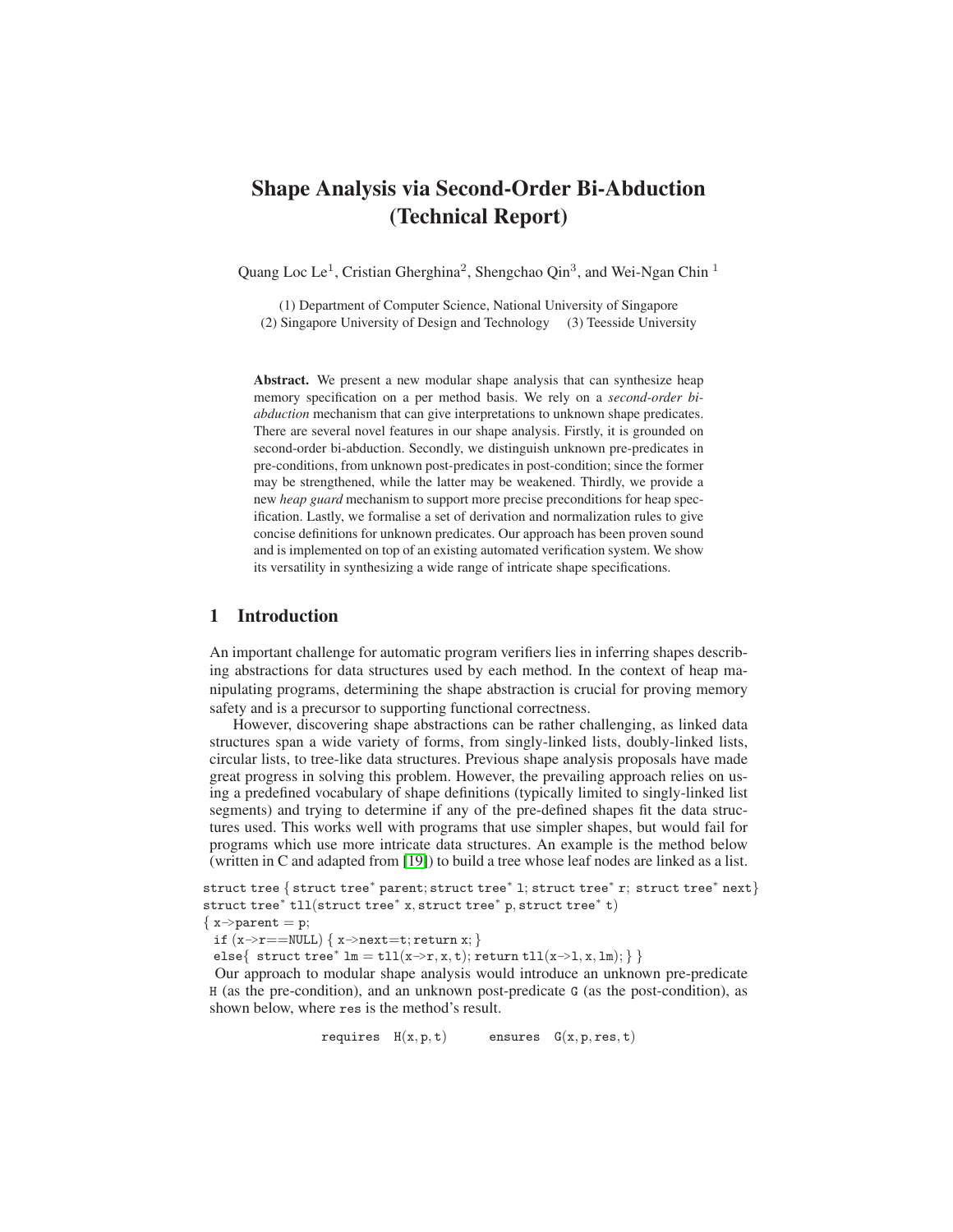Using Hoare-style verification and a new second-order bi-abduction entailment procedure, we would derive a set of relational assumptions for the two unknown predicates. These derived assumptions are to ensure memory safety, and can be systematically transformed into concise predicate definitions for the unknown predicates, such as:  $H(x, p, t) = x_1 \cdot + x_2 \cdot (D, D, r, D) \cdot \hat{r} = N \cdot H \cdot H$ 

$$
R(x,p,t) = x \mapsto \text{tree}(D_p, D_1, r, D_n) \land r = \text{NULL}
$$
  
\n
$$
\lor x \mapsto \text{tree}(D_p, 1, r, D_n) * H(1, x, \text{Im}) * H(r, x, t) \land r \neq \text{NULL}
$$
  
\n
$$
G(x,p,res,t) \equiv x \mapsto \text{tree}(p, D_1, r, t) \land res = x \land r = \text{NULL}
$$
  
\n
$$
\lor x \mapsto \text{tree}(p, 1, r, D_n) * G(1, x, res, \text{Im}) * G(r, x, \text{Im}, t) \land r \neq \text{NULL}
$$



The derived pre-predicate H captures a binary tree-like shape that would be traversed by the method.  $x \mapsto \text{tree}(\mathcal{D}_p, \mathcal{D}_1, r, \mathcal{D}_n)$  denotes that x refers to a tree node with its parent,l,r and next fields being  $\mathcal{D}_{p}$ ,  $\mathcal{D}_{1}$ , r and  $\mathcal{D}_{n}$ , respectively. We use dangling references, such as  $\mathcal{D}_1, \mathcal{D}_p, \mathcal{D}_n$ , as generic

<span id="page-1-0"></span>markers that denote field pointers that are not traversed by the method. Thus no assertion can be made on any of the  $D$  pointers. The post-predicate G, illustrated in Fig [1,](#page-1-0) adds parent field links for all nodes, and next field links for just the leaves.<sup>[1](#page-1-1)</sup>

Current shape analysis mechanisms [\[12](#page-17-0)[,4](#page-17-1)[,6\]](#page-17-2) are unable to infer pre/post specifications that ensure memory-safety for such complex examples. In this paper, we propose a fresh approach to shape analysis that can synthesize, from scratch, a set of shape abstractions that ensure memory safety. The central concept behind our proposal is the use of *unknown predicates* (or *second-order variables*) as place holders for shape predicates that are to be synthesized directly from proof obligations gathered by our verification process. Our proposal is based on a novel *bi-abductive entailment* that supports *secondorder* variables. The core of the new entailment procedure generates a set of relational assumptions on unknown predicates to ensure memory safety. These assumptions are then refined into predicate definitions, by predicate *derivation* and *normalization* steps.

By building the generation of the required *relational assumptions* over unknown predicates directly into the new entailment checker, we were able to integrate our shape analysis into an existing program verifier with changes made only to the entailment process, rather than the program verification/analysis itself. Our proposed shape analysis thus applies an almost standard set of Hoare rules in constructing proof obligations which are discharged through the use of a new *second-order* bi-abductive entailment.

This paper makes the following four primary contributions.

- A novel *second-order bi-abduction* guided by an annotation scheme to infer relational assumptions (over unknown predicates) as part of Hoare-style verification.
- A set of formal rules for *deriving* and *normalizing* each unknown predicate definition from the relational assumptions with heap guard conditions.
- A *sound* and *modular* shape analysis, that is applied on a per method basis<sup>[2](#page-1-2)</sup>.
- Our implementation and experiments on *shape inference*, closely integrated into an automated verification system. The tool is available for online use (see Appendix

<sup>&</sup>lt;sup>1</sup> Note that new links formed by the method are colored in red.

<span id="page-1-2"></span><span id="page-1-1"></span><sup>&</sup>lt;sup>2</sup> Most existing shape analyses require either global analyses or re-verification after analysis. For example, bi-abduction in [\[6\]](#page-17-2) requires its method's inferred pre-condition to be re-verified due to its use of over-approximation on heap pre-condition which can be unsound.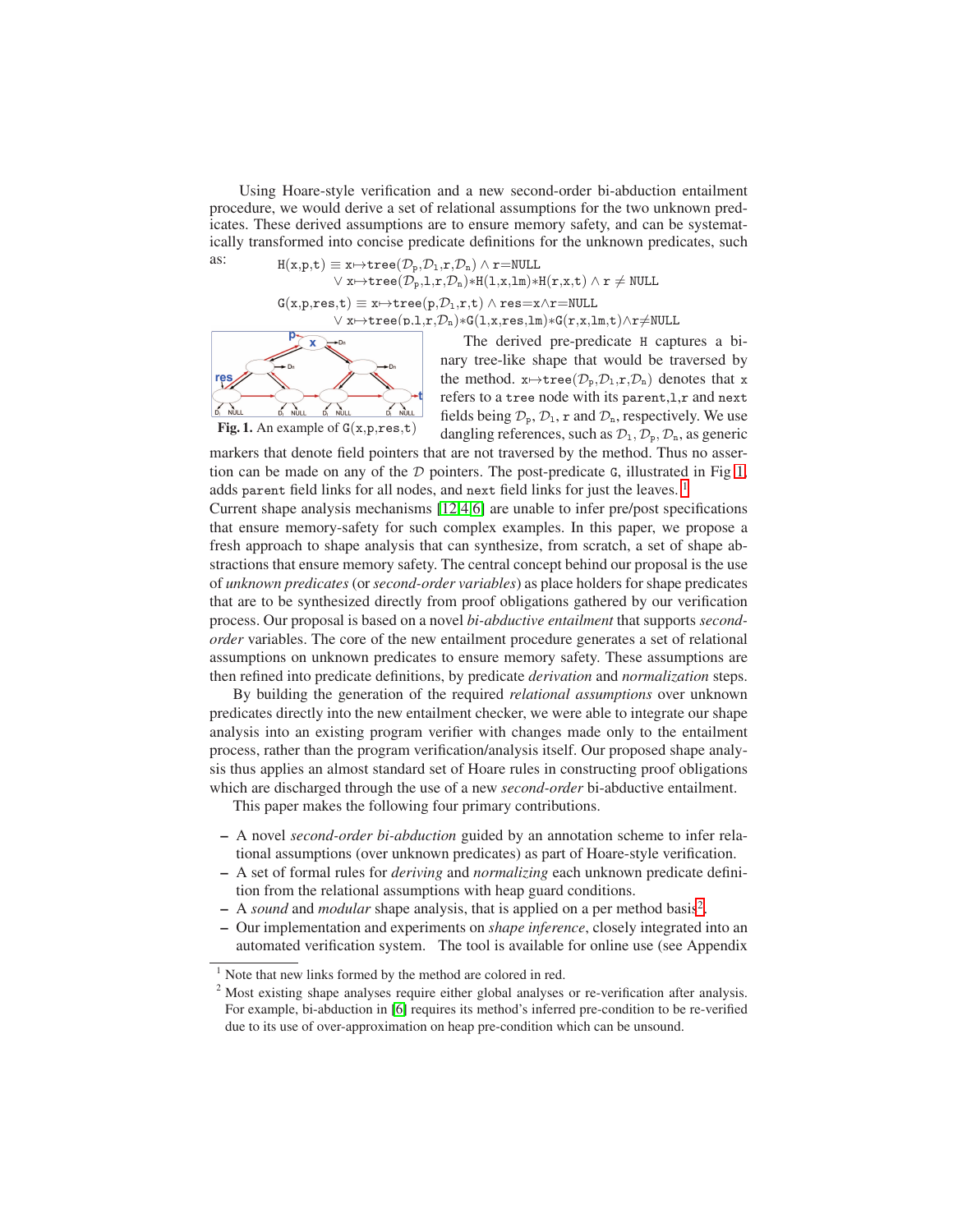[C](#page-23-0) to download a virtual machine including S2's source code) at [http://loris-7.ddns.comp.nus.edu.sg/˜project/s2/beta](http://loris-7.ddns.comp.nus.edu.sg/~project/s2/beta)

# <span id="page-2-1"></span>2 Logic Syntax for Shape Specification

Separation logic is an extension of Hoare logic for reasoning with heap-based programs [\[20,](#page-18-1)[27\]](#page-18-2). We outline below the fragment underlying the proposed analysis:

> Disj. formula  $\Phi ::= \Delta | \Phi_1 \vee \Phi_2$ Guarded Disj.  $g^g ::= \Delta \mid (\Delta \odot (\kappa \wedge \pi)) \mid \Phi^g{}_1 \vee \Phi^g{}_2$ Conj. formula  $\Delta := \exists \overline{v} \cdot (\kappa \wedge \pi)$ Spatial formula  $\kappa ::= \text{emp} | \top | v \mapsto c(\bar{v}) | P(\bar{v}) | U(\bar{v}) | \kappa_1 * \kappa_2$ Pure formula  $\pi ::= \alpha \mid \neg \alpha \mid \pi_1 \wedge \pi_2$ Var (Dis)Equality  $\alpha := v|v_1=v_2|v=\text{NULL}|v_1\neq v_2|v\neq \text{NULL}$ Pred. Defn.  $^{\tt def}:=\mathtt{P}(\bar{v})\equiv \varPhi^g$ Pred. Dict.  $\{ \begin{array}{c} \mathsf{def} \ 1, \ldots, \mathsf{P}^{\mathsf{def}}_\mathsf{n} \end{array} \}$ P ∈ Known Predicates U ∈ Unknown Predicates  $c \in$  Data Nodes  $v \in$  Variables  $\bar{v} \equiv v_1 \dots v_n$

We introduce  $\Delta \theta (\kappa \wedge \pi)$ , a special syntactic form called *guarded heap* that capture a heap context  $\kappa \wedge \pi$  in which  $\Delta$  holds. Thus,  $\Delta \otimes (\kappa \wedge \pi)$  holds for heap configurations that satisfy  $\Delta$  and that can be extended such that they satisfy  $\Delta * \kappa \wedge \pi$ . In Sec[.5](#page-10-0) we will describe its use in allowing our shape inference to incorporate path sensitive information in the synthesized predicates. The assertion language is also extended with the following formula for describing heaps: emp denoting the empty heap;  $\top$  denoting an arbitrary heap (pointed by dangling reference); points-to assertion,  $x \mapsto c(\bar{v})$ , specifying the heap in which  $x$  points to a data structure of type  $c$  whose fields contain the values  $\bar{v}$ ; known predicate, P( $\bar{v}$ ), which holds for heaps in which the shape of the memory locations reachable from  $\bar{v}$  can be described by the P predicate; unknown predicates,  $U(\bar{v})$ , with no prior given definitions. Separation conjunction  $\kappa_1 * \kappa_2$  holds for heaps that can be partitioned in two disjoint components satisfying  $\kappa_1$  and  $\kappa_2$ , respectively. The pure formula captures only pointer equality and disequality. We allow a special constant NULL to denote a pointer which does not point to any heap location. Known predicates  $P(\bar{v})$  are defined inductively through disjunctive formulas  $\Phi^g$ . Their definitions are either user-given or synthesised by our analysis. We will use Γ to denote the repository (or set) of available predicate definitions. Through our analysis, we shall construct an inductive definition for each unknown predicate, where possible. Unknown predicates that have *not* been instantiated would not have any definition. They denote data fields that are not accessed by their methods, and would be marked as *dangling pointers*.

### <span id="page-2-0"></span>3 Overview of Our Approach

Our approach comprises three main steps: (i) inferring relational assumptions for unknown predicates via Hoare-style verification, (ii) deriving predicates from relational assumptions, (iii) normalizing predicates. For (i), a key machinery is the entailment procedure that must work with second-order variables (unknown predicates). Previous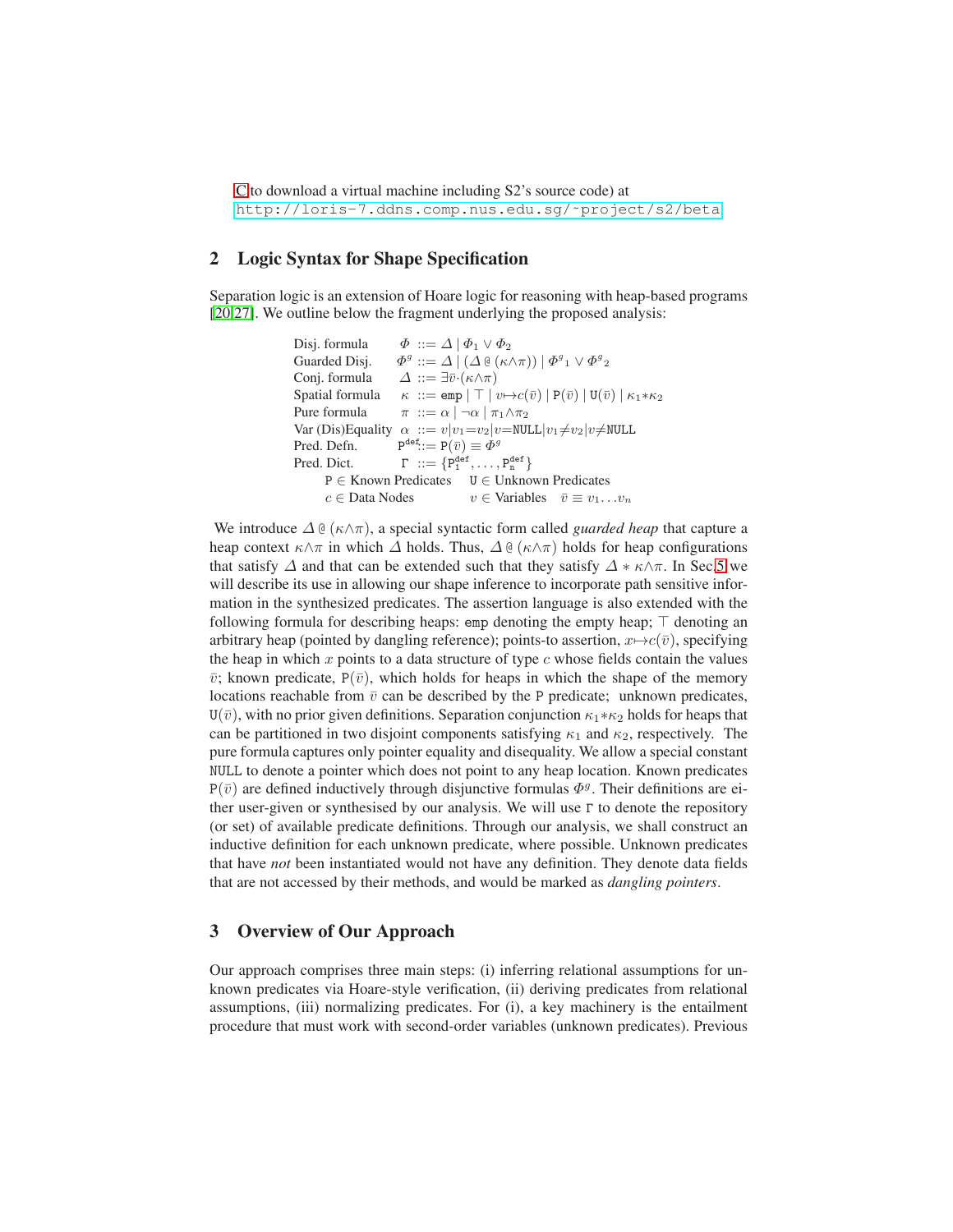bi-abduction entailment proposals, pioneered by [\[6\]](#page-17-2), would take an antecedent  $\Delta_{\text{ante}}$ and a consequent  $\Delta_{\text{conseq}}$  and return a frame residue  $\Delta_{\text{frame}}$  and the precondition  $\Delta_{\text{pre}}$ , such that the following holds:  $\Delta_{pre} * \Delta_{ant} \models \Delta_{conseq} * \Delta_{frame}$ . Here, all four components use separation logic formulas based on known predicates with prior definitions.

Taking a different tact, we start with an existing entailment procedure for separation logic with user-defined predicates, and extend it to accept formulas with second-order variables such that given an antecedent  $\Delta$ <sub>ante</sub> and a consequent  $\Delta$ <sub>conseq</sub> the resulting entailment procedure infers both the frame residue  $\Delta_{\text{frame}}$  and a set (or conjunction) of relational assumptions (on unknowns) of the form  $\mathcal{R} = \bigwedge_{i=1}^{n} (\Delta_i \Rightarrow \Phi^g)_i$  such that:

$$
\mathcal{R} \wedge \mathit{\Delta}_{\mathrm{ante}} \vDash \mathit{\Delta}_{\mathrm{conseq}} * \mathit{\Delta}_{\mathrm{frame}}
$$

The inferred  $R$  ensures the entailment's validity. We shall use the following notation  $\Delta_{\text{ante}}$  ⊢  $\Delta_{\text{conseq}} \sim (\mathcal{R}, \Delta_{\text{frame}})$  for this second-order bi-abduction process.

There are two scenarios to consider for unknown predicates: (1)  $\Delta_{\text{ante}}$  contains an *unknown* predicate instance that matched with a points-to or known predicate in  $\Delta_{\text{conseq}}$ ; (2) ∆conseq contains an *unknown* predicate instance. An example of the first scenario is:

$$
U(x)\vdash x\!\mapsto\!shode(n)\!\rightsquigarrow\!(U(x)\!\Rightarrow\! x\!\mapsto\!shode(n)\!*\!U_0(n),\ U_0(n))
$$

Here, we generated a relational assumption to denote an *unfolding* (or instantiation) for the unknown predicate U to a heap node snode followed by another unknown  $U_0(n)$ predicate. The data structure snode is defined as struct snode { struct snode\* next}. A simple example of the second scenario is shown next.

 $x \mapsto$ snode(NULL)∗y $\mapsto$ snode(NULL)  $\vdash U_1(x) \rightsquigarrow (x \mapsto$ snode(NULL) $\Rightarrow U_1(x)$ , y $\mapsto$ snode(NULL))

The generated relational assumption depicts a *folding* process for unknown  $U_1(x)$  which captures a heap state traversed from the pointer x. Both folding and unfolding of unknown predicates are crucial for second-order bi-abduction. To make it work properly for unknown predicates with multiple parameters, we shall later provide a novel  $#$ annotation scheme to guide these processes. For the moment, we shall use this annotation scheme implicitly. Consider the following method which traverses a singly-linked list and converts it to a doubly-linked list (let us ignore the states  $\alpha_1, \ldots, \alpha_5$  for now):

```
struct node { struct node∗
prev; struct node∗
next}
void sll2dll(struct node∗
x, struct node∗
q)
\{(\alpha_1) if (x==NULL) (\alpha_2) return; (\alpha_3) x->prev = q; (\alpha_4) sll2dll(x->next, x); (\alpha_5)}
```
To synthesize the shape specification for this method, we introduce two unknown predicates, H for the pre-condition and G for the post-condition, as below.

requires  $H(x, q)$  ensures  $G(x, q)$ 

We then apply code verification using these pre/post specifications with unknown predicates and attempt to collect a set of relational assumptions (over the unknown predicates) that must hold to ensure memory-safety. These assumptions would also ensure that the pre-condition of each method call is satisfied, and that the coresponding postcondition is ensured at the end of the method body. For example, our analysis can infer four relational assumptions for the sll2dll method as shown in Fig. [2\(](#page-4-0)a).

These relational assumptions include two new unknown predicates,  $H_p$  and  $H_n$ , created during the code verification process. All relational assumptions are of the form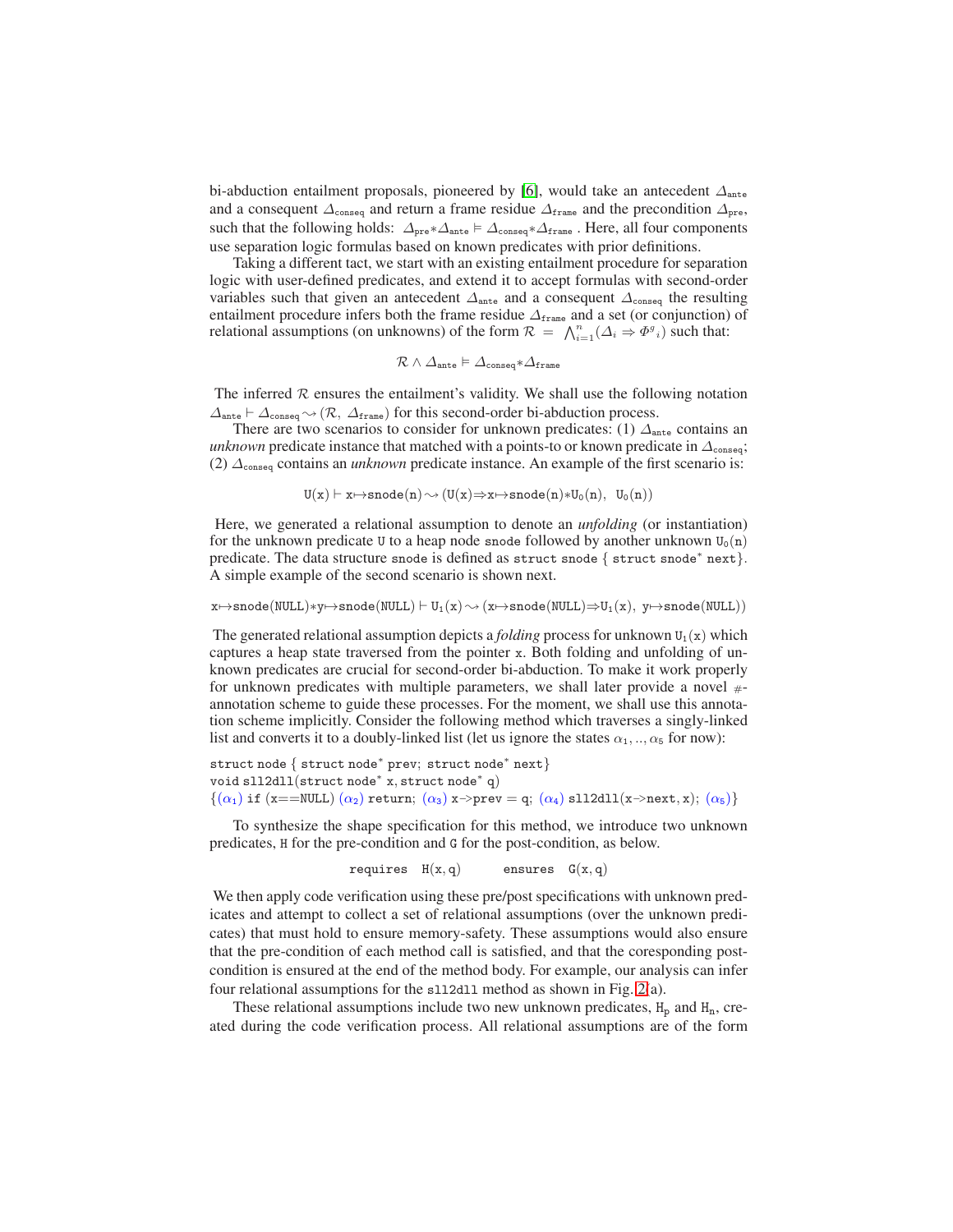$$
\begin{array}{ll} \text{(A1).}\text{H}(x,q)\wedge x=\text{NULL}\Rightarrow \text{G}(x,q) & (\alpha_1).\text{H}(x,q) \\[2mm] \text{(A2).}\text{H}(x,q)\wedge x\neq \text{NULL}\Rightarrow & (\alpha_2).\text{H}(x,q)\wedge x=\text{NULL} \\[2mm] x\mapsto \text{node}(x_p,x_n)*H_p(x_p,q)*H_n(x_n,q) & (\alpha_3).\text{ } x\mapsto \text{node}(x_p,x_n)*H_p(x_p,q)*H_n(x_n,q)\wedge x\neq \text{NULL} \\[2mm] \text{(A3).}\text{H}_n(x_n,q)\Rightarrow \text{H}(x_n,x)\in x\mapsto \text{node}(q,x_n) & (\alpha_4).\text{ } x\mapsto \text{node}(q,x_n)*H_p(x_p,q)*H_n(x_n,q)\wedge x\neq \text{NULL} \\[2mm] \text{(A4).}\text{x}\mapsto \text{node}(q,x_n)*G(x_n,x)\Rightarrow \text{G}(x,q) & (\alpha_5).\text{ } x\mapsto \text{node}(q,x_n)*H_p(x_p,q)*G(x_n,x)\wedge x\neq \text{NULL} \\[2mm] \text{(a)} & \text{(b)} \end{array}
$$

<span id="page-4-0"></span>Fig. 2. Relational assumptions (a) and program states (b) for sll2dll

 $\Delta_{\text{1hs}} \Rightarrow \Delta_{\text{rhs}}$ , except for (A3) which has the form  $\Delta_{\text{1hs}} \Rightarrow \Delta_{\text{rhs}} \& \Delta_g$  where  $\Delta_g$  denotes a heap guard condition. Such heap guard condition allows more precise pre-conditions to be synthesized (e.g. H<sub>n</sub> in (A3)), and is shorthand for  $\Delta_{\text{lns}} * \Delta_g \Rightarrow \Delta_{\text{rhs}} * \Delta_g$ .

Let us look at how relational assumptions are inferred. At the start of the method, we have  $(\alpha_1)$ , shown in Fig. [2](#page-4-0) (b), as our program state. Upon exit from the then branch, the verification requires that the postcondition  $G(x, q)$  be established by the program state  $(\alpha_2)$ , generating the relational assumption (A1) via the following entailment:

$$
(\alpha_2) \vdash G(x,q) \rightsquigarrow (A1, \text{ emp} \land x = NULL)
$$
\n(E1)

To get ready for the field access  $x \rightarrow prev$ , the following entailment is invoked to unfold the unknown H predicate to a heap node, generating the relational assumption (A2):

$$
H(x,q) \wedge x \neq \text{NULL} \vdash x \mapsto \text{node}(x_p,x_n) \rightsquigarrow (A2, H_p(x_p,q) * H_n(x_n,q) \wedge x \neq \text{NULL})
$$
 (E2)

Two new unknown predicates  $H_p$  and  $H_n$  are added to capture the prev  $(x_p)$  and next  $(x_n)$  fields of x (i.e. they represent heaps referred to by  $x_p$  and  $x_n$  respectively). After binding, the verification now reaches the state  $(\alpha_3)$ , which is then changed to  $(\alpha_4)$  by the field update  $x \rightarrow prev = q$ . Relational assumption (A3) is inferred from proving the precondition  $H(x_n, x)$  of the recursive call  $s112d11(x \rightarrow next, x)$  at the program state  $(\alpha_4)$ :

$$
(\alpha_4) \vdash H(x_n, x) \rightsquigarrow (A3, x \mapsto node(q, x_n) * H_p(x_p, q) \land x \neq NULL)
$$
 (E3)

Note that the heap guard  $x \mapsto n$ ode $(q, x_n)$  from  $(\alpha_4)$  is recorded in (A3), and is crucial for predicate derivation. The program state at the end of the recursive call,  $(\alpha_5)$ , is required to establish the post-condition  $G(x, q)$ , generating the relational assumption (A4):

$$
(\alpha_5) \vdash G(x,q) \rightsquigarrow (A4, H_p(x_p,q) \land x \neq NULL)
$$
 (E4)

These relational assumptions are automatically inferred symbolically during code verification. Our next step (ii) uses a predicate derivation procedure to transform (by either equivalence-preserving or abductive steps) the set of relational assumptions into a set of predicate definitions. Sec. [5](#page-10-0) gives more details on predicate derivation. For our sll2dll example, we initially derive the following predicate definitions (for H and G):

$$
H(x, q) \equiv \text{emp} \land x = \text{NULL} \lor x \mapsto \text{node}(x_p, x_n) * H_p(x_p, q) * H(x_n, x)
$$
  

$$
G(x, q) \equiv \text{emp} \land x = \text{NULL} \lor x \mapsto \text{node}(q, x_n) * G(x_n, x)
$$

In the last step (iii), we use a normalization procedure to simplify the definition of predicate H. Since H<sub>p</sub> is discovered as a dangling predicate, the special variable  $\mathcal{D}_p$  corresponds to a *dangling reference* introduced:  $H(x, q) \equiv \text{emp} \land x = \text{NULL} \lor x \mapsto \text{node}(\mathcal{D}_p, x_n) *$  $H(x_n, x)$ . Furthermore, we can synthesize a more concise  $H_2$  from H by eliminating its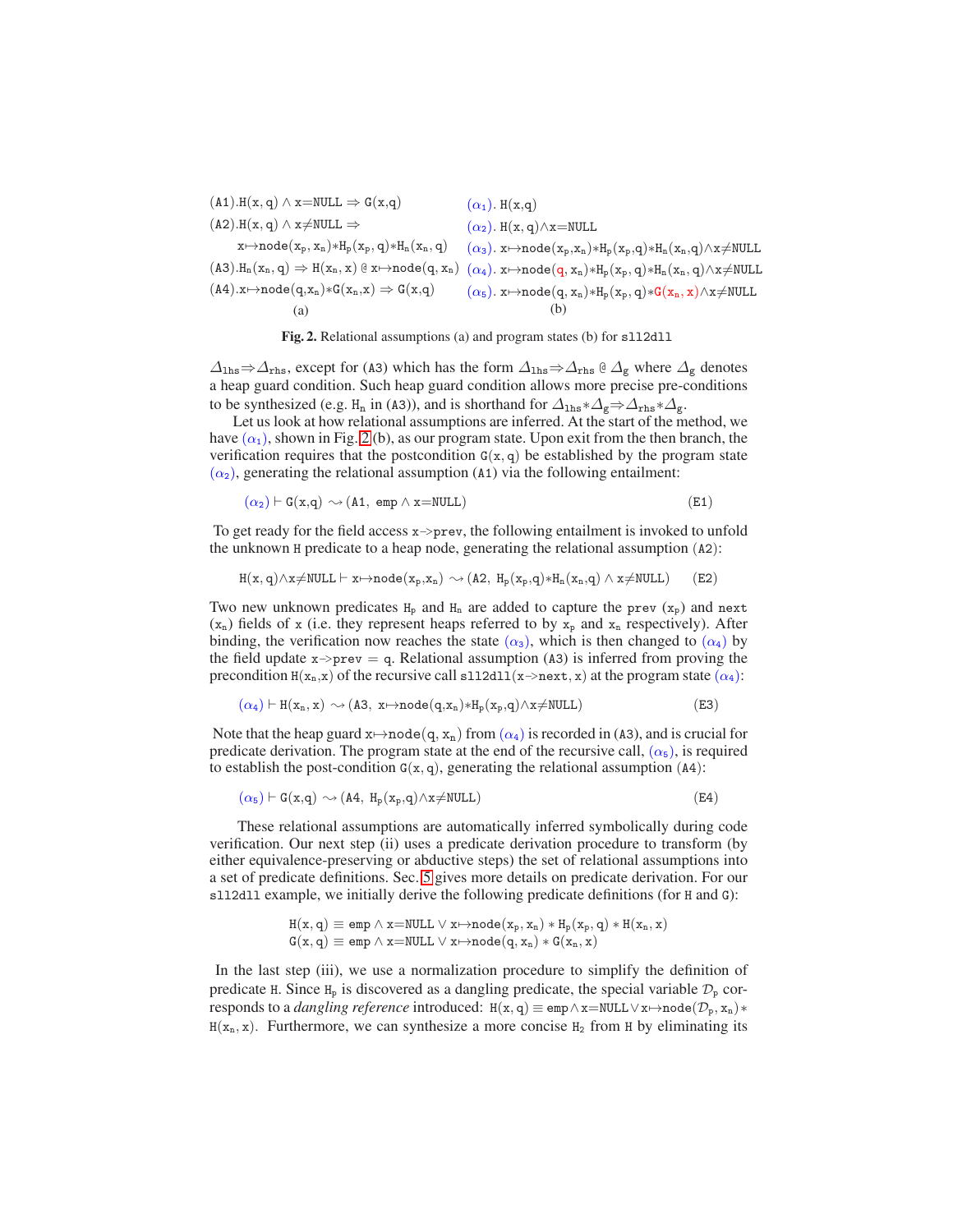useless q parameter:  $H(x, q) \equiv H_2(x)$  and  $H_2(x) \equiv \exp \wedge x = NULL \vee x \mapsto node(\mathcal{D}_p, x_n) * H_2(x_n)$ . The tll example. Let us revisit the tll example shown in Sec 1. To synthesize the shape specification for this method, we introduce two unknown predicates, H for the pre-condition and G for the post-condition, as mentioned earlier.

requires  $H(x, p, t)$  ensures  $G(x, p, res, t)$ 

We then apply code verification using these pre/post specifications with unknown predicates and attempt to collect a set of relational assumptions (over the unknown predicates) that must hold to ensure memory-safety. These assumptions would also ensure that the pre-condition of each method call is satisfied, and that the post-condition is ensured at the end of its method body.

For example, our analysis can infer the following five relational assumptions for the tll method:

 $(1).H(x,p,t) \Rightarrow x \mapsto \text{tree}(x_p,1,r,n) * H_p(x_p,p,t) * H_1(1,p,t) * H_r(r,p,t) * H_n(n,p,t)$  $(2).H_r(r,p,t) \wedge r \neq \text{NULL}$  @ x $\mapsto$ tree $(p,1,r,n) \Rightarrow$  H(r,x,t)  $(3).H_1(1,p,t) \Rightarrow H(1,x,lm) \& (x \mapsto tree(p,1,r,n) \land r \neq NULL)$  $(4).H_1(1,p,t)*H_r(r,p,t)*x\mapsto \text{tree}(p,l,r,t)\wedge r=\text{NULL}\wedge \text{res}=x \Rightarrow G(x,p,res,t)$  $(5).H_n(n,p,t) * x \mapsto \text{tree}(p,1,r,n) * G(r,x,lm,t) * G(1,x,res,lm) \wedge$  $r\neq$ NULL  $\Rightarrow$  G(x,p,res,t)

Our relational assumptions include four new unknown predicates,  $H_p$ ,  $H_1$ ,  $H_r$  and  $H_n$ , that were created during the code verification process.

Let us look at how relational assumptions are inferred. For illustration, we annotate program states into the tll example as follows:

```
struct tree∗
tll(struct tree∗
x, struct tree∗
p, struct tree∗
t) {
(S1)x \rightarrowparent = p;
(S2)if (x\rightarrow r == NULL) \{(S3) x \rightarrow next = t; return x; (S6)}
      \texttt{else}\{(\texttt{S4}) \text{ struct tree}^* \texttt{lm} = \texttt{tll}(\texttt{x} \rightarrow \texttt{r}, \texttt{x}, \texttt{t});(\texttt{S5}) \text{ return } \texttt{tll}(\texttt{x} \rightarrow \texttt{l}, \texttt{x}, \texttt{lm});(\texttt{S7})\}}
            (S1). H(x,p,t)(S2). x\mapstotree(p,l,r,n)*H<sub>1</sub>(l,p,t)*H<sub>r</sub>(r,p,t)*H<sub>n</sub>(n,p,t)*H<sub>p</sub>(x<sub>P</sub>,p,t)
            (S3). x\rightarrowtree(p,l,r,n)*H<sub>1</sub>(l,p,t)*H<sub>r</sub>(r,p,t)*H<sub>n</sub>(n,p,t)∧r=NULL
            (S4). x \mapstotree(p,l,r,n)∗H<sub>1</sub>(l,p,t)*H<sub>r</sub>(r,p,t)*H<sub>n</sub>(n,p,t)∧r≠NULL
            (S5). x\mapstotree(p,l,r,n)∗H<sub>1</sub>(l,p,t)*G(r,x,lm,t)∗H<sub>n</sub>(n,p,t)∧r≠NULL
            (S6). x\mapstotree(p,l,r,t)*H<sub>1</sub>(l,p,t)*H<sub>r</sub>(r,p,t)∧r=NULL∧res=x
            (S7). x\rightarrowtree(p,l,r,n)∗G(l,x,res,lm)∗G(r,x,lm,t)∗H<sub>n</sub>(n,p,t)∧r≠NULL
```
At the start of the method, we have (S1), shown above, as our program state. Due to a field update,  $x \rightarrow$  parent, relational assumption (1) was inferred which lead to (S2). The conditional evaluation led to (S3) and (S4), as the program states at the start of the then-branch and else-branch, respectively. Relational assumption (2) was then inferred from proving pre-condition  $H(r, x, t)$  of recursive call  $t11(x \rightarrow r, x, t)$  under (S4), yielding program state (S5). Also, (3) was inferred from proving pre-condition  $H(1, x, \text{lm})$  of the second recursive call  $\text{tl}(x\rightarrow 1, x, \text{lm})$ . When inferring (3), heap guard  $x \mapsto$ tree(p, 1, r, n)∧r≠NULL from the program state (S5) was used, since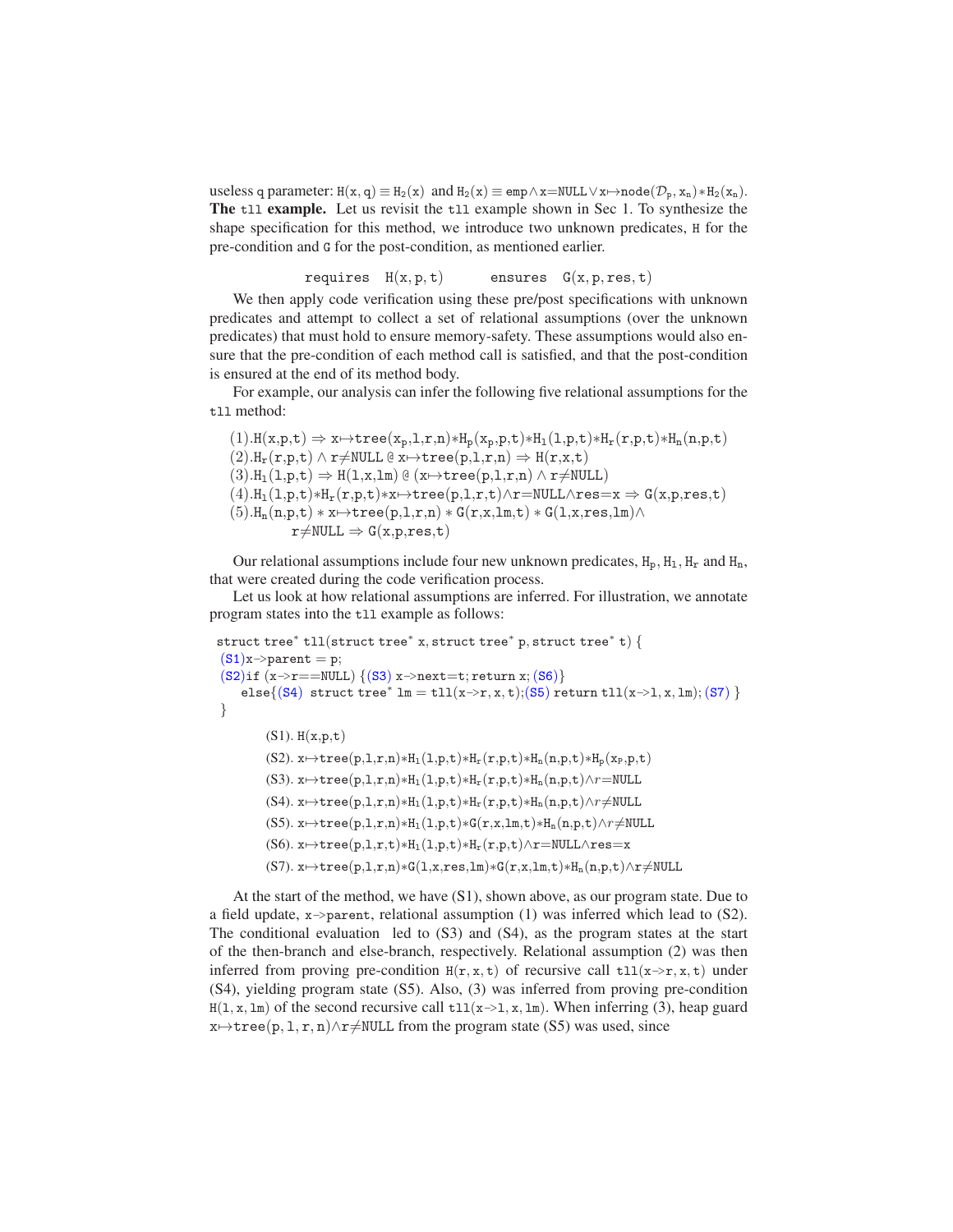$H_1(1, p, t) \Rightarrow H(1, x, \text{lm})$ , by itself, neither capture a connected context r $\neq$ NULL from the then-branch, nor properly instantiate the back (parent) pointer x. The program state (S6) at the end of then-branch was then used to prove post-condition  $G(x, p, res, t)$ . This proving lead to relational assumption (4). Similarly, program state (S7) at the end of the else-branch, which assumed  $G(r,x,lm,t) * G(1,x,res,lm)$  from the two recursive calls, would infer (5) when proving the post-condition of the method itself.

These relational assumptions are inferred symbolically during code verification with the help of second-order bi-abduction mechanism that we are proposing. They are also being *modularly* inferred on a per method basis, using automatically generated template pre/post conditions with unknown predicates.

Our next phase uses a predicate synthesis and normalization procedure to transform (by either equivalence-preserving or abductive steps) the set of relational assumptions into a set of predicate definitions. For our running example, we synthesize the following predicate definitions (for H and G):

$$
\begin{aligned} \mathtt{H}(x,p,t) &\equiv x &\mapsto \mathtt{tree}(\mathcal{D}_p,\mathcal{D}_1,r,\mathcal{D}_n) \wedge \mathtt{r} = \mathtt{NULL} \\ &\qquad \qquad \vee x \mapsto \mathtt{tree}(\mathcal{D}_p,1,r,\mathcal{D}_n) \ast \mathtt{H}(1,x,\mathtt{lm}) \ast \mathtt{H}(\mathtt{r},x,t) \wedge \mathtt{r} \neq \mathtt{NULL} \\ \mathtt{G}(x,p, \mathtt{res},t) &\equiv x \mapsto \mathtt{tree}(p,\mathcal{D}_1,r,t) \wedge \mathtt{res} = \mathtt{x} \wedge \mathtt{r} = \mathtt{NULL} \\ &\qquad \qquad \vee \mathtt{x} \mapsto \mathtt{tree}(p,1,r,\mathcal{D}_n) \ast \mathtt{G}(1,x,\mathtt{res},\mathtt{lm}) \ast \mathtt{G}(\mathtt{r},x,\mathtt{lm},t) \wedge \mathtt{r} \neq \mathtt{NULL} \end{aligned}
$$

The variables  $\mathcal{D}_1$ ,  $\mathcal{D}_p$  and  $\mathcal{D}_p$  correspond to *dangling predicates*. Note that for memory safety, the input tree x must contain at least one node and that  $x \rightarrow 1$  must be nonnull when  $x \rightarrow r$  is non-null. These requirements are captured by our synthesized prepredicate. Compared to some prior shape analyses, such as [\[12](#page-17-0)[,16\]](#page-18-3), which requires the entire program to be available for analysis, our approach can perform this task modularly on a per method basis instead.

Our approach currently works only for shape abstractions of tree-like data structures with forward and back pointers. (We are unable to infer specifications for graph-like or overlaid data structures yet.) These abstractions are being inferred *modularly* on a per method basis. The inferred preconditions are typically the weakest ones that would ensure memory safety, and would be applicable to all contexts of use. Furthermore, the normalization step aims to ensure concise and re-useable predicate definitions. We shall next elaborate and formalise on our second-order bi-abduction process.

### <span id="page-6-0"></span>4 Second-Order Bi-Abduction with an Annotation Scheme

We have seen the need for a bi-abductive entailment procedure to systematically handle unknown predicates. To cater to predicates with multiple parameters, we shall use an automatic #*-annotation* scheme to support both unfolding and folding of unknown predicates. Consider a predicate  $U(v_1, ..., v_n, w_{1}, ..., w_{m}, w)$ , where parameters  $v_1, ..., v_n$ are unannotated and parameters  $w_1, \ldots, w_m$  are #-annotated. From the perspective of unfolding, we permit each variable from  $v_1, \ldots, v_n$  to be instantiated at most once (we call them *instantiatable*), while variables  $w_1, \ldots, w_m$  are *disallowed* from instantiation (we call them *non-instantiatable*). This scheme ensures that each pointer is instantiated at most once, and avoids formulae, like  $U_3(y, y)$  or  $U_2(\mathbf{r}, y) * U_3(y, x_*)$ , from being formed. Such formulae, where a variable may be repeatedly instantiated, may cause a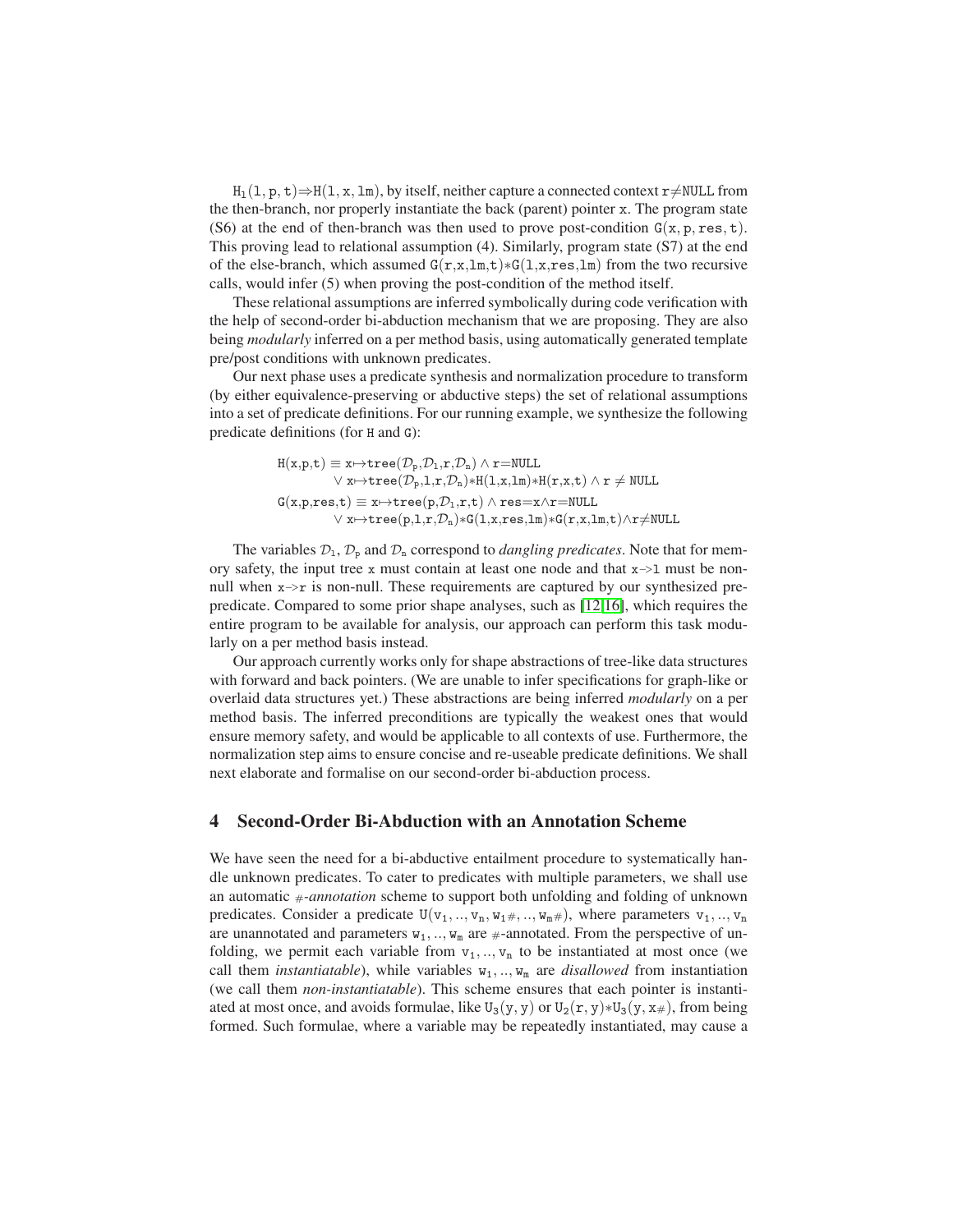trivial FALSE pre-condition to be inferred. Though sound, it is imprecise. From the perspective of folding, we allow heap traversals to start from variables  $v_1, ..., v_n$  and would stop whenever references to  $w_1, \ldots, w_m$  are encountered. This allows us to properly infer segmented shape predicates and back pointers. Our annotation scheme is fully automated, as we would infer the  $#$ -annotation of pre-predicates based on which parameters could be field accessed; while parameters of post-predicates are left unannotated. For our running example, since q parameter is not field accessed (in its method's body), our automatic annotation scheme would start with the following pre/post specification:

requires  $H(x, q#)$  ensures  $G(x, q)$ Unfold. The entailment below results in an unfolding of the unknown  $H$  predicate. It is essentially (E2) in Sec [3,](#page-2-0) except that q is marked explicitly as non-instantiatable.

$$
H(x,q\#)\wedge x\neq NULL\vdash x\mapsto node(x_p,x_n)\mathop{\leadsto} (A2,\ \varDelta_1)\qquad \qquad (E2')
$$

With non-instantiatable variables explicitly annotated, the assumption (A2) becomes:

 $\mathtt{A2} \ \equiv \ \mathtt{H}(\mathtt{x}, \mathtt{q\#}) \land \mathtt{x\neq{}NULL} \Rightarrow \mathtt{x\mapsto{}node}(\mathtt{x_{p}}, \mathtt{x_{n}}) * \mathtt{H}_{p}(\mathtt{x_{p}}, \mathtt{q\#}) * \mathtt{H}_{n}(\mathtt{x_{n}}, \mathtt{q\#})$ 

As mentioned earlier, we generated a new unknown predicate for each pointer field  $(H_p)$ for  $x_p$ , and  $H_n$  for  $x_n$ ), so as to allow the full recovery of the shape of the data structure being traversed or built. Note that each  $x, x_p, x_n$  appears only once in unannotated forms, while the annotated  $q#$  remains annotated throughout to prevent the pointer from being instantiated. If we allow q to be instantiatable in (E2′ ) above, we will instead obtain:

$$
H(x,q) \wedge x \neq \texttt{NULL} \vdash x \mapsto \texttt{node}(x_p,x_n) \simtail (A2',~\varDelta_1')
$$

We get  $A2' \equiv H(x, q) \wedge x \neq NULL \Rightarrow x \mapsto node(x_p, x_n) * H_p(x_p, q \#) * H_n(x_n, q \#) * U_2(q, x \#)$ , where the unfolding process creates extra unknown predicate  $U_2(q, x)$  to capture shape for q.

Our proposal for instantiating unknown predicates is also applicable when known predicates appear in the RHS. These known predicates may have parameters that act as *continuation fields* for the data structure. An example is the list segment  $l \text{seg}(x, p)$ predicate where the parameter p is a continuation field.

$$
11(x) \equiv \text{emp} \land x = \text{NULL} \lor x \mapsto \text{mode}(n) * 11(n)
$$
  

$$
1 \text{seg}(x, p) \equiv \text{emp} \land x = p \lor x \mapsto \text{mode}(n) * 1 \text{seg}(n, p)
$$

Where snode (defined in the previous section) denotes singly-linked list node. Note that continuation fields play the same role as fields for data nodes. Therefore, for such parameters, we also generate new unknown parameters to capture the connected data structure that may have been traversed. We illustrate this with two examples:

$$
\texttt{U}(x) \vdash \texttt{ll}(x) \mathop{\sim}\limits \cdot (\texttt{U}(x) \mathop{\Rightarrow}\texttt{ll}(x), \texttt{emp}) \quad \texttt{U}(x) \vdash \texttt{lseg}(x,p) \mathop{\sim}\limits \cdot (\texttt{U}(x) \mathop{\Rightarrow}\texttt{lseg}(x,q) * \texttt{U}_2(q), \texttt{U}_2(p))
$$

The first predicate  $\mathfrak{11}(x)$  did not have a continuation field. Hence, we did not generate any extra unknown predicate. The second predicate  $l \text{seg}(x, p)$  did have a continuation field p, and we generated an extra unknown predicate  $U_2(p)$  to capture a possible extension of the data structure beyond this continuation field.

Fold. A second scenario that must be handled by second-order entailment involves unknown predicates in the consequent. For each unknown predicate  $U_1(\bar{v}, \bar{w}_\#)$  in the consequent, a corresponding assumption  $\Delta \Rightarrow U_1(\bar{v}, \bar{w}_\#) \otimes \Delta_g$  is inferred where  $\Delta$  contains unknown predicates with at least one instantiatable parameters from  $\bar{v}$ , or heaps *reachable* from  $\bar{v}$  (via either any data fields or parameters of known predicates) but stopping at non-instantiatable variables  $\overline{w}_{\#}$ ; a residual frame is also inferred from the antecedent (but added with pure approximation of footprint heaps [\[9\]](#page-17-3)). For example, consider the following entailment: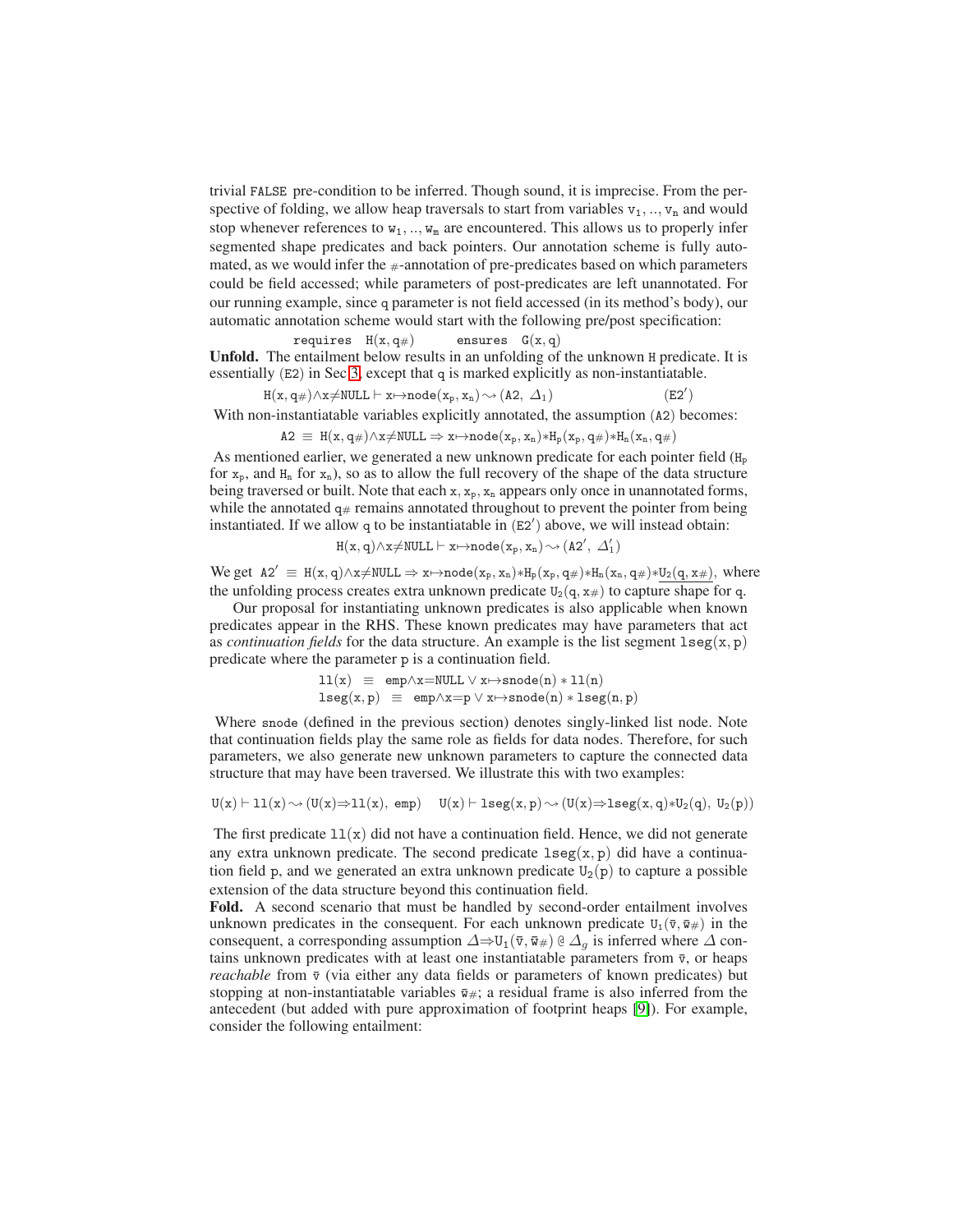$x \mapsto \texttt{snode}(q) * q \mapsto \texttt{snode}(NULL) \land q \neq \texttt{NULL} \vdash U_1(x, q \neq) \rightsquigarrow (A_{f1}, \Delta_1)$ 

The output of this entailment is:

 $A_{f1} \equiv x \mapsto \texttt{snode}(q) \wedge q \neq \texttt{NULL} \Rightarrow U_1(x, q \#) \quad \Delta_1 \equiv q \mapsto \texttt{snode}(\texttt{NULL}) \wedge x \neq \texttt{NULL} \wedge x \neq q$ As a comparison, let us consider the scenario where q is unannotated, as follows:

 $x \mapsto \texttt{snode}(q) * q \mapsto \texttt{snode}(NULL) \wedge q \neq \texttt{NULL} \vdash U_1(x, q) \rightsquigarrow (A_{f2}, \Delta_2)$ 

In this case, the output of the entailment becomes:

 $A_{f2} \equiv x \mapsto \texttt{snode}(q) * q \mapsto \texttt{snode}(NULL) \Rightarrow U_1(x, q) \quad \Delta_2 \equiv x \neq \texttt{NULL} \wedge x \neq q$ 

Moreover, the folding process also captures *known* heaps that are reachable from # parameters as *heap guard conditions*, e.g.  $x \mapsto n \circ a(e_q, x_n)$  in our running example (E3):

$$
\begin{array}{l} x \mapsto node(q,x_n) \ast H_p(x_p,q \#) \ast H_n(x_n,q \#) \land x \neq NULL \vdash H(x_n,x \#) \\ \sim \left( H_n(x_n,q \#) \Rightarrow H(x_n,x \#) \circledcirc x \mapsto node(q,x_n), \ x \mapsto node(q,x_n) \ast H_p(x_p,q \#) \land x \neq NULL \right) \end{array} \tag{E3'}
$$

Such heap guards help with capturing the relations of heap structures and recovering those relationships when necessary (e.g. back-pointer  $x#$ ).

**Formalism.** Bi-abductive unfold is formalized in Fig. [3.](#page-8-0) Here,  $\text{slice}(\bar{w}, \pi)$  is an auxiliary function that existentially quantifies in  $\pi$  all free variables that are not in the set  $\bar{w}$ .

| SO-ENT-UNFOLD                                                                                                                                                   |
|-----------------------------------------------------------------------------------------------------------------------------------------------------------------|
| $\kappa_{\rm s} \equiv \mathbf{r} \mapsto c(\mathbf{\bar{p}})$ or $\kappa_{\rm s} \equiv P(\mathbf{r}, \mathbf{\bar{p}})$                                       |
| $\kappa_{\text{fields}} = *_{p_j \in \bar{p}} U_j(p_j, \bar{v}_{i}, \bar{w}_{n},))$ , where $U_j$ : fresh preds                                                 |
| $\kappa_{\text{rem}} = U_{\text{rem}}(\bar{v}_i, \bar{v}_{n}, \pi_{\#}),$ where $U_{\text{rem}}$ : a fresh pred                                                 |
| $\pi_a = \texttt{slice}(\{\mathbf{r}, \bar{\mathbf{v}}_i, \bar{\mathbf{v}}_n, \bar{\mathbf{p}}\}, \pi_1)$ $\pi_c = \texttt{slice}(\{\bar{\mathbf{p}}\}, \pi_2)$ |
| $\sigma \equiv (U(r, \bar{v}_1, \bar{v}_n)) \wedge \pi_a \Rightarrow \kappa_s * \kappa_{\text{fields}} * \kappa_{\text{rem}} \wedge \pi_c)$                     |
| $\kappa_1 * \kappa_{fields} * \kappa_{rem} \wedge \pi_1 \vdash \kappa_2 \wedge \pi_2 \rightsquigarrow (\mathcal{R}, \Delta_R)$                                  |
| $U(r, \bar{v}_i, \bar{v}_n) * \kappa_1 \wedge \pi_1 \vdash \kappa_s * \kappa_2 \wedge \pi_2 \leadsto (\sigma \wedge \mathcal{R}, \Delta_R)$                     |
| Fig. 3. Bi-Abductive Unfolding.                                                                                                                                 |

Thus it eliminates from  $\pi$  all subformulas not related to  $\bar{w}$  $(e.g. \text{slice}(\{x, q\}, q=\text{NULL}\land y>3)$ returns  $q=$ NULL). In the first line, a RHS assertion, either a points-to assertion  $r \mapsto c(\bar{p})$  or a known predicate instance  $P(r, \bar{p})$ is paired through the parameter r with the unknown predicate U.

<span id="page-8-0"></span>Second, the unknown predicates  $U_j$  are generated for the data fields/parameters of  $\kappa_s$ . Third, the unknown predicate  $U_{\text{rem}}$  is generated for the instantiatable parameters  $\bar{v}_i$  of U. The fourth and fifth lines compute relevant pure formulas and generate the assumption, respectively. Finally, the unknown predicates  $\kappa_{\text{field}}$  and  $\kappa_{\text{rem}}$  are combined in the residue of LHS to continue discharging the remaining formula in RHS.

Bi-abductive fold is formalized in Fig. [4.](#page-8-1) The function reach( $\bar{w}$ ,  $\kappa_1 \wedge \pi_1$ ,  $\bar{z}$  $\neq$ ) extracts portions from the antecedent heap  $(\kappa_1)$  that are (1) unknown predicates containing at least one instantiatable parameter from  $\bar{w}$ ; or (2) point-to or known predicates reachable from  $\bar{w}$ , but not reachable from  $\bar{z}$ . In our running example (the entailment (E3') on last page), the function reach( ${x_n}$ , x $\mapsto$ node(q, x<sub>n</sub>)∗H<sub>p</sub>(x<sub>p</sub>, q#)∗H<sub>n</sub>(x<sub>n</sub>, q#)∧x≠NULL, {x#}) is used to obtain  $H_n(x_n, q)$ . More detail on this function is in the appendix. The heaps( $\Delta$ ) function enumerates all known predicate instances (of the form  $P(\bar{v})$ ) and points-to instances (of the form  $r \mapsto c(\bar{v})$ )) in  $\Delta$ . The function *root*( $\kappa$ ) is defined as: *root*( $r \mapsto c(\bar{v})$ ))={r},  $root(P(r, \bar{v})) = \{r\}$ . In the first line, heaps of LHS are separated into the assumption

[SO-ENT-FOLD]  $\kappa_{11}{=}\texttt{reach}(\overline{\mathtt{w}},\kappa_1\wedge\pi_1,\overline{\mathtt{z}}\#) \quad \exists \kappa_{12}\cdot\kappa_1{=}\kappa_{11}{*}\kappa_{12}$  $\kappa_{\mathsf{g}} = * \{ \kappa \mid \kappa \in \mathsf{heaps}(\kappa_{12}) \wedge root(\kappa) \subseteq \bar{\mathsf{z}} \} \quad \bar{\mathsf{r}} = \bigcup_{\kappa \in \kappa_{\mathsf{g}}} root(\kappa)$  $\sigma \equiv (\kappa_{11} \wedge \texttt{slice}(\bar{w}, \pi_1) \Rightarrow U_c(\bar{w}, \bar{z})) \; \text{if} \; \kappa_g \wedge \texttt{slice}(\bar{r}, \pi_1))$  $\kappa_{12} \wedge \pi_1 \vdash \kappa_2 \wedge \pi_2 \!\rightsquigarrow (\mathcal{R}, \Delta_R)$  $\kappa_1 \wedge \pi_1 \vdash U_c(\bar{w}, \bar{z}_\#) * \kappa_2 \wedge \pi_2 \leadsto (\sigma \wedge \mathcal{R}, \Delta_R)$ 

 $\kappa_{11}$  and the residue  $\kappa_{12}$ . Second, heap guards (and their root pointers) are inferred based on  $\kappa_{12}$  and the #-annotated parameters

<span id="page-8-1"></span>Fig. 4. Bi-Abductive Folding.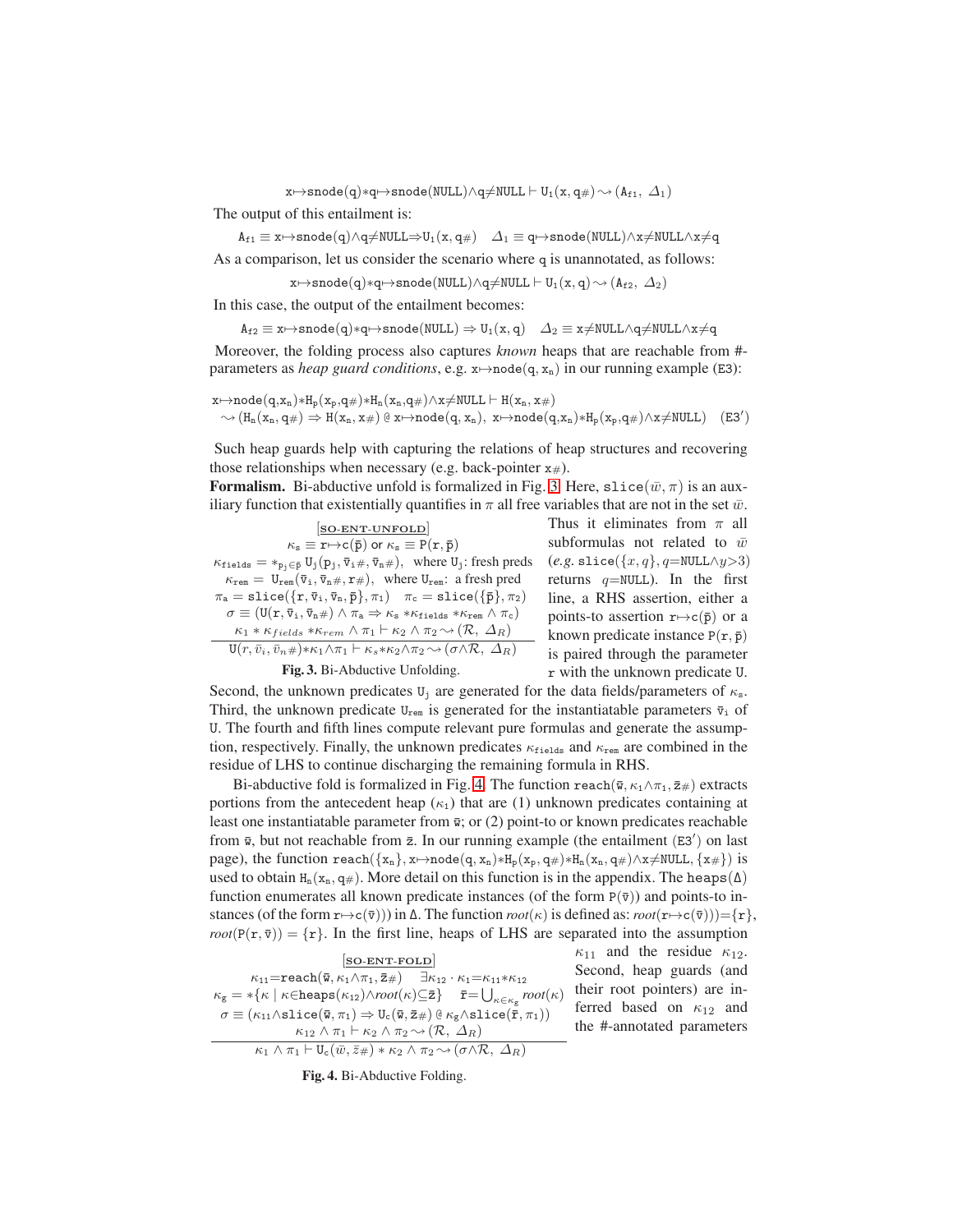¯z. The assumption is generated in the third line and finally, the residual heap is

used to discharge the remaining heaps of RHS.

Hoare Rules. We shall now present Hoare rules to show how second-order entailment is used there. For simplicity, we consider a core imperative language (Fig. [5\)](#page-9-0) that supports heap-based data structures (*datat*) and methods (*meth*).

 $\text{Prog} ::= datat^* \text{meth}^* \quad datat ::= data \ c \ \{ \ \text{field}^* \ \}$ *field* ::=  $t v$   $t$  ::= int | bool | void | c | ...  $meth ::= t \space mm \space ((\text{[ref]} \space t \space v)^*) \space \Phi_{pr} \space \Phi_{po}; \space \{e\}$  $e$  ::= NULL  $|k^{\tau}| v | v.f | v = e | v.f = e | \text{ new } c(v^*)$  $|e_1; e_2|$  t  $v; e |mn(v^*)|$  if  $v$  then  $e_1$  else  $e_2$ 

<span id="page-9-0"></span>Fig. 5. The Core Language

A method declaration includes a header with pre-/post-condition and its body. Methods can have call-by-reference parameters (prefixed with ref). Loops, including nested loops, are transformed to tail-recursive methods

with ref parameters to capture mutable variables. To support shape analysis, code verification is formalized as a proof of quadruple:  $\vdash \{\Delta_{pre}\}\ e \{\mathcal{R}, \Delta_{post}\}\$ , where  $\mathcal R$  accumulates the set of relational assumptions generated by the entailment procedure. The specification may contain unknown predicates in preconditions and postconditions. We list in Fig. [6](#page-9-1) the rules for field access, method calls and method declaration. Note that primed variable (e.g. x') denotes the latest value (of the program variable x). The formula  $\Delta_1 \ast \Delta_2$  denotes  $\exists \bar{\mathbf{r}} \cdot ([\bar{\mathbf{r}}/\bar{\mathbf{v}}'] \Delta_1) \ast ([\bar{\mathbf{r}}/\bar{\mathbf{v}}] \Delta_2)$  (see [\[9\]](#page-17-3)).

[SA-CALL] t<sup>0</sup> *mn* ((ref t<sup>i</sup> vi) m−1 i=1 ,(t<sup>j</sup> vj) n <sup>j</sup>=m) Φ*pr* Φ*po*; {e} ∈ Prog ρ=[v ′ <sup>k</sup>/vk] n <sup>k</sup>=<sup>1</sup> Φ ′ *pr* = ρ(Φ*pr*) W={v1, .., vm−1} V={vm, .., vn} ∆ ⊢ Φ ′ *pr* ❀ (R, ∆2) ∆3=(∆<sup>2</sup> ∧ V<sup>n</sup> i=m (v ′ <sup>i</sup> = vi)) ∗V∪<sup>W</sup> Φ*po* ⊢ {∆} *mn*(v1, .., vm−1, vm, .., vn) {R, ∆3} [SA-FLD-RD] data c {t<sup>1</sup> f1, .., t<sup>n</sup> fn} ∈ Prog ∆<sup>1</sup> ⊢ x ′ 7→c(v1..vn) ❀ (R, ∆3) ∆4=∃v1..v<sup>n</sup> · (∆3∗x ′ 7→c(v1..vn)∧res=vi) ⊢ {∆1} x.f<sup>i</sup> {R, ∆4} [SA-METH] ⊢ {Φ*pr*∧ V (u ′=u) ∗ } e {R1, ∆1} ∆<sup>1</sup> ⊢ Φ*po* ❀ (R2, ∆2) Γ = solve(R1∪R2) t<sup>0</sup> *mn* ((t u) ∗ ) Φ*pr* Φ*po* {e}

<span id="page-9-1"></span>Fig. 6. Several Hoare Rules

The key outcome is that if a solution for the set of relational assumptions  $\mathcal R$  can be found, the program is memory-safe and all the methods abide by their specifications. Furthermore, we propose a bottom-up verification process which is able to incrementally build suitable predicate instantiations one method at a time by solving the collected relational assumptions  $R$  progressively. The predicate definition synthesis (solve) consists of two separate operations : predicate synthesis, PRED SYN, and predicate normalization, PRED NORM. That is  $solve(\mathcal{R}) = PRED_NORM(PRED_SYN(\mathcal{R}))$ . After the method is successfully verified, the resulting predicate definitions  $\Gamma$  provide an interpretation for the unknown predicates appearing in the specifications such that memory safety is guaranteed. By returning Γ, the method verification allows the inferred definitions and specifications to be consistently reused in the verification of the remaining methods.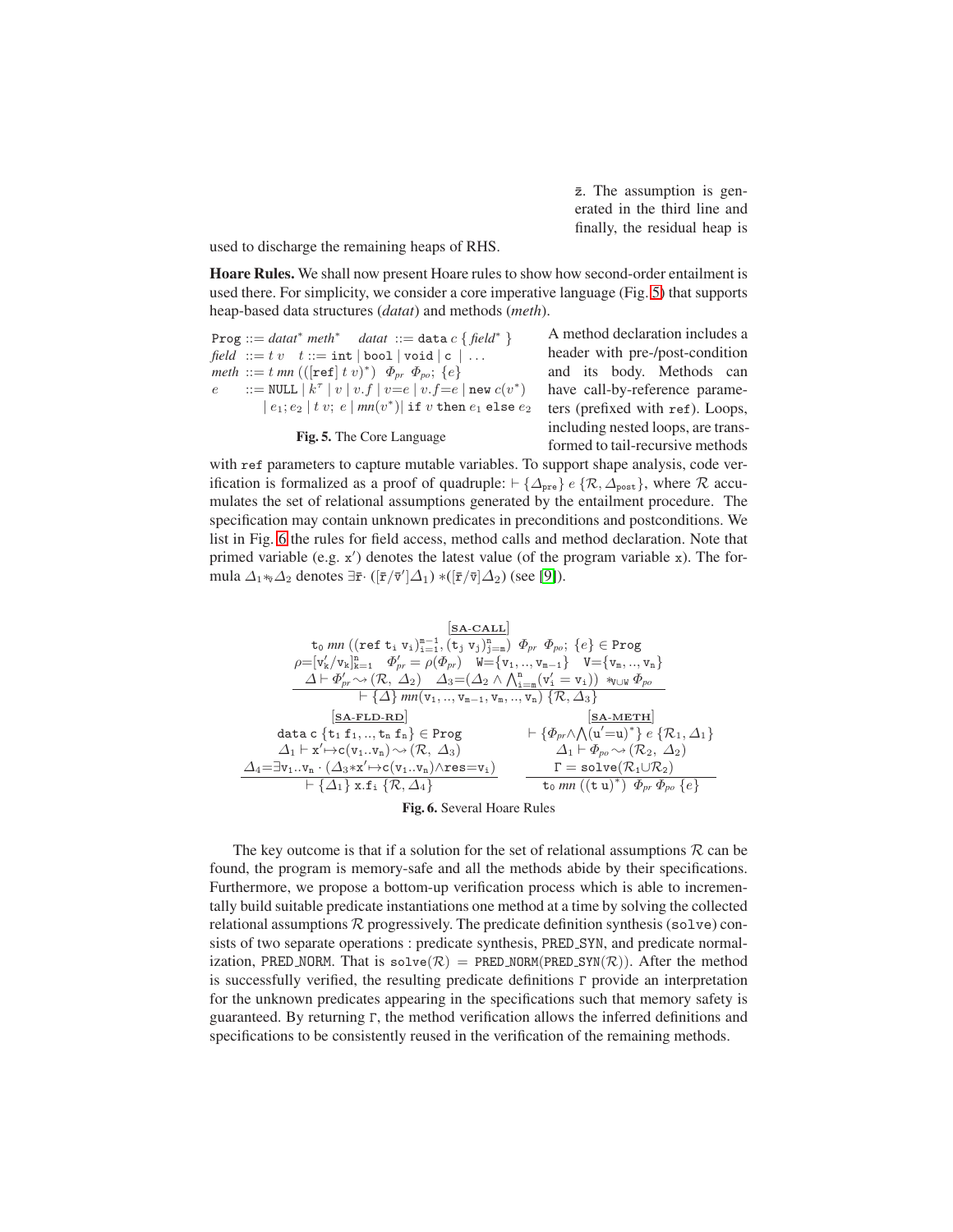# <span id="page-10-0"></span>5 Derivation of Shape Predicates

Once the relational assumptions have been inferred, we proceed to apply a series of refinement steps to derive predicate definitions for each pre- and post-predicate. Fig. [7](#page-10-1)

| function PRED_SYN $(\mathcal{R})$                                                                                                                                                          |
|--------------------------------------------------------------------------------------------------------------------------------------------------------------------------------------------|
| $\Gamma \leftarrow \emptyset$                                                                                                                                                              |
| $\mathcal{R} \leftarrow$ exhaustively apply  syn-base  on $\mathcal{R}$                                                                                                                    |
| $\mathcal{R}_{\text{pre}}, \mathcal{R}_{\text{post}} \leftarrow sort\text{-}group(\mathcal{R})$                                                                                            |
| while $\mathcal{R}_{\text{pre}} \neq \emptyset$ do                                                                                                                                         |
| $U^{pre}, \sigma \leftarrow \text{pick unknown} \&$ assumption in $\mathcal{R}_{\text{pre}}$                                                                                               |
| $U_{\text{def}}^{\text{pre}} \leftarrow \text{ apply } [\text{syn-case}], [\text{syn-group-pre}], \text{ and}$                                                                             |
| syn-pre-def 00 $\sigma$                                                                                                                                                                    |
| $\mathcal{R}_{\text{pre}}, \mathcal{R}_{\text{post}} \leftarrow \text{inline } U_{\text{def}}^{\text{pre}}$ in $(\mathcal{R}_{\text{pre}} \setminus \sigma)$ , $\mathcal{R}_{\text{post}}$ |
| discharge U <sup>pre</sup> obligations                                                                                                                                                     |
| $\Gamma \leftarrow \Gamma \cup \{U_{\text{def}}^{\text{pre}}\}\$                                                                                                                           |
| end while                                                                                                                                                                                  |
| while $\mathcal{R}_{\text{post}} \neq \emptyset$ do                                                                                                                                        |
| $U^{\text{post}}, \sigma \leftarrow \text{pick unknown} \ \& \ \text{assumption in} \ \mathcal{R}_{\text{post}}$                                                                           |
| $U_{\text{def}}^{\text{post}} \leftarrow \text{apply} \left[ \text{syn-group-post} \right], \left[ \text{syn-post-def} \right] \text{ on } \sigma$                                         |
| discharge U <sup>post</sup> obligations                                                                                                                                                    |
| $\mathcal{R}_{\text{post}} \leftarrow \mathcal{R}_{\text{post}} \setminus \sigma \qquad \Gamma \leftarrow \Gamma \cup \{U_{\text{def}}^{\text{post}}\}\$                                   |
| end while                                                                                                                                                                                  |
| return $\Gamma$                                                                                                                                                                            |
| end function                                                                                                                                                                               |

<span id="page-10-1"></span>Fig. 7. Shape Derivation Outline

outlines our strategy for predicate synthesis. We use the [syn-∗] notation to name refinement rules. For space reasons, we describe some rules and leave the rest to the appendix [B.](#page-19-0) Steps that are left out include: (i) *sort-group* to decide on the transformation order of relational assumptions; (ii) [syn-Pre/Post-Obl] to process some relational assumptions as proof obligations. For example, if the result of the recursive method is field-accessed after the recursive call, the postpredicate would appear as an unknown predicate for heap instantiation. This must be processed as an entailment obligation, after the definition of its

post-predicate has been derived; (iii) *inline* to unfold synthesized predicates in the remaining assumptions.

#### 5.1 Base Splitting of Pre/Post-Predicates

We first deal with relational assumptions of the form  $U^{pre}(\ldots)*\Delta \Rightarrow U^{post}(\ldots)$ , which capture constraints on both a pre-predicate and a post-predicate. To allow greater flexibility in applying specialized techniques for pre-predicates or post-predicates, we split the assumption into two assumptions such that pre-predicate UPre is separated from postpredicate U<sup>post</sup>. Base splitting can be formalized as follows:

$$
\sigma: U^{pre}(\bar{x})*\kappa \wedge \pi \Rightarrow U^{post}(\bar{y}) \quad \sigma_1: U^{pre}(\bar{x})\wedge \text{slice}(\bar{x}, \pi) \Rightarrow \text{emp} \quad \sigma_2: \kappa \wedge \pi \Rightarrow U^{post}(\bar{y}) \quad \kappa_{g} = * \{\kappa_1 \mid \kappa_1 \in \text{heaps}(\kappa) \wedge \text{pars}(\kappa_1) \cap \bar{x} \neq \emptyset\} \quad \bar{w} = \bigcup \{\text{pars}(\kappa_1) \mid \kappa_1 \in \kappa_g\} \quad \sigma_3: U^{pre}(\bar{x}) \Rightarrow U^{fr}(\bar{x}) \stackrel{\partial}{=} \kappa_g \wedge \text{slice}(\bar{x} \cup \bar{w}, \pi) \quad \sigma_4: U^{fr}(\bar{x}) \Rightarrow \top
$$
\n
$$
\text{if } \text{is} \text{base}(\bar{x}, \pi) = \text{true} \text{ then } (\sigma_1 \wedge \sigma_2) \text{ else } (\sigma \wedge \sigma_3 \wedge \sigma_4)
$$

The premise contains an assumption  $(\sigma)$  which could be split. The conclusion captures the new relational assumptions. There are two scenarios:

(1) The first scenario takes place when the test is base( $\bar{x}, \pi$ ) holds. It signifies that  $\pi$ contains a base case formula for some pointer(s) in  $\bar{x}$ . Note that is base( $\bar{x}, \pi$ ) holds if and only if ( $\exists v \in \bar{x}$ .  $\pi \vdash v = NULL$ ) or ( $\exists v_1, v_2 \in \bar{x}$ .  $\pi \vdash v_1 = v_2$ ). In such a situation, the assumption  $\sigma$  is split into  $\sigma_1$  and  $\sigma_2$ . This reflects the observation that a pre-predicate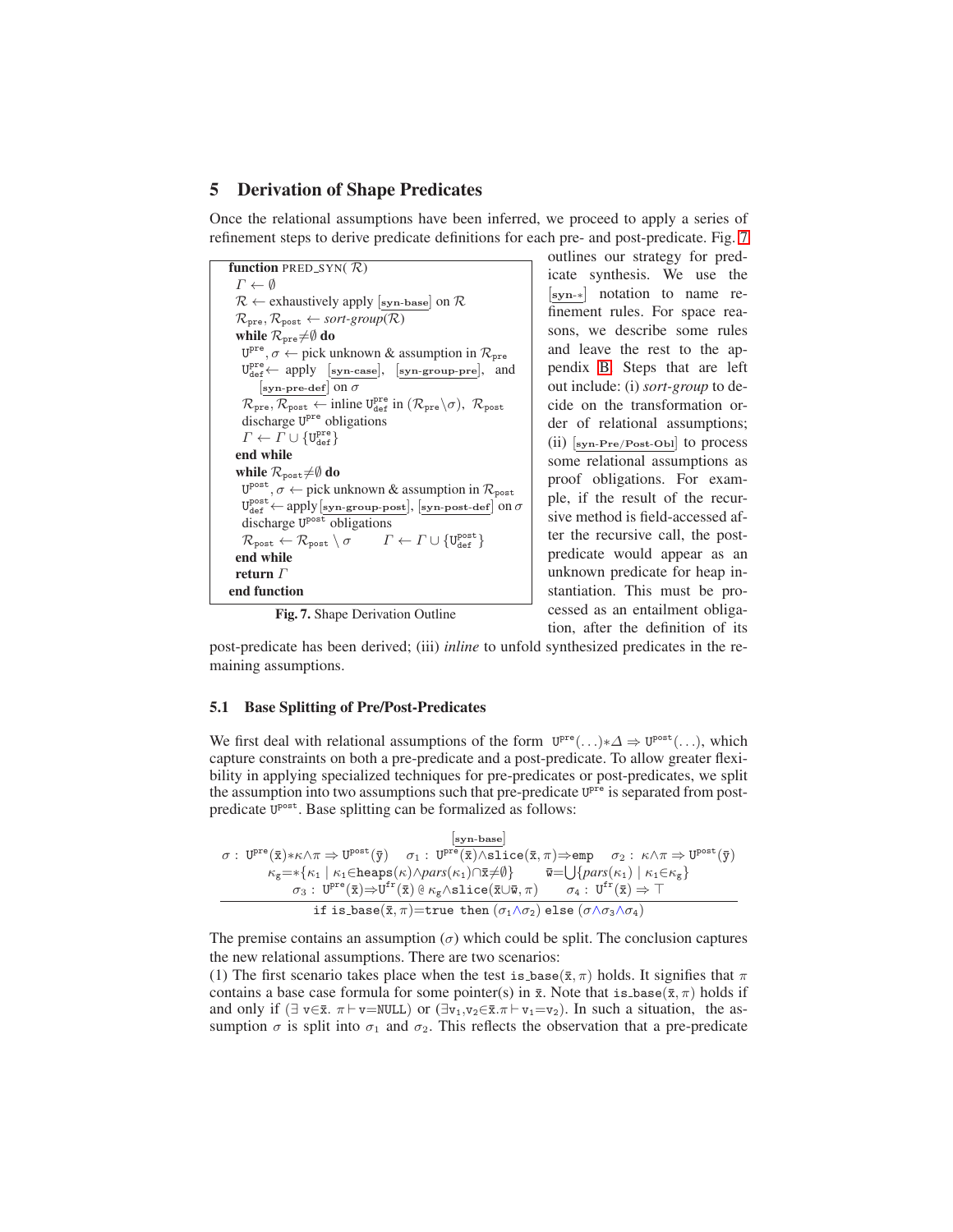guard will likely constrain the pre-predicate to a base-case with empty heap. This scenario happens in our running example where the assumption (A1) is split to:

$$
(A1a). H(x,q) \land x = NULL \Rightarrow emp \qquad (A1b). emp \land x = NULL \Rightarrow G(x,q)
$$

(2) If the test is base( $\bar{x}, \pi$ ) fails, there is no base case information available for us to instantiate  $U^{pre}(\bar{x})$ . The assumption  $\sigma$  is not split and kept in the result. To have a more precise derivation, we would also record the fact that  $U^{pre}(\bar{x})$  has no instantiation under the current context. To do this, in the second line we record in  $\kappa_{\epsilon}$  such a heap context (related to  $\bar{x}$ ), extract in  $\bar{w}$  related pointers from the context, and introduce a fresh unknown predicate U<sup>fr</sup> as the instantiation for U<sup>pre</sup>, as indicated by the assumption  $\sigma_3$  in the third line. Note the heap guard specifies the context under which such an assumption holds. We also add  $\sigma_4$  into the result, where the new predicate  $U^{fr}$  is instantiated to the aforementioned memory locations (encapsulated by ⊤). Assumptions of the form  $U^{fr}(p) \Rightarrow \top$ are being used to denote dangling pointers. We also note that introducing the dangling predicate  $U^{fr}$  into the guarded assumption  $\sigma_3$  is essential to help relate non-traversed pointer fields between the pre-predicate U<sup>pre</sup> and the post-predicate U<sup>post</sup>. The function  $pars(\kappa)$  (the 2nd line) retrieves parameters:  $pars(\mathbf{r} \rightarrow c(\bar{\mathbf{v}})) = \bar{\mathbf{v}}, \text{ } pars(\mathbf{P}(\mathbf{r}, \bar{\mathbf{v}})) = \bar{\mathbf{v}}.$ 

As an example, consider splitting  $(\sigma_5) : U^{pre}(p) * x \mapsto node(p,n) \wedge n = NULL \Rightarrow U^{post}(x)$ . The test is base( $\{p\}$ , n=NULL) fails. In addition to ( $\sigma_5$ ), the splitting returns also

$$
(\sigma_{6}):\mathtt{U}^{pre}(p)\Rightarrow \mathtt{U}^{fr}(p)\circ (\mathtt{x}\mapsto \mathtt{node}(p,n)\wedge \mathtt{n}=\mathtt{NULL})\qquad \qquad (\sigma_{7}):\mathtt{U}^{fr}(p)\Rightarrow \top
$$

For the t11 example in Sec [3,](#page-2-0) the [syn-base] transformation can be applied to assumption (4) yielding the following three new assumptions:

$$
(4a) \text{ res} \rightarrow \text{tree}(p,1,r,t) \ast H_1(1,p,t) \land r = \text{NULL} \land \text{res} = x \Rightarrow G(x,p,res,t)
$$
\n
$$
(4b) H_r(r,p,t) \land r = \text{NULL} \Rightarrow \text{emp}
$$
\n
$$
(4c) H_1(1,p,t) \Rightarrow H_1^f(1,p,t) \text{ @ (res} \rightarrow \text{tree}(p,1,r,t) \land r = \text{NULL})
$$
\n
$$
(4d) H_1^f(1,p,t) \Rightarrow \top
$$

Pre-predicate  $H_r$  captures  $r$ =NULL as its base-case split. Pre-predicate  $H_1$  uses a heap guard for its base context, and ⊤ to denote an un-accessed dangling heap residue encapsulated in  $H_1^f$ .

# 5.2 Deriving Pre-Predicates

Pre-predicates typically appear in relational assumptions under pure guards  $\pi$ , of the form  $U^{pre}(\ldots)\wedge \pi \Rightarrow \Delta$ . To derive definitions for these pre-predicates, the first step is to transform relational assumptions that overlap on their guards by forcing a case analysis that generates a set of relational assumptions with disjoint guard conditions:

$$
\mathbf{U}(\bar{x}) \wedge \pi_1 \Rightarrow \Delta_1 \oplus \Delta_{1g} \qquad \mathbf{U}(\bar{x}) \wedge \pi_2 \Rightarrow \Delta_2 \oplus \Delta_{2g} \qquad \pi_1 \wedge \pi_2 \neq \text{FALSE}
$$
\n
$$
\Delta_1 \wedge \Delta_2 \Rightarrow_{\wedge}^{\bar{x}} \Delta_3 \qquad \Delta_{1g} \wedge \Delta_{2g} \Rightarrow_{\wedge}^{\bar{x}} \Delta_{3g} \qquad \text{SAT}(\Delta_{3g})
$$
\n
$$
\mathbf{U}(\bar{x}) \wedge \pi_1 \wedge \pi_2 \Rightarrow \Delta_1 \oplus \Delta_{3g} \qquad \mathbf{U}(\bar{x}) \wedge \pi_2 \wedge \pi_1 \Rightarrow \Delta_2 \oplus \Delta_{3g} \qquad \mathbf{U}(\bar{x}) \wedge \pi_1 \wedge \pi_2 \Rightarrow \Delta_3 \oplus \Delta_{3g}
$$

For brevity, we assume a renaming of free variables to allow  $\bar{x}$  to be used as arguments in both assumptions. Furthermore, we use the  $\Rightarrow^{\bar{x}}_{\wedge}$  operator to denote a normalization of overlapping conjunction,  $\Delta_1 \wedge \Delta_2$  [\[27\]](#page-18-2). Informally, in order for  $\Delta_1 \wedge \Delta_2$  to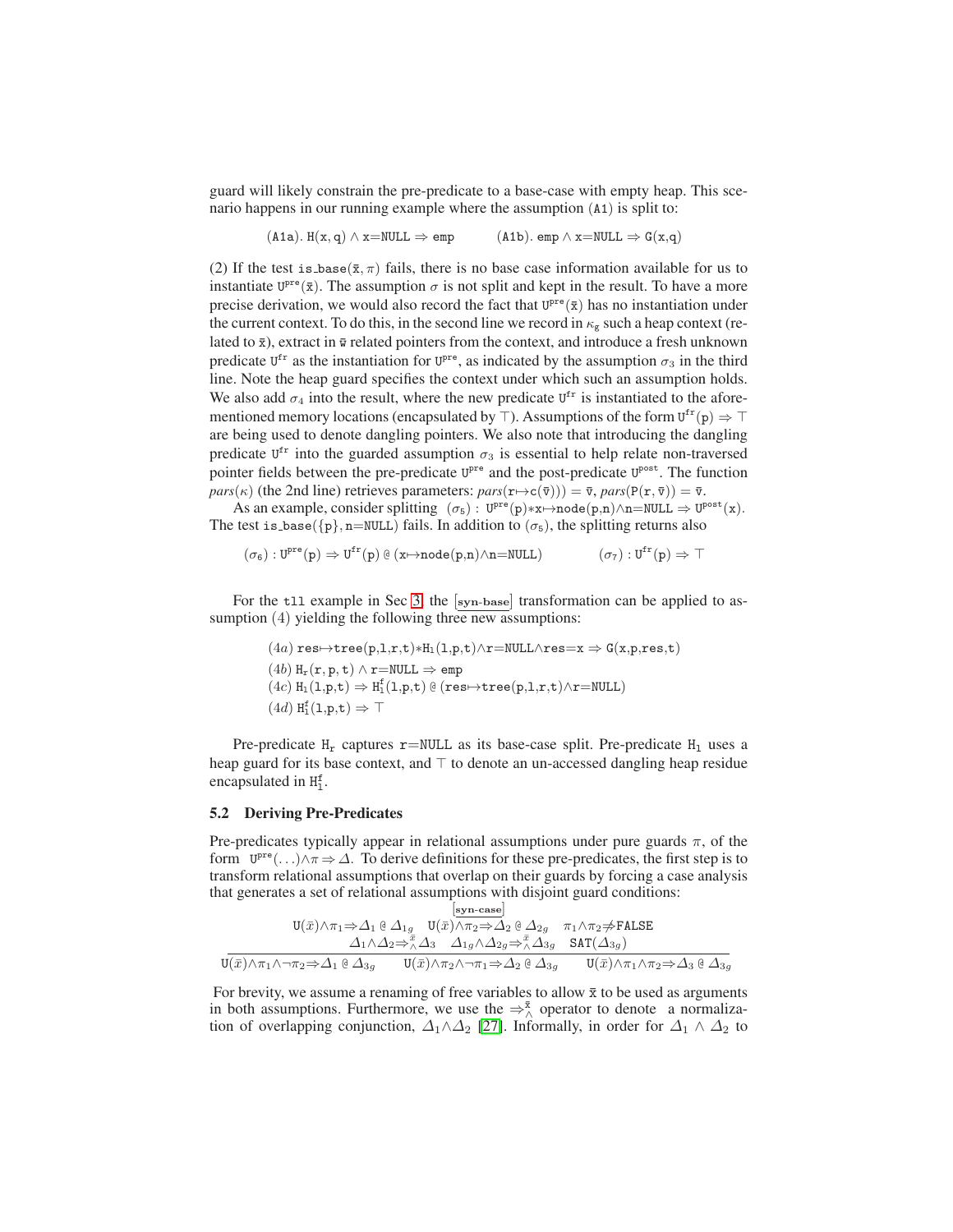hold, it is necessary that the shapes described by  $\Delta_1$  and  $\Delta_2$  agree when describing the same memory locations. Normalization thus determines the overlapping locations,  $\Delta_c$  such that  $\Delta_1 = \Delta_c * \Delta'_1$  and  $\Delta_2 = \Delta_c * \Delta'_2$  and returns  $\Delta_c * \Delta'_1 * \Delta'_2$ . We leave a formal definition of  $\Rightarrow_{\wedge}^{\bar{x}}$  to the appendix [B.5.](#page-21-0) Once all the relational assumptions for a given pre-predicate have been transformed such that the pure guards do not overlap, we may proceed to combine them using the rule [syn-group-pre] shown below. We shall perform this exhaustively until a single relational assumption for U is derived. If the assumption RHS is independent of any post-predicate, it becomes the unknown pre-predicate definition, as shown in the rule  $[\text{syn-pre-def}]$  below.

$$
\frac{\text{[syn-group-pre]}}{\text{U}(\bar{x}) \land \pi_1 \Rightarrow \Phi_1^g \quad \text{U}(\bar{x}) \land \pi_2 \Rightarrow \Phi_2^g \quad \pi_1 \land \pi_2 \Rightarrow \text{FALSE}}{\text{U}(\bar{x}) \land (\pi_1 \lor \pi_2) \Rightarrow \Phi_1^g \land \pi_1 \lor \Phi_2^g \land \pi_2} \qquad \frac{\text{[syn-pre-def]}}{\text{U}^{\text{pre}}(\bar{x}) \Rightarrow \Phi^g \quad \text{no-post}(\Phi^g)}{\text{U}^{\text{pre}}(\bar{x}) \equiv \Phi^g}
$$

For the s112d11 example, applying the [syn-group-pre] rule to (A2) and (A1a) yields:

 $(AB)$ . H(x, q)  $\Rightarrow$  x $\mapsto$ node(x<sub>p</sub>, x<sub>n</sub>)\*H<sub>p</sub>(x<sub>p</sub>, q)\*H<sub>n</sub>(x<sub>n</sub>, q)  $\vee$  emp  $\wedge$  x=NULL

For the tll example, by the above rules, (2) and (4b) yield:

$$
(6). H_r(r,p,t) \equiv H(r,x,t) \wedge r \neq \text{NULL} \otimes x \mapsto \text{tree}(p,1,r,n) \vee \text{emp} \wedge r = \text{NULL}
$$

Similarly, (3) and (4c) derives  $H_1$ :.

$$
(7). H_1(1,p,t) \equiv H(1,x,lm) @ x \mapsto tree(p,l,r,n) \land r \neq NULL \\ \lor H_1^f(1,p,t) @ x \mapsto tree(p,l,r,n) \land r = NULL
$$

This is then trivially converted into a definition for its pre-predicate, without any weakening, thus ensuring soundness of our pre-conditions.

#### 5.3 Deriving Post-Predicates

We start the derivation for a post-predicate after all pre-predicates have been derived. We can incrementally group each pair of relational assumptions on a post-predicate via the [syn-group-post] rule shown below. By exhaustively applying [syn-group-post] rule all assumptions relating to predicate U<sup>post</sup> get condensed into an assumption of the form:  $\Delta_1 \vee \ldots \vee \Delta_n \Rightarrow \mathbb{U}^{\text{post}}(\bar{x})$ . This may then be used to confirm the post-predicate by generating the predicate definition via the [syn-post-def ] rule.

$$
\frac{\Delta_a \Rightarrow U^{\text{post}}(\bar{x}) \qquad \Delta_b \Rightarrow U^{\text{post}}(\bar{x})}{\Delta_a \vee \Delta_b \Rightarrow U^{\text{post}}(\bar{x})} \qquad \frac{\Delta_1 \vee \ldots \vee \Delta_n \Rightarrow U^{\text{post}}(\bar{x})}{U^{\text{post}}(\bar{x})}
$$

Using these rules, we can combine (A4) and (A1b) in the s112d11 example to obtain:

 $G(x, q) \equiv \text{emp } \wedge x = \text{NULL} \vee x \mapsto \text{node}(q, x_n) * G(x_n, x)$ 

Using these rules, we can combine (4a) and (5) in the tll example to give:

$$
\begin{array}{l}G(x,p,res,t)\equiv x\!\mapsto\! tree(p,l,r,t)*H_1(1,x_h,t_h)\wedge res\!=\! x\!\wedge\! r\!=\!\!\text{NULL}\\ \vee\! x\!\mapsto\! tree(p,l,r,n)*G(r,x,l_m,t)*G(l,x,res,l_m)*H_n(n,x_h,t_h)\!\wedge\! r\!\ne\!\!\text{NULL}\end{array}
$$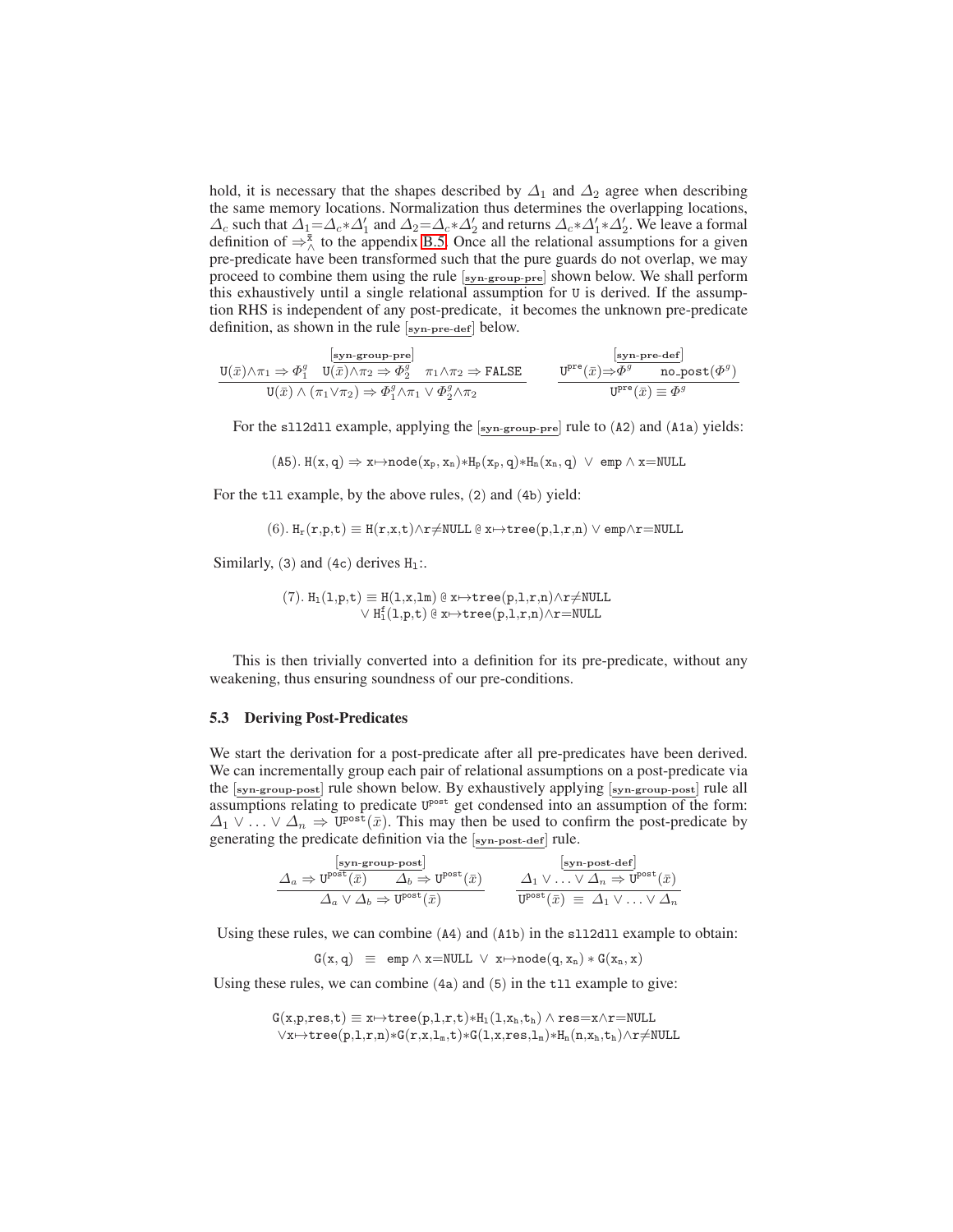#### 5.4 Predicate Normalization for Concise Definitions

After we have synthesized suitable predicate definitions, we proceed with predicate normalization to convert each predicate definition to its most concise form. Our current method, PRED NORM, uses four key steps: (i) eliminate dangling predicates, (ii) eliminate useless parameters, (iii) re-use predicate definitions and (iv) perform predicate splitting. We briefly explain the normalization steps and leave details in the appendix [B.7.](#page-22-0) The first step deals with dangling predicates which do not have any definition. Though it is safe to drop such predicates (by frame rule), our normalization procedure replaces them by special variables, to help capture linking information between pre- and postconditions. The second step eliminates predicate arguments that are not used in their synthesized definitions, with the help of second-order entailment. The third step leverage on our entailment procedure to conduct an equivalence proof to try to match a newly inferred definition with a definition previously provided or inferred. Lastly, to increase the chance for such predicate reuse, we allow predicates to be split into smaller predicates. This is again done with the help of second-order entailment procedure, allowing us to undertake such normalization tasks soundly and easily.

#### <span id="page-13-1"></span>6 Soundness Lemmas and Theorem

Here we briefly state several key soundness results, and leave the proof details to the appendix [E.](#page-29-0) For brevity, we introduce the notation  $\mathcal{R}(\Gamma)$  to denote a set of predicate instantiations  $\Gamma = \{U_1(\bar{v}_1) \equiv \Delta_1, . .U_n(\bar{v}_n) \equiv \Delta_n\}$  satisfying the set of assumptions R. That is, for all assumptions  $\Delta \Rightarrow \Phi^g \in \mathcal{R}$ , (i)  $\Gamma$  contains a predicate instantiation for each unknown predicate appearing in  $\Delta$  and  $\Phi^g$ ; (ii) by interpreting all unknown predicates according to Γ, then it is provable that  $\Delta$  implies  $\Phi^g$ , written as  $\Gamma : \Delta \vdash \Phi^g$ .

<span id="page-13-0"></span>Soundness of bi-abductive entailment. Abduction soundness requires that if all the relational assumptions generated are satisfiable, then the entailment is valid.

**Lemma 1.** *Given the entailment judgement*  $\Delta_a \vdash \Delta_c \rightarrow (\mathcal{R}, \Delta_f)$ *, if there exists*  $\Gamma$  *such that*  $\mathcal{R}(\Gamma)$ *, then the entailment*  $\Gamma$  :  $\Delta_{a} \vdash \Delta_{c} * \Delta_{f}$  *holds.* 

Derivation soundness. For derivation soundness, if a set of predicate definitions is constructed then those definitions must satisfy the initial set of assumptions. We argue that (i) assumption refinement does not introduce spurious instantiations, (ii) the generated predicates satisfy the refined assumptions, (iii) normalization is meaning preserving.

<span id="page-13-3"></span><span id="page-13-2"></span>Lemma 2. *Given a set of relational assumptions* R*, let* R′ *be the set obtained by applying any of the refinement steps, then for any* Γ *such that* R′ (Γ)*, we have* R(Γ)*.*

**Lemma 3.** If R contains only one pre-assumption on predicate  $U^{pre}, U^{pre}(\bar{\tau}) \Rightarrow \Phi^g$  and *if our algorithm returns a solution* Γ, then (U<sup>pre</sup>( $\bar{\mathbf{v}}$ )≡ $\Phi$ <sup>g</sup>)∈ Γ. Similarly, if *R* has a sole *post-assumption on* U<sup>post</sup>,  $\Phi$  ⇒U<sup>post</sup> and if solution Γ is returned, then  $(U^{post}(\bar{v})\equiv \Phi) \in Γ$ .

<span id="page-13-4"></span>Lemma 4. *Given a set of assumptions* R*, if* PRED SYN(R) *returns a solution* Γ *then*  $\mathcal{R}(\Gamma)$ *. Furthermore, if* PRED\_NORM(Γ) *returns a solution*  $\Gamma'$  *then*  $\mathcal{R}(\Gamma')$ *.* 

**Theorem 6.1 (Soundness)** *If*  $\Delta_a \vdash \Delta_c \sim (\mathcal{R}, \Delta_f)$  *and*  $\Gamma = \text{PRED}$  NORM(PRED SYN( $\mathcal{R}$ )) *then* Γ:  $\Delta$ <sub>a</sub>  $\vdash$   $\Delta$ <sub>c</sub> \*  $\Delta$ <sub>f</sub>.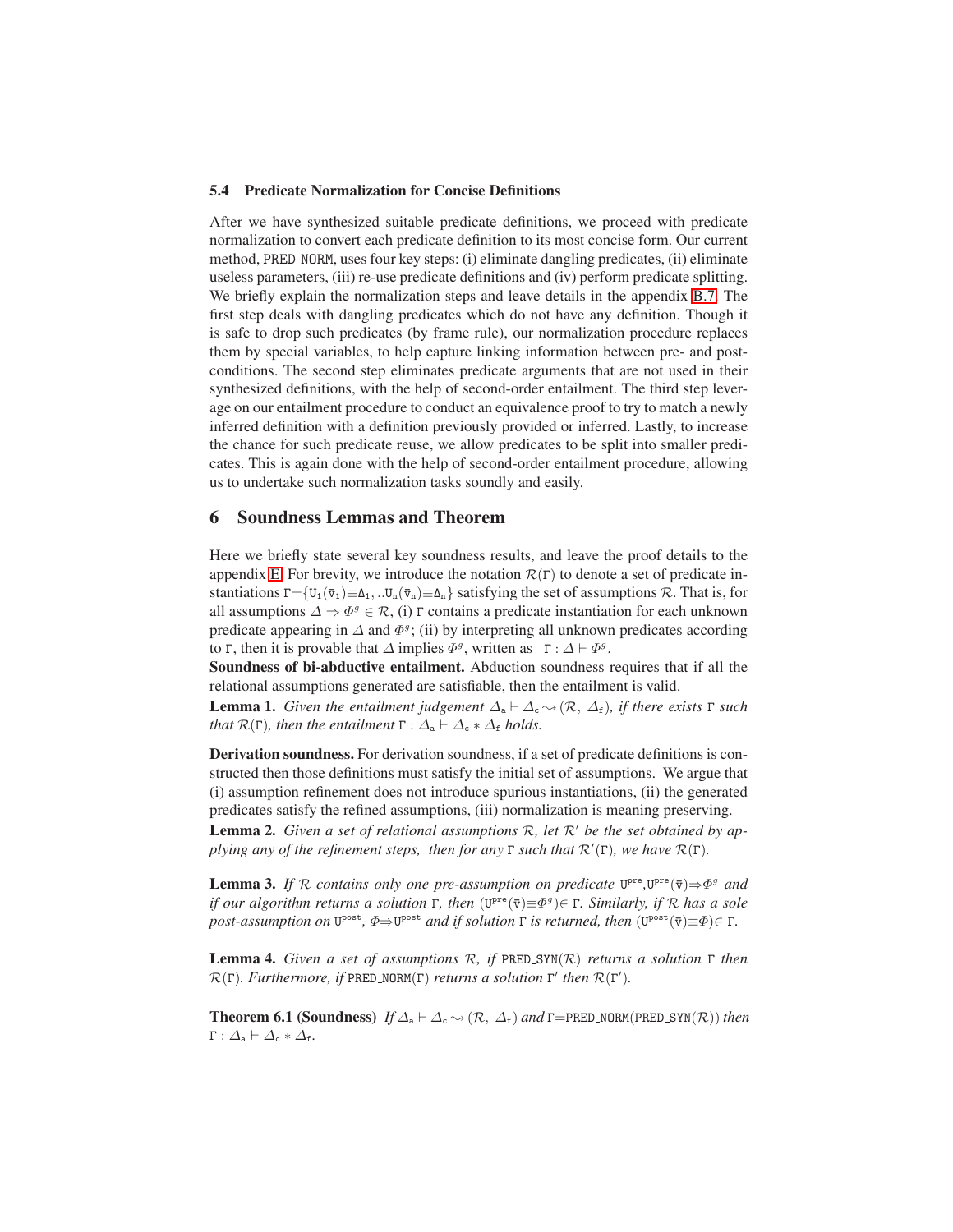# <span id="page-14-2"></span>7 Implementation and Experimental Results

We have implemented the proposed shape analysis within HIP [\[9\]](#page-17-3), a separation logic verification system. The resulting verifier, called S2, uses an available CIL-based [\[26\]](#page-18-4) translator<sup>[3](#page-14-0)</sup> from C to the expression-oriented core language. Our analysis modularly infers the pre/post specification for each method. It attempts to provide the weakest possible precondition to ensure memory safety (from null dereferencing and memory leaks), and the strongest possible post-condition on heap usage patterns, where possible. Expressivity. We have explored the generality and efficiency of the proposed analy-

| Example                      | w/o norm. |      | w/ norm.       |                       | Veri.            | Example               | w/o norm. |      | w/ norm.       |           | Veri. |  |
|------------------------------|-----------|------|----------------|-----------------------|------------------|-----------------------|-----------|------|----------------|-----------|-------|--|
|                              | size      | Syn. |                | size Syn.             |                  |                       | size      | Syn. |                | size Syn. |       |  |
| SLL (delete)                 | 9         | 0.23 | $\overline{2}$ | 0.29                  | 0.22             | CSLL(t)               | 8         | 0.22 | 5              | 0.23      | 0.24  |  |
| SLL (reverse)                | 20        | 0.21 | 8              | 0.22                  | 0.2              | CSLL of CSLLs (c)     | 18        | 0.24 | $\overline{4}$ | 0.23      | 0.22  |  |
| SLL (insert)                 | 13        | 0.2  | 11             | 0.21                  | 0.2              | <b>SLL2DLL</b>        | 18        | 0.19 | $\overline{c}$ | 0.2       | 0.18  |  |
| SLL (setTail)                | 7         | 0.16 | 2              |                       | $0.18$    $0.16$ | DLL (check)           | 8         | 0.21 | $\overline{c}$ | 0.23      | 0.19  |  |
| SLL (get-last)               | 20        | 0.7  | 17             | 0.75  0.21            |                  | DLL (append)          | 11        | 0.2  | 8              | 0.2       | 0.2   |  |
| SLL-sorted (c)               | 11        | 0.26 | $\overline{2}$ | 0.27                  | 0.22             | $CDLL$ $(c)$          | 23        | 0.22 | 8              | 0.26      | 0.21  |  |
| SLL (bubblesort)             | 13        | 0.28 | 9              |                       | 0.36  0.26       | CDLL of 5CSLLs (c)    | 28        | 0.39 | $\overline{4}$ | 0.66      | 1.3   |  |
| SLL (insertsort)             | 15        | 0.3  | 11             | 0.3                   | 0.27             | CDLL of $CSLLs_2(c)$  | 29        | 0.33 | $\overline{4}$ | 0.44      | 0.29  |  |
| $SLL$ (zip)                  | 20        | 0.27 | $\overline{2}$ |                       | 0.32  0.24       | btree (search)        | 33        | 0.23 | $\overline{c}$ | 0.24      | 0.23  |  |
| SLL-zip-leq                  | 20        | 0.27 | $\overline{2}$ | 0.27                  | 0.25             | $b$ tree-parent $(t)$ | 11        | 0.23 | $\overline{c}$ | 0.29      | 0.24  |  |
| $SLL$ + head (c)             | 12        | 0.24 | $\overline{2}$ | 0.71                  | 0.2              | rose-tree $(c)$       | 14        | 0.28 | 14             | 0.3       | 0.23  |  |
| $SLL$ + tail (c)             | 10        | 0.19 | 2              | 0.72                  | $\parallel$ 0.18 | swl (t)               | 19        | 0.23 | 13             | 0.27      | 22    |  |
| skip-list <sub>2</sub> (c)   | 9         | 0.28 | 1              | $0.32 \parallel 0.25$ |                  | mcf(c)                | 19        | 0.26 | 17             | 0.28      | 0.26  |  |
| skip-list <sub>3</sub> $(c)$ | 9         | 0.36 | 1              | 0.46                  | 0.3              | tll $(t)$             | 21        | 0.23 | $\overline{c}$ | 0.25      | 0.21  |  |
| SLL of 0/1 SLLs              | 8         | 0.25 | 1              |                       | 0.26  0.23       | tll $(c)$             | 21        | 0.29 | $\overline{c}$ | 0.32      | 0.19  |  |
| CSLL(c)                      | 17        | 0.18 | 2              | $0.23 \mid 0.21$      |                  | tll (set-parent)      | 39        | 0.24 | 2              | 0.35      | 0.24  |  |

<span id="page-14-1"></span>Table 1. Experimental Results (c for *check* and t for *traverse*)

sis through a number of small but challenging examples. We have evaluated programs which manipulate lists, trees and combinations (e.g. t11: trees whose leaves are chained in a linked list). The experiments were performed on a machine with the Intel i7-960 (3.2GHz) processor and 16 GB of RAM. Table [1](#page-14-1) presents our experimental results. For each test, we list the name of the manipulated data structure and the effect of the verified code under the Example column. Here we used SLL,DLL,CLL,CDLL for singly-, doubly-, cyclic-singly-, cyclic-doubly- linked lists. SLL + head/tail for an SLL where each element points to the SLL's head/tail. SLL of 0/1 SLLs uses an SLL nested in a SLL of size 0 or 1, CSLL of CSLLs for CSLL nested in CSLL, CDLL of 5CSLLs for an CDLL where each node is a source of five CSLL, and CDLL of CSLLs $_2$  for CDLL where each node is a nested CSLL. The skip lists subscript denotes the number of skip pointers. The swl procedure implements list traversal following the DeutschSchorr-Waite style. rose-trees are trees with nodes that are allowed to have variable number of children, typically stored as linked lists, and mcf trees [\[16\]](#page-18-3) are rose-tree variants where children are stored in doubly-linked lists with sibling and parent pointers. In order to

<span id="page-14-0"></span><sup>&</sup>lt;sup>3</sup> Our translation preserves the semantics of source programs, subject to CIL's limitations.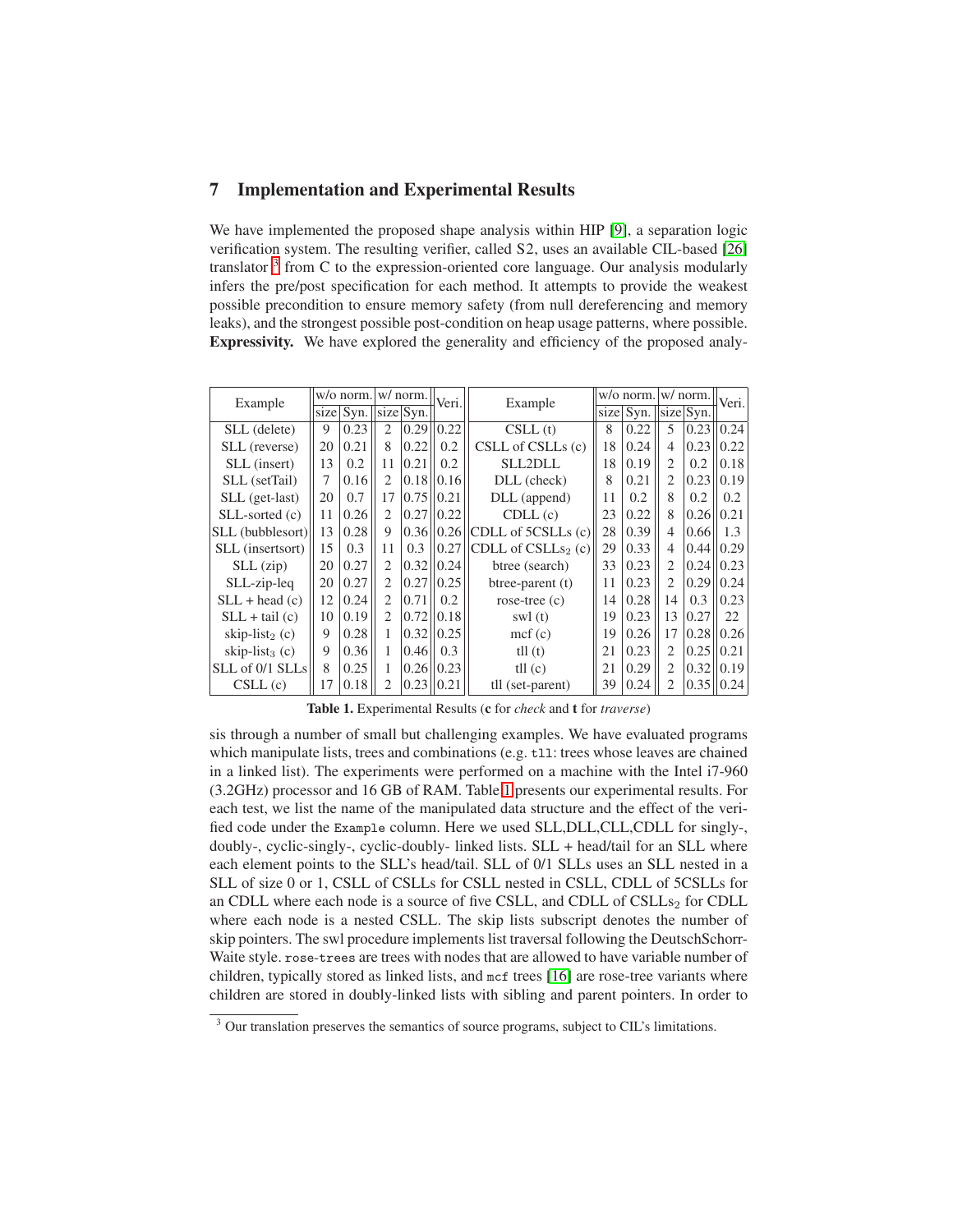evaluate the performance of our shape synthesis, we re-verified the source programs against the inferred specifications and listed the verification time (in seconds) in the Veri. column and the synthesis times in column Syn.. In total, the specification infer-ence took 8.37s while the re-verification<sup>[4](#page-15-0)</sup> took 8.25s.

The experiments showed that our tool can handle fairly complex recursive methods, like trees with linked leaves. It can synthesize shape abstractions for a large variety of data structures; from list and tree variants to combinations. Furthermore, the tool can infer shapes with mutual-recursive definitions, like the rose-trees and mcf trees.

The normalization phase aims to simplify inferred shape predicates. To evaluate its effectiveness, we performed the synthesis on two scenarios: without (w/o) and with (w/) normalization. The number of conjuncts in the synthesized shapes is captured with *size* column. The results show that normalization is helpful; it reduces by 68% (169/533) the size of synthesized predicates with a time overhead of 27% (8.37s/10.62s).

Larger Experiments. We evaluated S2 on real source code from the Glib open source library [\[1\]](#page-17-4). Glib is a cross-platform C library including non-GUI code from the GTK+ toolkit and the GNOME desktop environment. We focused our experiments on

|                      |     |    |    |    | $ LOC $ #Proc $ $ #Loop $ $ # $\sqrt{ Syn.}$ (sec) |
|----------------------|-----|----|----|----|----------------------------------------------------|
| gslist.c   $698$     |     | 33 | 18 | 47 | 11.73                                              |
| glist.c              | 784 | 35 | 19 | 49 | 7.43                                               |
| gtree.c   $1204$     |     | 36 | 14 |    | 3.69                                               |
| $ $ gnode.c $ 1128 $ |     | 37 | 27 | 52 | 16.34                                              |

the files which implemented heap data structures, i.e. SLL (gslist.c), DLL (glist.c), balanced binary trees (gtree.c) and Nary trees (gnode.c). In Fig[.8](#page-15-1) we list for each file number of lines of code (excluding comments) LOC, number of procedures (while/for loops) #Proc (#Loop). # √ describes the number of procedures and loops for which S2 inferred specifica-

<span id="page-15-1"></span>Fig. 8. Experiments on Glib Programs tions that guarantee memory safety. S2 can infer specifications that guarantee memory safety for 89% of procedures and loops (192/216).<sup>[5](#page-15-2)</sup>

Limitations. Our present proposal cannot handle graphs and overlaid data structures since our instantiation mechanism always expands into tree-like data structures with back pointers. This is a key limitation of our approach. For an example, of such a limitation, see appendix F. For future work, we also intend to combine shape analysis with other analyses domains, in order to capture more expressive specifications, beyond memory safety.

# 8 Related Work and Conclusion

A significant body of research has been devoted to shape analysis. Most proposals are orthogonal to our work as they focus on determining shapes based on a fixed set of shape domains. For instance, the analysis in [\[25\]](#page-18-5) can infer shape and certain numerical properties but is limited to the linked list domain. The analyses from [\[31](#page-18-6)[,11](#page-17-5)[,4](#page-17-1)[,15](#page-18-7)[,3,](#page-17-6)[23\]](#page-18-8) are tailored to variants of lists and a fixed family of list interleavings. Likewise, Calcagno

<sup>4</sup> Due to our use of sound inference mechanisms, re-verification is not strictly required. We perform it here to illustrate the benefit of integrating inference within a verification framework.

<span id="page-15-2"></span><span id="page-15-0"></span><sup>&</sup>lt;sup>5</sup> Our current implementation does not support array data structures. Hence, some procedures like g tree insert internal cannot be verified.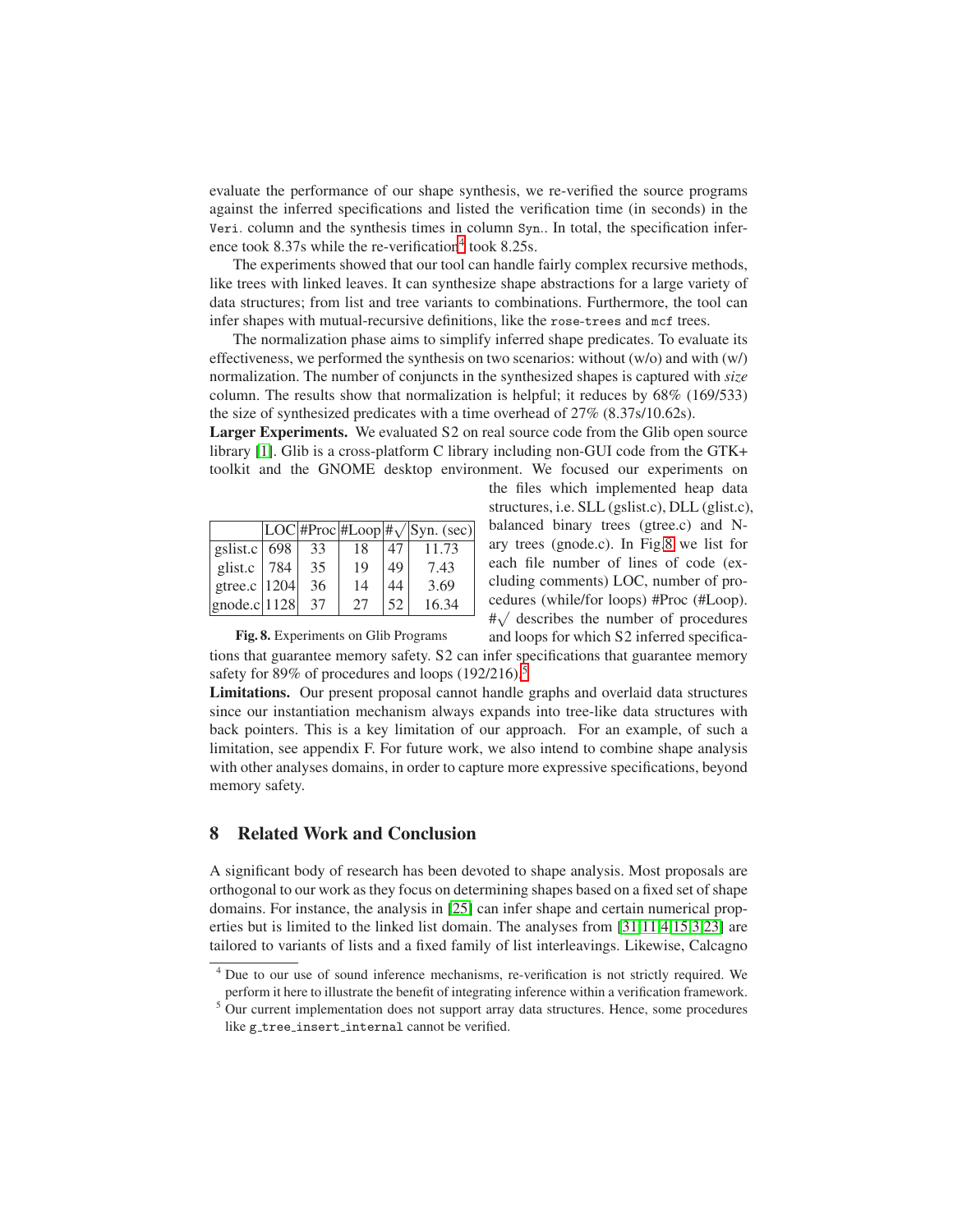et al. [\[7\]](#page-17-7) describes an analysis for determining lock invariants with only linked lists. Lee et al. [\[21\]](#page-18-9) presents a shape analysis specifically tailored to overlaid data structures. In the matching logic framework, a set of predicates is typically assumed for program verification [\[30\]](#page-18-10). The work [\[2\]](#page-17-8) extends this with specification inference. However, it currently does not deal with the inference of inductive data structure abstractions.

The proposal by Magill et al. [\[25\]](#page-18-5) is able to infer numerical properties, but it is still parametric in the shape domain. Similarly, the separation logic bi-abduction described in [\[6,](#page-17-2)[17\]](#page-18-11) assumes a set of built-in or user-defined predicates. Xisa, a tool presented by Rival et. al. [\[8\]](#page-17-9), works on programs with more varied shapes as long as structural invariant checkers, which play the role of shape definitions, are provided. A later extension [\[29\]](#page-18-12) also considers shape summaries for procedures with the additional help of global analysis. Other similarly parameterized analysis includes [\[13\]](#page-17-10). In comparison, our approach is built upon the foundation of second-order bi-abductive entailment, and is able to infer unknown predicates from scratch or guided by user-supplied assertions. This set-up is therefore highly flexible, as we could support a mix of inference and verification, due to our integration into an existing verification system.

With respect to fully automatic analyses, there are [\[5\]](#page-17-11), [\[16\]](#page-18-3) and the Forester system [\[18\]](#page-18-13). Although very expressive in terms of the inferred shape classes, the analysis proposed by Guo et al. [\[16\]](#page-18-3) relies on a heavy formalism and depends wholly on the shape construction patterns being present in the code. They describe a global analysis that requires program slicing techniques to shrink the analyzed code and to avoid noise on the analysis. Furthermore, the soundness of their inference could not be guaranteed; therefore a re-verification of the inferred invariants is required. Brotherston and Gorogiannis [\[5\]](#page-17-11) propose a novel way to synthesize inductive predicates by ensuring both memory safety and termination. However, their proposal is currently limited to a simple imperative language without methods. A completely different approach is presented in the Forrester system [\[18\]](#page-18-13) where a fully automated shape synthesis is described in terms of graph transformations over forest automata. Their approach is based on learning techniques that can discover suitable forest automata by incrementally constructing shape abstractions called boxes. However, their proposal is currently restricted both in terms of the analysed programs, e.g. recursion is not yet supported, and in terms of the inferred shapes, as recursive nested boxes (needed by t11) are not supported.

In the TVLA tradition, [\[28\]](#page-18-14) describes an interprocedural shape analysis for cut-free programs. The approach explores the interaction between framing and the reachabilitybased representation. Other approaches to shape analysis include grammar-based inference, e.g. [\[22\]](#page-18-15) which relies on inferred grammars to define the recursive backbone of the shape predicates. Although [\[22\]](#page-18-15) is able to handle various types of structures, e.g. trees and dlls, it is limited to structures with only one argument for back pointers. [\[24\]](#page-18-16) employs inductive logic programming (ILP) to infer recursive pure predicates. While, it might be possible to apply a similar approach to shape inference, there has not yet been any such effort. Furthermore, we believe a targeted approach would be able to easily cater for the more intricate shapes. Since ILP has been shown to effectively synthesize recursive predicates, it would be interesting to explore an integration of ILP with our proposal for inferring recursive predicates of both shape and pure properties. A recent work [\[14\]](#page-18-17) that aims to automatically construct verification tools has implemented vari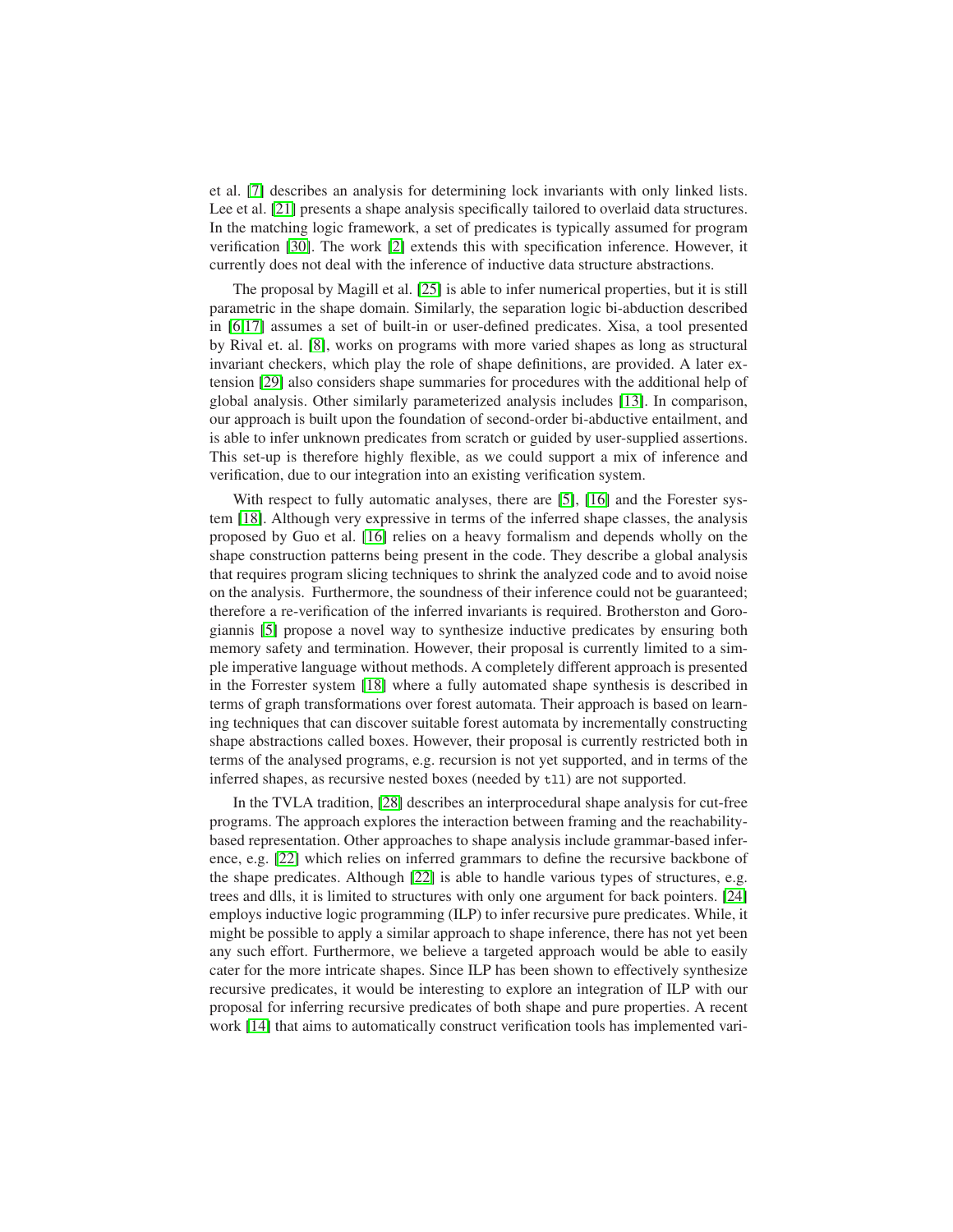ous proof rules for reachability and termination properties however it does not focus on the synthesis of shape abstractions. In an orthogonal direction, [\[10\]](#page-17-12) presents an analysis for constructing precise and compact method summaries. Unfortunately, both these works lack the ability to handle recursive data structures.

Conclusion We have presented a novel approach to *modular* shape analysis that can automatically synthesize, from scratch, a set of shape abstractions that are needed for ensuring memory safety. This capability is premised on our decision to build *shape predicate inference* capability directly into a new second-order bi-abductive entailment procedure. Second-order variables are placeholders for unknown predicates that can be synthesized from proof obligations gathered by Hoare-style verification. Thus, the soundness of our inference is based on the soundness of the entailment procedure itself, and is not subjected to a re-verification process. Our proposal for shape analysis has been structured into three key stages: (i) gathering of relational assumptions on unknown shape predicates; (ii) synthesis of predicate definitions via derivation; and (iii) normalization steps to provide concise shape definitions. We have also implemented a prototype of our inference system into an existing verification infrastructure, and have evaluated on a range of examples with complex heap usage patterns.

Acknowledgement We thank Quang-Trung Ta for his C front-end integration. We gratefully acknowledge the support of research grant MOE2013-T2-2-146.

#### <span id="page-17-4"></span>**References**

- <span id="page-17-8"></span>1. Glib-2.38.2. https://developer.gnome.org/glib/, 2013. [Online; accessed 13-Nov-2013].
- 2. M. Alpuente, M. A. Feliú, and A. Villanueva. Automatic inference of specifications using matching logic. In *PEPM*, pages 127–136, 2013.
- <span id="page-17-6"></span>3. J. Berdine, C. Calcagno, B. Cook, D. Distefano, P. W. O'Hearn, T. Wies, and H. Yang. Shape analysis for composite data structures. In *CAV*, pages 178–192, 2007.
- <span id="page-17-1"></span>4. J. Berdine, B. Cook, and S. Ishtiaq. SLAYER: memory safety for systems-level code. In *CAV*, pages 178–183, 2011.
- <span id="page-17-11"></span>5. J. Brotherston and N. Gorogiannis. Cyclic abduction of inductively defined safety and termination preconditions. Technical Report RN/13/14, University College London, 2013.
- <span id="page-17-2"></span>6. C. Calcagno, D. Distefano, P. W. O'Hearn, and H. Yang. Compositional shape analysis by means of bi-abduction. In *POPL*, pages 289–300, 2009.
- <span id="page-17-7"></span>7. C. Calcagno, D. Distefano, and V. Vafeiadis. Bi-abductive resource invariant synthesis. In *APLAS*, pages 259–274, 2009.
- <span id="page-17-9"></span><span id="page-17-3"></span>8. B.-Y. E. Chang and X. Rival. Relational inductive shape analysis. In *POPL*, pages 247–260, 2008.
- 9. W.N. Chin, C. David, H.H. Nguyen, and S. Qin. Automated verification of shape, size and bag properties via user-defined predicates in separation logic. *Sci. Comput. Program.*, 77(9):1006–1036, 2012.
- <span id="page-17-12"></span>10. I. Dillig, T. Dillig, A. Aiken, and M. Sagiv. Precise and compact modular procedure summaries for heap manipulating programs. In *PLDI*, pages 567–577, 2011.
- <span id="page-17-5"></span>11. D. Distefano, P. W. O'Hearn, and H. Yang. A local shape analysis based on separation logic. In *TACAS*, pages 287–302, 2006.
- <span id="page-17-0"></span>12. K. Dudka, P. Peringer, and T. Vojnar. Predator: a practical tool for checking manipulation of dynamic data structures using separation logic. In *CAV*, pages 372–378, 2011.
- <span id="page-17-10"></span>13. A. Gotsman, J. Berdine, and B. Cook. Interprocedural Shape Analysis with Separated Heap Abstractions. In *SAS*, pages 240–260, 2006.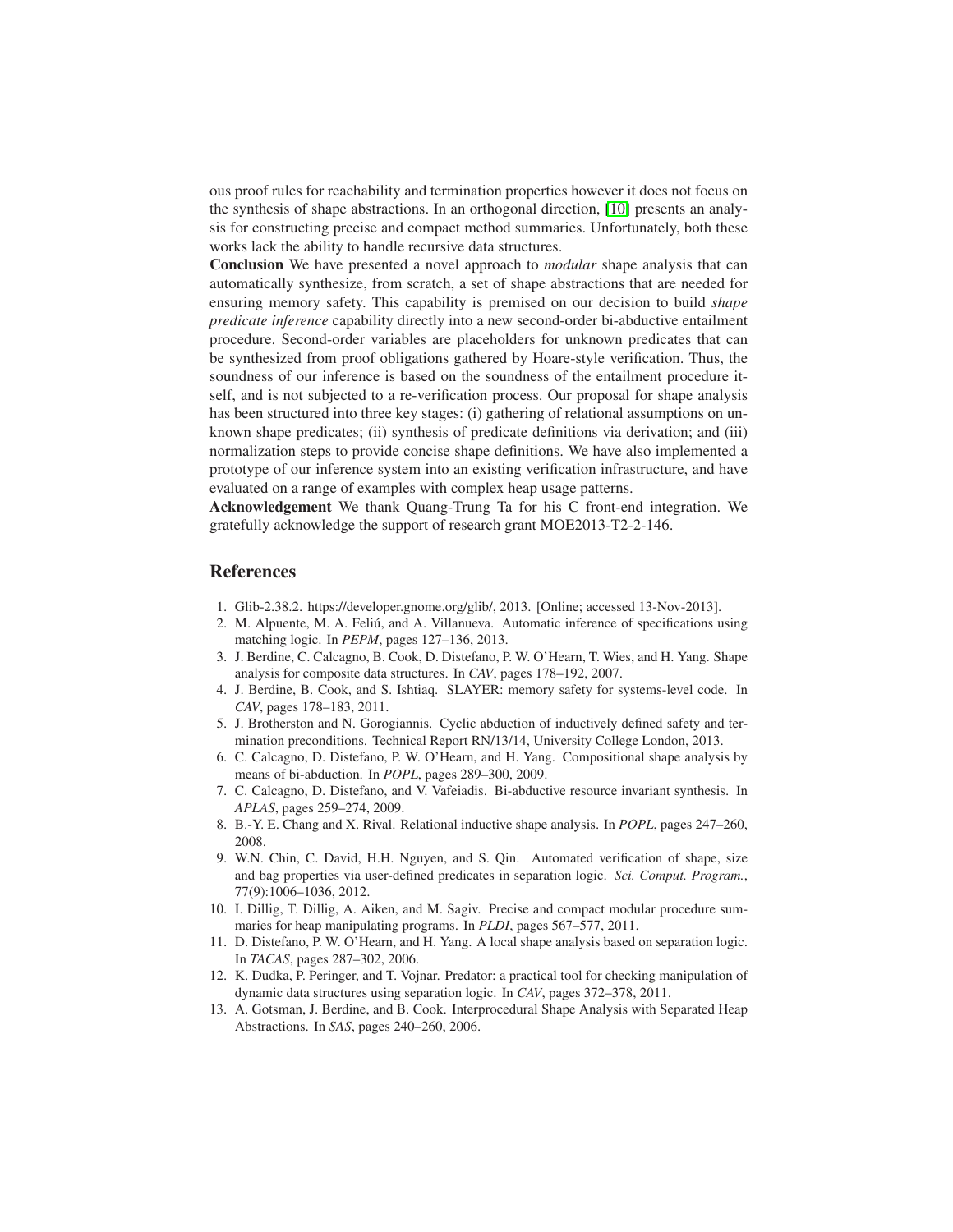- <span id="page-18-17"></span><span id="page-18-7"></span>14. S. Grebenshchikov, Nuno P. Lopes, C. Popeea, and A. Rybalchenko. Synthesizing software verifiers from proof rules. In *PLDI*, pages 405–416, 2012.
- <span id="page-18-3"></span>15. B. S. Gulavani, S. Chakraborty, S. Ramalingam, and A. V. Nori. Bottom-up shape analysis. In *SAS*, pages 188–204, 2009.
- <span id="page-18-11"></span>16. B. Guo, N. Vachharajani, and D. I. August. Shape analysis with inductive recursion synthesis. In *ACM PLDI*, pages 256–265, 2007.
- 17. G. He, S. Qin, W.-N Chin, and F. Craciun. Automated specification discovery via userdefined predicates. In *ICFEM*, 2013.
- <span id="page-18-13"></span>18. L. Holik, O. Lengál, A. Rogalewicz, J. Simácek, and T. Vojnar. Fully automated shape analysis based on forest automata. In *CAV'13*, pages 740–755, 2013.
- <span id="page-18-0"></span>19. R. Iosif, A. Rogalewicz, and J. Simácek. The tree width of separation logic with recursive definitions. In *CADE*, pages 21–38, 2013.
- <span id="page-18-1"></span>20. S. Ishtiaq and P. W. O'Hearn. BI as an Assertion Language for Mutable Data Structures. In *ACM POPL*, London, January 2001.
- <span id="page-18-15"></span><span id="page-18-9"></span>21. O. Lee, H. Yang, and R. Petersen. Program analysis for overlaid data structures. In *CAV*, 2011.
- <span id="page-18-8"></span>22. O. Lee, H. Yang, and K. Yi. Automatic verification of pointer programs using grammar-based shape analysis. In *ESOP*, pages 124–140, 2005.
- 23. T. Lev-Ami, M. Sagiv, T. Reps, and S. Gulwani. Backward analysis for inferring quantified preconditions. Technical Report TR-2007-12-01, Tel Aviv University, 2007.
- <span id="page-18-16"></span>24. Alexey Loginov, Thomas Reps, and Mooly Sagiv. Abstraction refinement via inductive learning. In Kousha Etessami and SriramK. Rajamani, editors, *CAV*, volume 3576, pages 519–533. 2005.
- <span id="page-18-5"></span>25. S. Magill, M.-H. Tsai, P. Lee, and Y.-K. Tsay. Automatic numeric abstractions for heapmanipulating programs. In *POPL*, pages 211–222, 2010.
- <span id="page-18-4"></span>26. G. Necula, S. McPeak, S. Rahul, and W. Weimer. CIL: Intermediate Language and Tools for Analysis and Transformation of C Programs. In *CC'02*, pages 213–228, 2002.
- <span id="page-18-2"></span>27. J. Reynolds. Separation Logic: A Logic for Shared Mutable Data Structures. In *IEEE LICS*, pages 55–74, 2002.
- <span id="page-18-14"></span>28. N. Rinetzky, M. Sagiv, and E. Yahav. Interprocedural shape analysis for cutpoint-free programs. In *SAS*, pages 284–302, 2005.
- <span id="page-18-12"></span>29. X. Rival and B.-Y. E. Chang. Calling context abstraction with shapes. In *POPL*, pages 173–186, 2011.
- <span id="page-18-10"></span>30. G. Rosu and A. Stefanescu. Checking reachability using matching logic. In *OOPSLA*, pages 555–574. ACM, 2012.
- <span id="page-18-6"></span>31. H. Yang, O. Lee, J. Berdine, C. Calcagno, B. Cook, D. Distefano, and P. W. O'Hearn. Scalable shape analysis for systems code. In *CAV*, pages 385–398, 2008.

### A Second-Order Bi-Abduction: Auxiliary functions

reach(S,  $\kappa \wedge \pi$ , I) "carves" from  $\kappa$  the abstractions of the memory locations reachable from pointer variables in the set S without traversing variables in  $\mathcal I$ . We also locate a set of heap guards to help with the instantiation of parameters  $\bar{w}_{\#}$  that are not included in  $\bar{x}$ but are connected via heap locations. Guard formula  $\kappa_{\rm g} \wedge \pi_{\rm g}$  is the formula that related to the mismatched RHS but has not been consumed by the assumption. Finally, we have:

reach $(S, v \mapsto c(\overline{w}) * \kappa \wedge \pi, \mathcal{I}) =$  $\label{eq:1} \begin{pmatrix} \mathtt{v} \mapsto \mathtt{c}(\overline{\mathtt{w}}) * \mathtt{reach}(\mathcal{S}, \kappa \wedge \pi, \mathcal{I}) & \forall \mathtt{v}_i \! \in \! \{\mathtt{v}\} \cup \overline{\mathtt{w}} \cdot \mathtt{ptr}(\mathtt{v}_i) \Rightarrow \mathtt{bounded}(\mathtt{v}_i, \mathtt{v} \!\mapsto \!\mathtt{c}(\overline{\mathtt{w}}) * \kappa \wedge \pi, \mathcal{I}) \end{pmatrix}$  $\int$  $\mathbf{I}$  $P(\bar{w}) * \text{reach}(\mathcal{S}, \kappa \wedge \pi, \mathcal{I}) \qquad \forall v_i \in \bar{w} \cdot \text{ptr}(v_i) \Rightarrow \text{bounded}(v_i, P(\bar{w}) * \kappa \wedge \pi, \mathcal{I})$ emp otherwise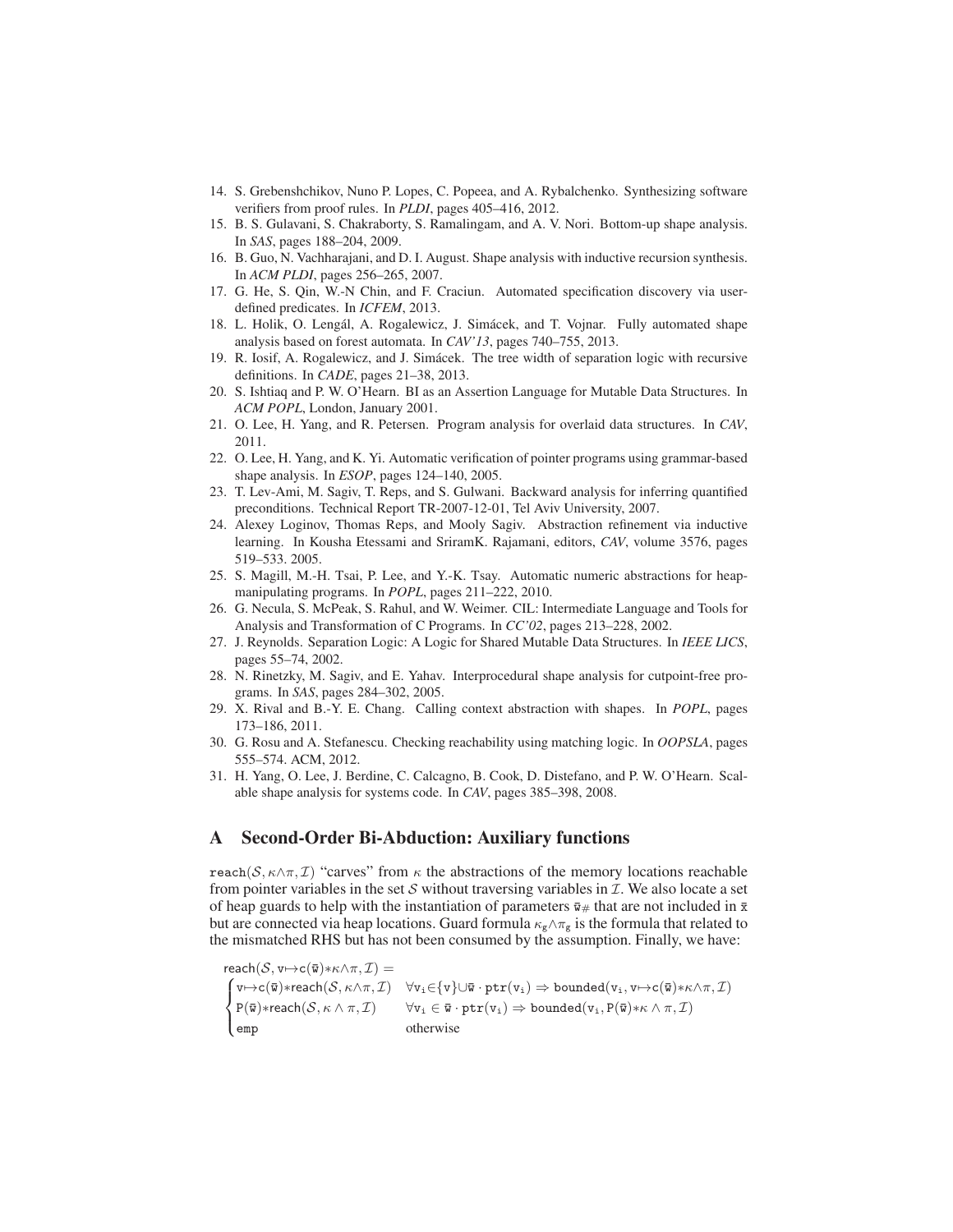Similarly we define bounded(v,  $\kappa \wedge \pi$ ,  $\mathcal{I}$ ) to hold iff the shape pointed to by v is precisely defined by the frontier  $I$ . That is, either of the conditions below holds:

- 1. v is on the frontier:  $v \in \mathcal{I}$
- 2. v is null:  $\pi \Rightarrow v = \text{NULL}$
- 3. v is a dangling variable
- 4.  $v \mapsto c(\overline{w}) \in \kappa$  and  $\forall w_i \in \overline{w} \cdot \text{ptr}(w_i) \land bounded(w_i, \kappa \land \pi, \mathcal{I} \cup \{v\})$
- 5.  $U(\bar{w}) \in \kappa$ ,  $v \in \bar{w}$  and a definition for predicate U has already been inferred.

### <span id="page-19-0"></span>B Further Refinement/Normalization Steps

#### B.1 Assumption Sorting and Partitioning

In order to allow for a convenient instantiation order, we sort and group together each set of relational assumptions pertaining to the same predicate, through *sort-group(*R*)*. Intuitively, the call to *sort-group*( $\mathcal{R}$ ) will sort assumptions relevant to each predicate according to the following pattern:

| 1. H() $\wedge \pi \otimes \Delta \Rightarrow H_2(\ldots)$ | 4. H() $\Rightarrow \Delta$            |
|------------------------------------------------------------|----------------------------------------|
| 2. H() $\Rightarrow$ H <sub>2</sub> ()                     | 5. H() $\wedge \pi \Rightarrow \Delta$ |
| 3. H() $*\Delta \Rightarrow H_2(\ldots)$                   | 6. $\Delta \Rightarrow G(\ldots)$      |

The first four forms could be used directly for in-lining if they are not self-recursive. Guarded assumptions (even if disjunctive but not self-recursive) are given high priority to facilitate their early removal by inlining. The fifth form leads to disjunctive recursive formula, and is not inlined for conciseness reason. As mentioned, post-predicates are only processed after all the pre-predicates have been synthesized. In order to decrease the number of assumptions that need to be considered during the derivation, we will try to partition the assumptions relevant to a predicate into assumptions that will be used in the synthesise process and assumptions that will be treated as proof obligations to be discharged after the predicate synthesis. Note that we order pre-predicates before postpredicates, and would synthesize the simpler predicates, before the more complex ones. Also, the processing of post-obligation for a post-predicate is done after the synthesis of the respective post-predicate. This could generate extra assumptions for other unsythesised predicates.

#### B.2 Obligations for Pre-Predicates

On a similar note, newly created memory locations that were neither abstracted by a pre-predicate nor a post-predicate, could be passed as arguments to a recursive call. One example of an assumption resulting from such a scenario is:

$$
x{\mapsto} {\tt snode}(n) * H_n(n) \Rightarrow H(x)
$$

Catering for such assumptions follows on a similar scenario as the one for postpredicate obligations: handling will be delayed until a definition for the H predicate has been synthesized which in turn can be used by our second order bi-abductive entailment to generate constraints for the remaining pre-predicates, e.g.  $H_n$ . That is:  $\sim$   $\cdot$ 

$$
\Delta \Rightarrow U^{\text{pre}}(\bar{v}) \qquad (U^{\text{pre}}(\bar{v}) \equiv \Delta_{U^{\text{pre}}}) \in \Gamma \qquad \Delta \vdash \Delta_{U^{\text{pre}}} \sim (\mathcal{R}, \ \Delta_{f})
$$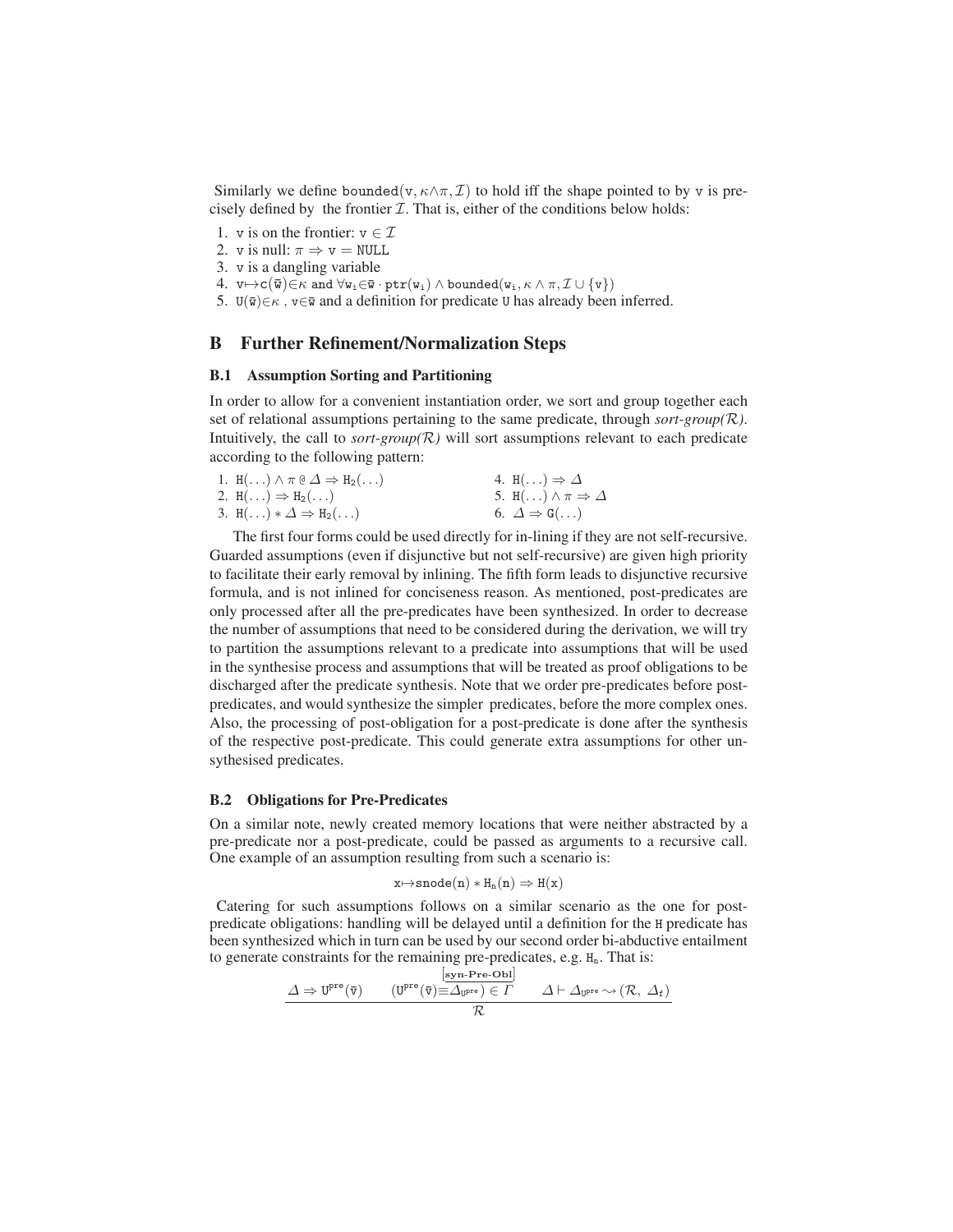#### B.3 Obligation for Post-Predicates

Memory locations abstracted by post-predicates may be further accessed after a recursive call. This may lead to relational assumptions of the following form.

$$
\mathtt{U}^{\mathtt{post}}(\ldots) \land \pi \Rightarrow \Delta
$$

We regard this as an obligation that has to be proven, and at the same time it could also be used to infer the definition of unknown post-predicates that were generated. As an example, consider the following post-predicate relational obligation:

$$
\texttt{G}(r,x) \wedge x \neq \texttt{NULL} \Rightarrow r \mapsto \texttt{snode}(r_n) * \texttt{G}_r(r_n,x\#) * \texttt{G}_x(x,r\#)
$$

This obligation introduces two extra unknown post-predicates  $G_r$  and  $G_x$ . In order to synthesize definitions for them, it is possible to leverage on earlier synthesized definitions for G. Thus, if such a definition exists, say:

 $G(r, x) \equiv x \mapsto \text{mode}(NULL) \wedge r=x \vee x \mapsto \text{mode}(x_n) * G_x(x_n, r) * r \mapsto \text{mode}(NULL)$ 

We can re-use our second-order entailment to prove the earlier post-predicate obligation, which generates the following set of relational assumptions on  $G_r$  and  $G_x$ .

$$
\begin{array}{l}r = \mathbb{NULL} & \Rightarrow \texttt{G}_r(r,.)\\ x = r \land x \neq \mathbb{NULL} & \Rightarrow \texttt{G}_x(x,r)\\ x \mapsto \mathbb{S} \mathbb{node}(x_n) * \texttt{G}_x(x_n,r) \Rightarrow \texttt{G}_x(x,r) \end{array}
$$

Subjecting them to synthesis for post-predicate yields:

$$
\begin{array}{l}G_r(r,.)\,\equiv r\!\!=\!\!\texttt{NULL}\\G_x(x,r)\equiv x\!\!=\!\!r\wedge x\!\neq\!\!\texttt{NULL}\,\vee\,x\!\mapsto\!\texttt{mode}(x_n)*G_x(x_n,r)\end{array}
$$

More formally,

$$
\underline{\textbf{U}^{\text{post}}(\bar{\textbf{v}}) \wedge \pi \Rightarrow \Delta \quad (\textbf{U}^{\text{post}}(\bar{\textbf{v}}) \equiv \Delta_{\text{Upost}}) \in \Gamma \quad \Delta_{\text{Upost}} \wedge \pi \vdash \Delta \simtail (\mathcal{R}, \ \Delta_{\textbf{f}})}{\mathcal{R}}
$$

#### B.4 Predicate Inlining

As derived predicates may contain heap guards, we may remove them by inlining predicate occurrences with the relevant heap context. Formally, such predi-

$$
\mathbf{U}_{\mathbf{d}}^{\text{pre}}(\bar{x}) \equiv \Delta_1 \oplus (\kappa_1 \wedge \pi_1) \vee \ldots \vee \Delta_n \oplus (\kappa_n \wedge \pi_n)
$$
  
\n
$$
\mathbf{U}_{\mathbf{d}}^{\text{pre}}(\bar{x}) \wedge \pi_a \Rightarrow (\mathbf{U}_{\mathbf{d}}^{\text{pre}}(\bar{x}) * \kappa \wedge \pi) \oplus (\kappa_g \wedge \pi_g)
$$
  
\n
$$
\mathcal{S}_1 = \{ \Delta_i * \Delta_r * \kappa_i \mid \kappa \wedge \pi \vdash \kappa_i \wedge \pi_i \sim \langle \emptyset, \Delta_r \rangle \}
$$
  
\n
$$
\mathcal{S}_2 = \{ \kappa * \Delta_i \wedge \pi \oplus (\kappa_i \wedge \pi_i) \mid \text{SAT}(\kappa \wedge \kappa_i \wedge \pi \wedge \pi_i), \kappa \wedge \pi \nmid \kappa_i \wedge \pi_i \}
$$
  
\n
$$
\mathbf{U}^{\text{pre}}(\bar{x}) \wedge \pi_a \Rightarrow \bigvee_{\Delta \in \mathcal{S}_1 \cup \mathcal{S}_2} (\Delta \oplus (\kappa_g \wedge \pi_g))
$$

cate inlining can be carried out by the [syn-inline] rule. Inlining serves two purposes: (i) allow instantiation of back pointers with the use of heap guards; (ii) minimize the number of

predicates a definition relies on. As an eager optimization, the inlining discards infeasible disjuncts in which the context contradicts the guard and also drops the guard where it is already satisfied.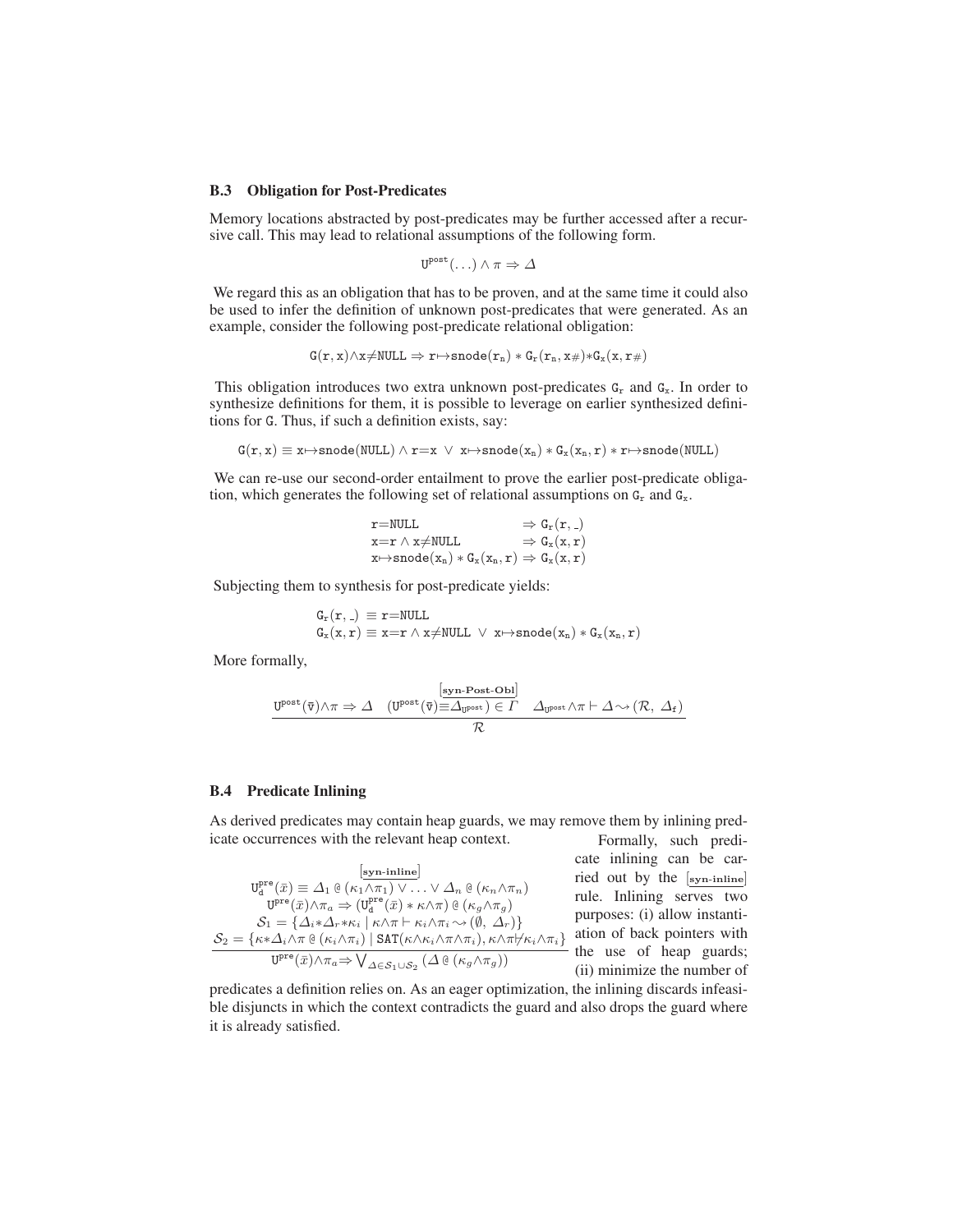#### <span id="page-21-0"></span>B.5 Conjunctive Unification

When describing the pre-predicate derivation, we observed that there is a need for a normalization operation for formulas  $\Delta_1 \wedge \Delta_2$  to ensure the result is within the logic fragment described in Sec. [2.](#page-2-1) We obtain this normalization through a *conjunctive unification* step,  $\Rightarrow^{\bar{v}}_{\wedge}$ . Informally, in order for  $\Delta_1 \wedge \Delta_2$  to be satisfiable, to describe at least one feasible heap, it is necessary that the shapes described by  $\Delta_1$  and  $\Delta_2$  agree when describing the same memory locations. Based on this observation, it is possible to construct a possibly stronger approximation for  $\Delta_1 \wedge \Delta_2$  expressed in our logic fragment by unifying the common heap locations as follows:

$$
\pi \wedge \Delta \Rightarrow_{\wedge}^{\bar{v}} (\Delta \wedge \pi, [] ) \qquad \Delta \wedge \pi \Rightarrow_{\wedge}^{\bar{v}} (\Delta \wedge \pi, [] )
$$
  
\n
$$
\frac{\Delta_1 \wedge \Delta_3 \Rightarrow_{\wedge}^{\bar{v}} (\Delta_5, S_1) \qquad \Delta_2 \wedge \Delta_4 \Rightarrow_{\wedge}^{\bar{v}} (\Delta_6, S_2)}{(\Delta_1 \vee \Delta_2) \wedge (\Delta_3 \vee \Delta_4) \Rightarrow_{\wedge}^{\bar{v}} (\Delta_5 \vee \Delta_6, S_1 \cup S_2)}
$$
  
\nP is known  $x \in \bar{v}$   $\bar{y} \cap \bar{v} = \emptyset$   $\rho = [\bar{y} \mapsto \bar{z}]$   
\n
$$
\frac{\Delta_1 \wedge \rho \Delta_2 \Rightarrow_{\wedge}^{\bar{v} \cup \bar{z}} (\Delta_3, S)}{P(x, \bar{z}) * \Delta_1 \wedge P(x, \bar{y}) * \Delta_2 \Rightarrow_{\wedge}^{\bar{v}} (P(x, \bar{z}) * \Delta_3, S)}
$$
  
\nU<sub>1</sub>, U<sub>2</sub> are danging  $x \in \bar{v}$   $\rho = [\bar{y} \mapsto \bar{z}] \quad \bar{y} \cap \bar{v} = \emptyset$   
\n
$$
\frac{\Delta_1 \wedge \rho \Delta_2 \Rightarrow_{\wedge}^{\bar{v} \cup \bar{z}} (\Delta_3, S)}{U_1(x, \bar{z}) * \Delta_1 \wedge U_2(x, \bar{y}) * \Delta_2 \Rightarrow_{\wedge}^{\bar{v}} (U_1(x, \bar{z}) * \Delta_3, S_1)}
$$
  
\n $x \in \bar{v}$   $\rho = [\bar{y} \mapsto \bar{z}] \quad \bar{y} \cap \bar{v} = \emptyset$   $\Delta_1 \wedge \rho \Delta_2 \Rightarrow_{\wedge}^{\bar{v} \cup \bar{z}} (\Delta_3, S)$   
\n $x \mapsto c(\bar{z}) * \Delta_1 \wedge x \mapsto c(\bar{y}) * \Delta_2 \Rightarrow_{\wedge}^{\bar{v}} (x \mapsto c(\bar{z}) * \Delta_3, S)$ 

To streamline the unification process, the  $\Rightarrow_{\wedge}$  operation is parameterized with a set of variables  $\bar{v}$  which denotes the set of possibly common memory locations. We seed this parameter initially with the set of arguments of the predicate under construction.

In the process of unifying predicate instances or heap nodes, the transformation on one hand modifies the formulas by applying a substitution of the arguments, and on the other constructs extra constraints on dangling predicates, thus strengthening the result. We observe however that this is not affecting the soundness of the result as this strengthening is restricted to pre-condition predicate definitions. By imposing an equality constraint on dangling predicates the resulting definitions become more concise, with fewer extra predicates being synthesized.

Naturally, this strengthening *may* lead to a contradiction which we will consider as a failure of the shape analysis, due to contradictory scenarios. For example:

 $\texttt{x=NULL} \wedge \texttt{x} \mapsto \texttt{node}(\texttt{p}, \texttt{n}) \Rightarrow^\texttt{x}_\wedge (\texttt{FALSE}, [])$ 

#### B.6 Disjunctive Unification

We propose to apply *disjunctive unification* to derive more concise definitions for postpredicate. The aim here is to factor out common constraints on disjunctive branches of a given post-predicate, so that common heap terms in disjunct can be abstracted:

$$
x \mapsto c(\bar y)*\Delta_1 \vee x \mapsto c(\bar y)*\Delta_2 \Rightarrow U(x,\bar a) \Rightarrow \vee \left\{ \begin{aligned} x \mapsto c(\bar y)*R(x,\bar a,\bar y) & \Rightarrow U(x,\bar a) \\ \Delta_1 \vee \Delta_2 & \Rightarrow R(x,\bar a,\bar y) \end{aligned} \right.
$$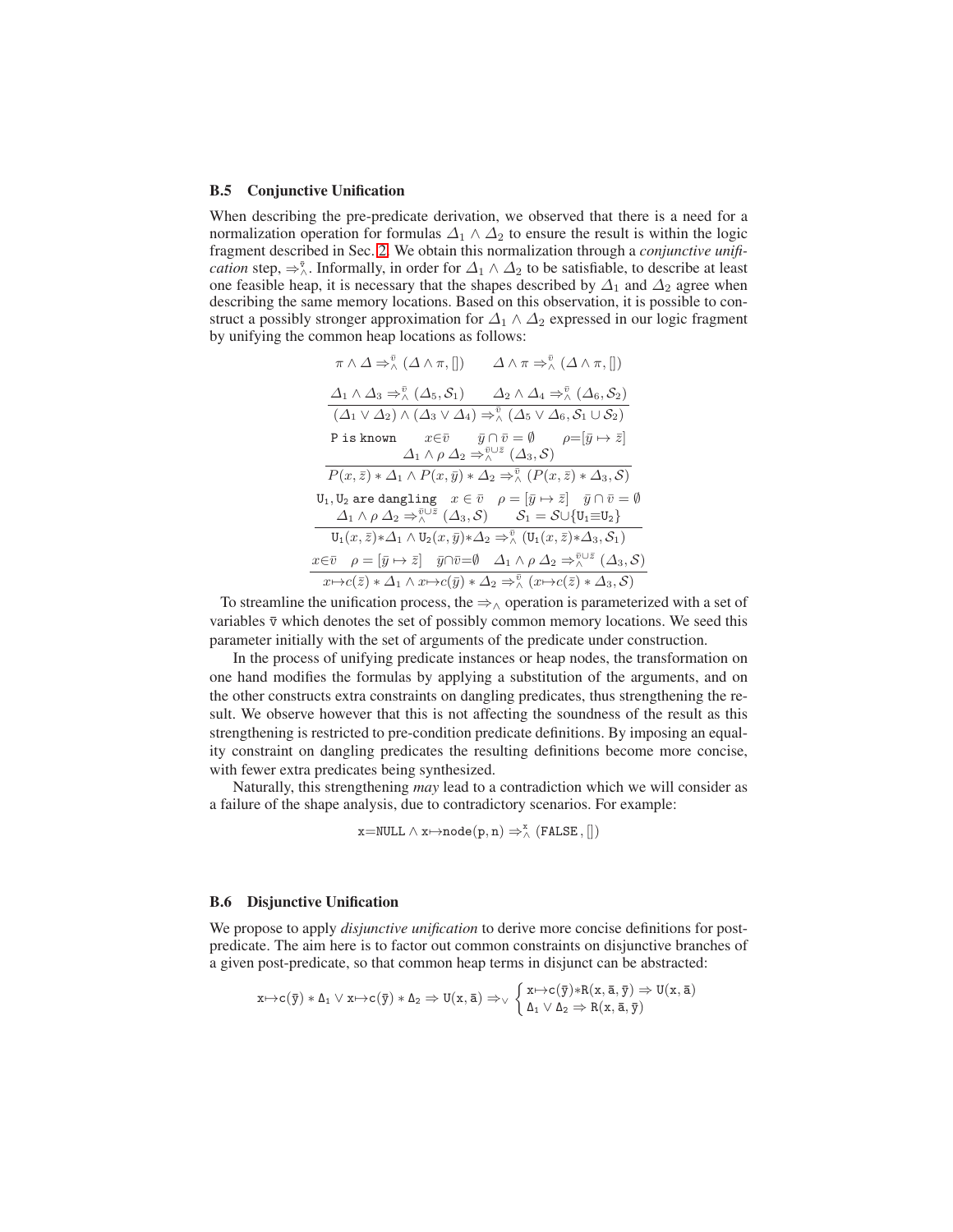#### <span id="page-22-0"></span>B.7 Normalization of Shape Predicates

After we have derived suitable predicate definitions, we proceed with normalization to convert each predicate definition to its most concise form. Our current method uses four key steps:

function PRED\_NORM $(\Gamma)$  $\Gamma_1 \leftarrow$  process-dangling-and-unused-preds  $\Gamma$  $\Gamma_2 \leftarrow$  eliminate-useless-parameters  $\Gamma_1$  $\Gamma_3 \leftarrow$  perform-predicate splitting on  $\Gamma_2$ return reuse-predicates  $\Gamma_3$ end function

Detecting and Eliminating Dangling Predicates We have seen how relational assumptions are soundly transformed into predicate definitions. However, it is still possible for some pre-predicates not to have any definition. As mentioned in Sec. [3,](#page-2-0) these *dangling* predicates denote fields that were not accessed. Though it is safe to drop such predicates (by frame rule), we keep them to capture linking information between preand post-conditions.

In this predicate normalization step, we associate each dangling predicate  $U(x, ...)$ encapsulating a pointer that is instantiated and not an argument of the current method, with a logical variable  $\mathcal{D}_{\text{U}}$  denoting such a predicate instance. With this extra notation, in effect, we are making explicit that the addresses pointed to by such fields have neither been read nor written to during the execution of its method. Thus, these logical variables appear in the precondition, and after the execution, in the postcondition. Notice that the marking of pointers as dangling is guided by the context and thus reflects the access patterns. We can formalize these steps as follows:

$$
\underline{\mathbf{U}(\bar{y})} \equiv (\mathbf{U}_d(x, \bar{v}) \ast \kappa \wedge \pi) \circ (\kappa_g \wedge \pi_g) \vee \Phi^g \quad \mathbf{x} \notin \bar{\mathbf{y}} \quad \mathbf{U}_d(\mathbf{x}, \bar{\mathbf{v}}) \equiv \top
$$
  

$$
\mathbf{U}(\bar{y}) \equiv ([x \mapsto \mathcal{D}_{\mathbf{U}_d}](\kappa \wedge \pi)) \circ (\kappa_g \wedge \pi_g) \vee \Phi^g
$$

Eliminating Useless Parameters We observe that there are cases in which predicate arguments are not used in the synthesized definitions. For our sll2dll example (Sec. [3\)](#page-2-0), the second parameter  $q$  in the derived pre-predicate is redundant. For the  $t11$  example outlined in Sec[.1,](#page-0-0) the last two parameters of the derived pre-predicate are redundant.

In order to simplify the definitions and improve predicate reuse, we propose to detect and eliminate such arguments. For a given predicate definition,  $P(\bar{x}) \equiv \Delta$ , we can discover if any constraint in the predicate body involves a parameter through a standard, sound flow analysis. Once a set of candidate arguments,  $\bar{z}$ , has been identified, we construct a new unknown predicate  $U_z(\bar{x}')$  where  $\bar{x}' = \bar{x} \setminus \bar{z}$  which can then be instantiated by running the bi-abductive entailment check on the entailment  $P'(\bar{x}) \vdash U_z(\bar{x}'),$ where  $P'(\bar{x}) \equiv \exists \bar{z} \Delta$ . This would gather the necessary set of assumptions on  $U_z$  that can provide a definition for the new predicate without the useless argument(s). Followed by a check that with the inferred definition  $U_z(\bar{x})' \rightarrow P'(\bar{x})$ . Thus, ideally, the resulting definitions would follow:  $P(\bar{x}) \equiv U_z(\bar{x}'), U_z(\bar{x}') \equiv \Delta'$  Using this step, we can obtain a simpler pre-predicate for t11 (Sec [1\)](#page-0-0):

$$
\begin{array}{l} \mathtt{H}(x,p,t) \equiv \mathtt{H}_f(x) \\ \mathtt{H}_f(x) \equiv x \mapsto \mathtt{tree}(\mathcal{D}_p,\mathcal{D}_1,r,\mathcal{D}_n) \wedge r = \mathtt{NULL} \vee \ x \mapsto \mathtt{tree}(\mathcal{D}_p,1,r,\mathcal{D}_n) \ast \mathtt{H}_f(1) \ast \mathtt{H}_f(r) \wedge r \neq \mathtt{NULL} \end{array}
$$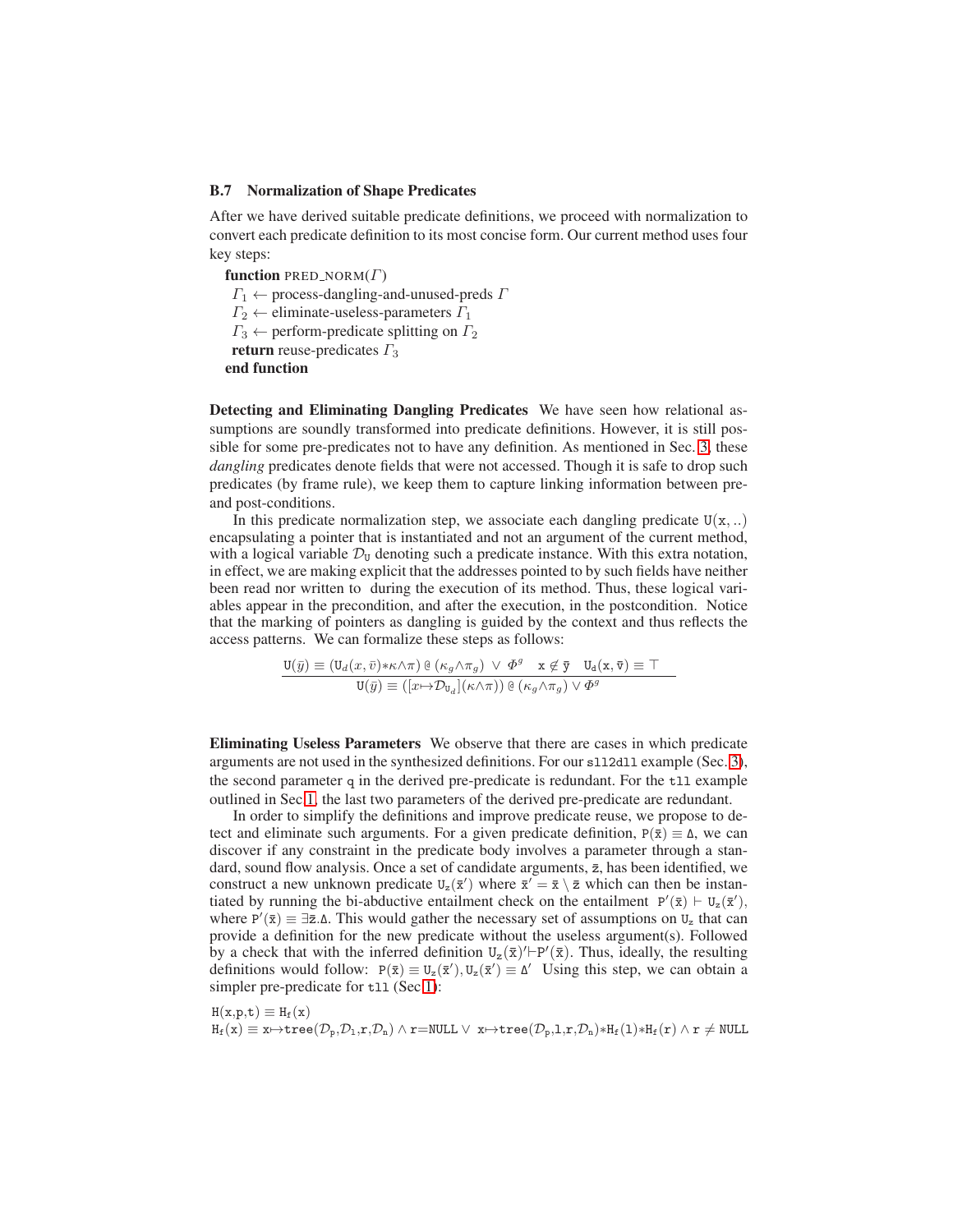Reusing Predicates In order to derive more concise predicate definitions, we propose an equivalence detection step that would try and match a newly inferred definition with a definition previously provided or inferred. We leverage on our second-order entailment prover to perform this task, but limit its folding steps to identity matching of predicates that may possibly be equivalent. We also use an analysis to pre-determine those predicates that are unlikely to be equivalent, or have already been processed as such. For any two synthesized predicates  $U1(\bar{v})$  and  $U2(\bar{w})$ , we first align their parameters, and then prove two entailments *unroll*[U1( $\bar{v}$ )] ⊢ U2( $\bar{w}$ ) and *unroll*[U2( $\bar{w}$ )] ⊢ U1( $\bar{v}$ ). (Each *unroll* replaces a predicate instance by its definition. It ensures that our inductive proof is wellfounded.) If both entailments fail, we assert the pair of predicates to be disequal. If only one of the entailments succeeds, we assert a *predicate subsumption* has been detected. If both succeed and return a further set of possibly equivalence pairs, we proceed to prove the equivalence of pairs from the new set. When no more pairs of possibly equivalent predicates are found, we assert  $U1(\bar{v}) \leftrightarrow U2(\bar{v})$  to indicate the equivalence of the sets of pairs of predicates that we have just proven.

Predicate Splitting Here we illustrate a *split-predicate* tactic to derive, where possible, lemmas of the following form:  $U(x, y) \rightarrow U_1(x) * U_2(y)$  which denotes known facts about valid implication over heap formula that can be used by the entailment checker. For example, consider a predicate that captures x and y, two linked lists of same length:

 $t$ wosame $(x, y) \equiv x = NULL \wedge y = NULL \vee x \mapsto \texttt{mode}(x_n) * y \mapsto \texttt{mode}(y_n) * tw \circ \texttt{same}(x_n, y_n)$ 

To explore such splitting, we can follow the example of useless parameter elimination where our second-order bi-abductive entailment is again used to infer definitions for unknown predicates,  $U_1$  and  $U_2$ . Once these definitions are derived, we can even use the same entailment check to determine if the converse implication two same $(x, y) \leftarrow$  $U_1(x)*U_2(y)$  holds. For this example, we can only derive <sup>[6](#page-23-1)</sup>:

$$
\begin{array}{rcl} \mathtt{twosame}(x,y) & \rightarrow & U_1(x)*U_2(y) \\ U_1(x) & \equiv & x = \mathtt{NULL} \vee x \mapsto \mathtt{snode}(n)*U_1(n) \\ U_2(x) & \equiv & x = \mathtt{NULL} \vee x \mapsto \mathtt{snode}(n)*U_2(n) \end{array}
$$

Now, two resulting predicates  $U_1$  and  $U_2$  have more chances to be matched/reused with given library predicates (e.g. ll in Sec. [4\)](#page-6-0).

#### <span id="page-23-0"></span>C S2 Virtual Machine (S2-VM)

There are two options to reproduce the results in Sec. [7:](#page-14-2)

- 1. Testing programs through the tool's website (by clicking the URL given in Sec [1\)](#page-0-0).
- 2. Setting up and conducting the benchmark on a virtual machine S2-VM as suggested in what follows.

<span id="page-23-1"></span><sup>&</sup>lt;sup>6</sup> We only derive a weakening lemma that can be applied to post-condition, but not to precondition. For safely splitting pre-condition of twosame which captures two lists of the same length, we will need to extend our inference to capture size properties on lists.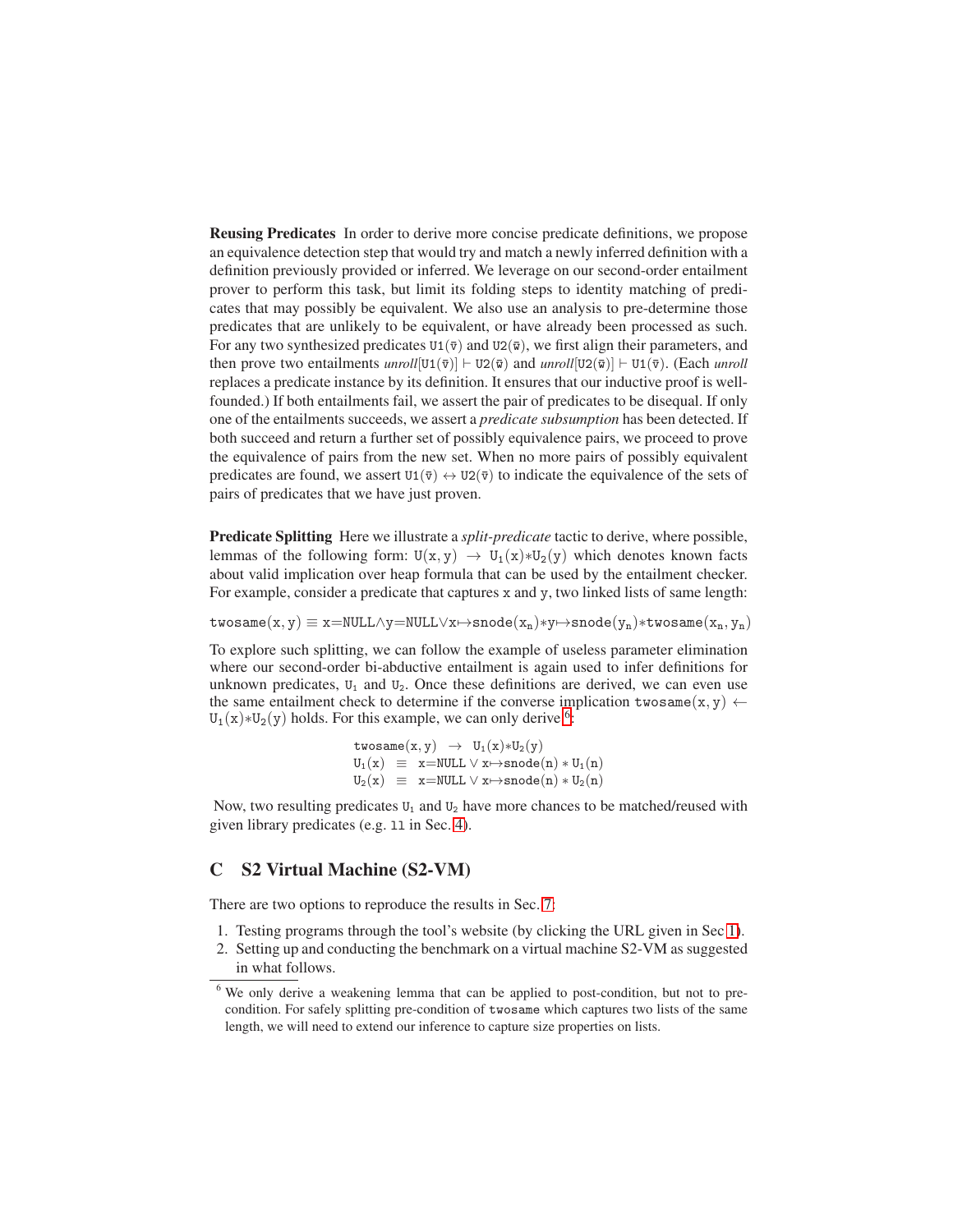#### C.1 Set up The Virtual Machine

- Download it by clicking the URL below. Note to copy-and-paste the link may not work correctly (in which case, please ensure the character ∼ before project is shown properly in the browser).
	- [http://loris-7.ddns.comp.nus.edu.sg/˜project/s2/beta/s2.ova](http://loris-7.ddns.comp.nus.edu.sg/~project/s2/beta/s2.ova)
	- checksum of s2.ova file: 5874796047da26ce53569930d3ae183e
	- virtual machine player: Oracle VM VirtualBox 4.3.6 (or VMware Player 6.0.1)
- Open Terminal in Desktop of S2-VM. Set the working directory to Desktop/s2:

> cd Desktop/s2

– Build S2 from the source code:

> make hip

– Copy s2 binary into cav14/bin folder:

```
> cp hip cav14/bin
```
#### C.2 Reproduce the Experimental Results in S2-VM

Assume the current directory of the terminal is Desktop/s2

 $-$  Set the directory to  $cav14$  (which contains all examples in the Experiments):

 $>$  cd cav $14$ 

- Please refer to README file for the structure of the cav14 folder.
- Synthesize small benchmark in Table 1 (Sec [7\)](#page-14-2) without normalization:
	- > cd small

$$
>./run-wo.sh
$$

> cd ..

- Synthesize small benchmark in Table 1 (Sec [7\)](#page-14-2) with normalization:
	- > cd small
	- > ./run-norm.sh
	- > cd ..
- Verify small benchmark in Table 1(Sec [7\)](#page-14-2):

```
> cd small/veri
> ./veri.sh
```
- $>$  cd  $\ldots/$ ..
- Analyze Glib Programs:
	- > cd glib
	- > ./run-glib.sh
	- $>$  cd  $\ldots$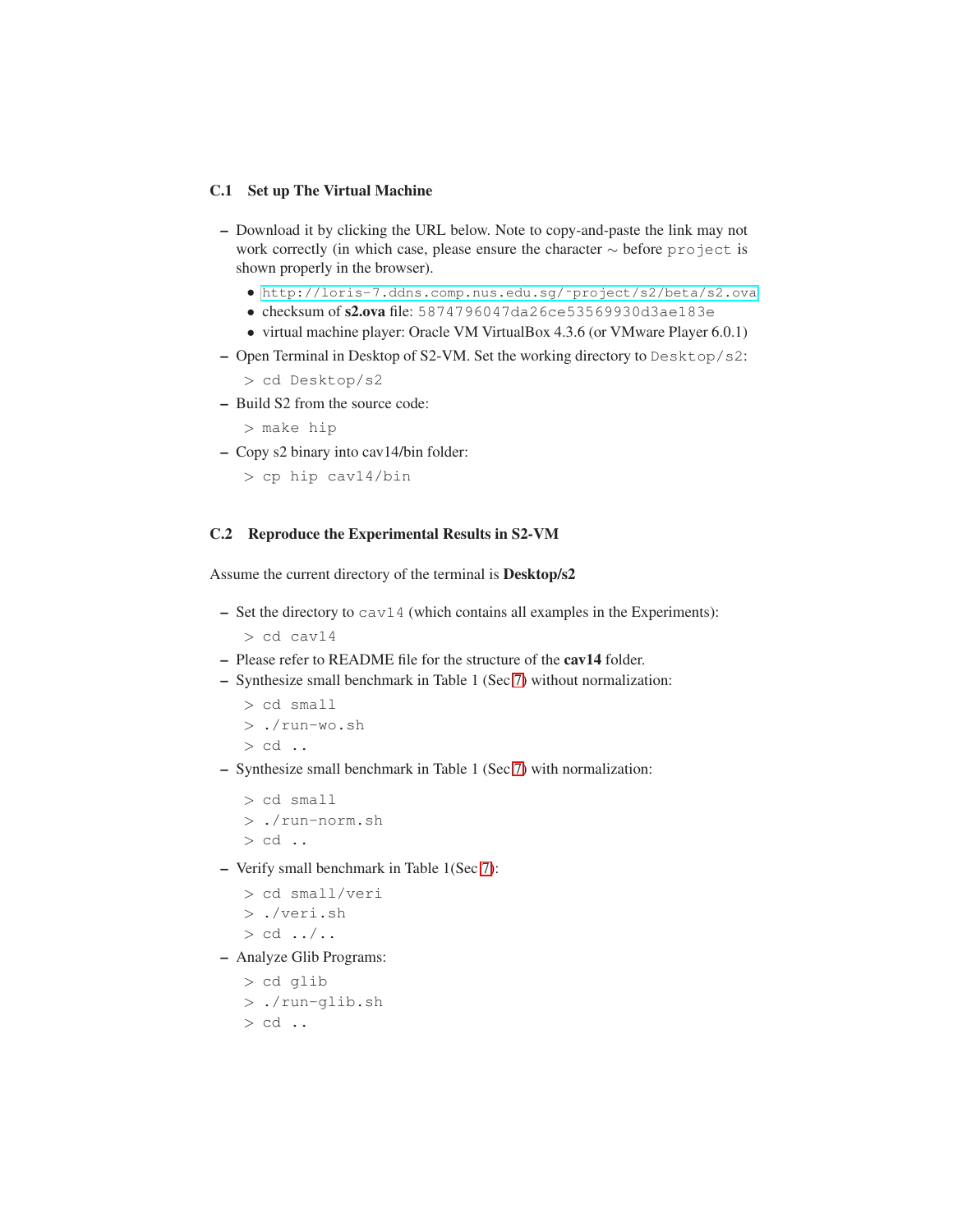# D Two More Examples

We provide further illustrations of our proposal through two examples to highlight key features of our shape inference mechanism.

```
void append(struct node ∗ x, struct node ∗ y)
requires H(x, y#) ensures G(x, y#){if (x \rightarrow next) append(x \rightarrow next, y);
  else \{ x \rightarrow next = y; y \rightarrow prev = x; \}
```
The append method joins two doubly-linked lists. To guide the shape synthesis, the initial stub specification is pre-analysed with  $#$  annotations. Thus, by the same process described in previous sections the following relational assumptions are inferred:

> 1 H(x,y#)  $\Rightarrow$  x $\mapsto$ node(x<sub>p</sub>,x<sub>n</sub>)\*H<sub>p</sub>(x<sub>p</sub>,y#)\*H<sub>n</sub>(x<sub>n</sub>,y#)\*H<sub>y</sub>(y,x#)  $2 H_n(x_n,y#)*H_y(y,x#)\wedge x_n \neq NULL \Rightarrow H(x_n,y#)$  $3 H_y(y, x \#) \Rightarrow y \mapsto \text{node}(y_p, y_n) * H_{vp}(y_p, x \#) * H_{yn}(y_n, x \#)$  $4 H_n(x_n,y_{\#}) \wedge x_n = NULL \Rightarrow$  emp  $5~\text{H}_\text{p}(\text{x}_\text{p},\text{y} \#) * \text{x} \mapsto \text{node}(\text{x}_\text{p},\text{x}_\text{n}) * \text{G}(\text{x}_\text{n},\text{y} \#) \wedge \text{x}_\text{n} \neq \text{NULL} \Rightarrow \text{G}(\text{x},\text{y} \#)$  $6 x \mapsto node(x_p,y) * y \mapsto node(x,y_n) * H_{yn}(y_n,x#)*H_p(x_p,y#) \Rightarrow G(x,y#)$

We can then synthesize the following predicate definitions:

$$
\begin{array}{l} \texttt{H}(x,y) \!\!\equiv\!\! x \!\!\mapsto \!\! \texttt{node}(\mathcal{D}_p,x_n) \!\ast\!\! \texttt{H}_n(x_n) \!\ast\!\! y \!\!\mapsto \!\! \texttt{node}(\mathcal{D}_{yp}, \mathcal{D}_{yn}) \\ \texttt{H}_n(x_n) \!\!\equiv\!\! \texttt{emp} \!\wedge\!\! x_n \!\!\!=\!\! \texttt{NULL} \vee\ x_n \!\!\mapsto \!\! \texttt{node}(\mathcal{D}_p,x_{nn}) \!\ast\!\! \texttt{H}_n(x_{nn}) \\ \texttt{G}(x,y) \!\!\equiv\!\! x \!\!\mapsto \!\! \texttt{node}(\mathcal{D}_p,y) \!\ast\!\! y \!\!\mapsto \!\! \texttt{node}(x,\mathcal{D}_{yn}) \\ \hspace{5mm} \vee \; x \!\!\mapsto \!\! \texttt{node}(\mathcal{D}_p,x_n) \!\ast\!\! \texttt{G}(x_n,y) \!\wedge\! x_n \!\!\ne \!\! \texttt{NULL} \end{array}
$$

Our shape inference mechanism manages to infer a precise (weak) pre-condition which only requires a singly-linked list for the first parameter, and a single node for the second parameter without enforcing unnecessary constraints on the rest of the locations reachable from the second parameter. Furthermore, the derived post-predicate describes a non-empty recursive list segment joined with the structure described by the second parameter. Through the use of dangling references, the derived specification permits cyclic data structures for the second parameter, and moreover guarantees that only its first node is being changed. This more precise pre/post specification subsumes the specification which uses two doubly-linked lists for the two parameters.

To illustrate a more complex data structure, consider the following mutual-recursive methods to validate a rose tree, whose children are linked via a doubly-linked list with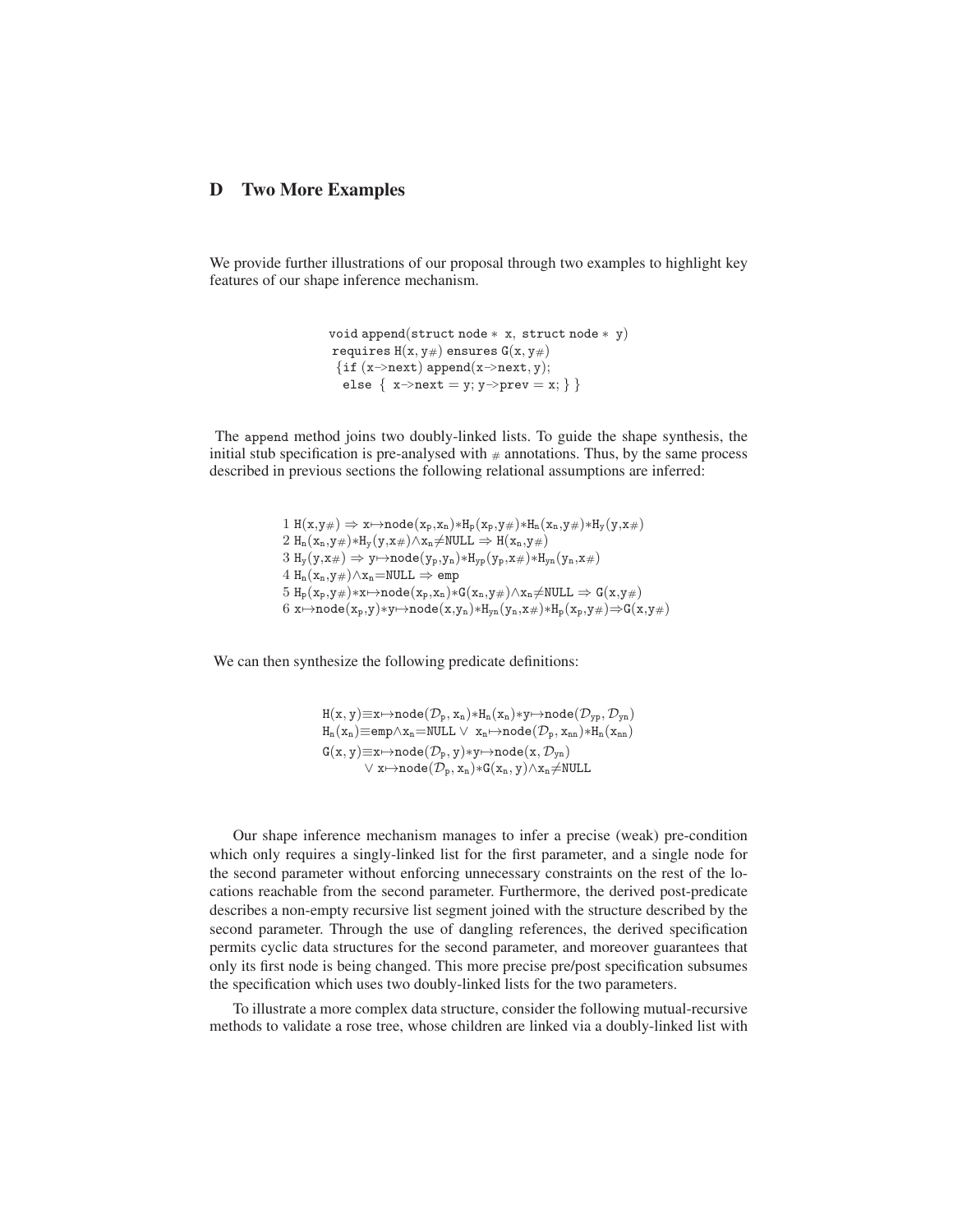parent pointers,

```
struct mtree {int val; struct mnode<sup>*</sup> children; }
struct mnode { struct mtree∗
child; struct mnode∗
prev;
                 struct mnode∗
next; struct mtree∗
parent; }
bool c_tree (struct mtree<sup>*</sup> t)
requires H_1(t) ensures G_1(t) \wedge res;
\{ if (t\rightarrowchildren == null) return true;
  else return c_child(t->children, NULL, t); }
bool c child(struct mnode∗
l, struct mnode∗
prv,
                   struct mtree<sup>*</sup> par)
requires H_2(1, prv, par) ensures G_2(1, prv, par) \wedge res;\{ if (1 == null) return true;
 else if (l->parent == par && l->prev == prv)
         return c_child(l->next, l, par) && c_tree(l->child);
       else return false; }
```
This checker code is special in that we are using it to validate some expected data structure. We use it here primarily for evaluating the precision of our synthesis method. Notice the use of mixed constraints<sup>[7](#page-26-0)</sup> e.g.  $G_1(t) \wedge res$ , which requires both inference and verification to work together. This comes naturally from our integration of *second-order bi-abduction* into an existing separation logic verifier with proving capability. Essentially, this code is checking that each tree node contains a pointer to a null-terminated doubly-linked list, with pointers to parent node. Our approach is able to derive the following precise and concise predicate definitions. We achieve this feat by using normalization techniques which unify disjuncts and semantically-equivalent predicates, where possible.

 $H_1(t) \equiv t \mapsto m \text{tree}(v,c) * H_2(c, NULL, t)$  $H_2(1,b,p) \equiv \text{emp} \wedge 1 = \text{NULL} \vee H_2(n_1,1,p) * 1 \mapsto \text{mnode}(c_1,b,n_1,p) * c_1 \mapsto \text{mtree}(v,c) * H_2(c,\text{NULL},c_1)$  $G_1(t) \equiv H_1(t)$  $\texttt{G}_2(\texttt{l},\texttt{b},\texttt{p})\text{ }\equiv \texttt{H}_2(\texttt{l},\texttt{b},\texttt{p})$ 

# E Expanded Soundness

*Proof for Lemma [1](#page-13-0)* We will show that for all  $\Delta$ <sub>ante</sub> and  $\Delta$ <sub>conseq</sub> such that

$$
\varDelta_{\text{ante}} \vdash \varDelta_{\text{conseq}} \!\sim\! (\mathcal{R},\ \varDelta_{\text{frame}})
$$

and  $\Gamma = \{U_1(\bar{v}_1) \equiv \Delta_1, ... U_n(\bar{v}_n) \equiv \Delta_n\}$ , a set of instantiations for unknown predicates such that  $\mathcal{R}(\Gamma)$  then the entailment  $\Gamma:\Delta_{\text{ante}} \vdash \Delta_{\text{conseq}} * \Delta_{\text{frame}}$  holds. We will show by structural induction on  $\Delta_{\text{conseq}}$ .

<span id="page-26-0"></span> $7$  C languages uses integer for boolean values, which gets translated to boolean type in our core language.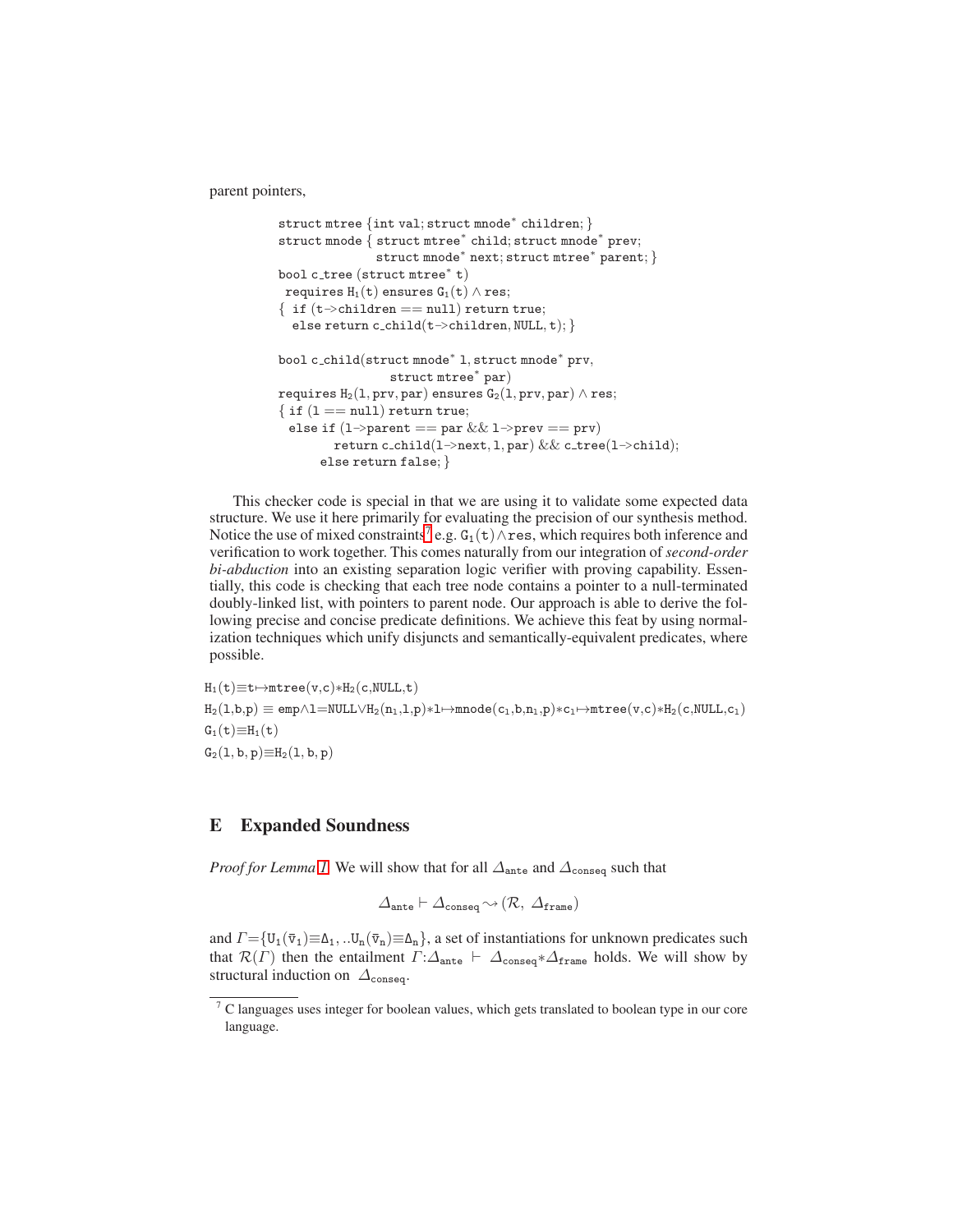Due to the construction of the  $\Delta_{\text{ante}} \vdash \Delta_{\text{conseq}} \leadsto (\mathcal{R}, \Delta_{\text{frame}})$  procedure as an extension of an existing entailment procedure with frame inference, for all  $\Delta$ <sub>ante</sub> and  $\Delta_{\text{conseq}}$  not involving unknown predicates  $\mathcal{R} = \text{true}$  and  $\Gamma : \Delta_{\text{ante}} \vdash \Delta_{\text{conseq}} * \Delta_{\text{frame}}$ .

Bellow we consider the cases that actually involve unknown predicates. These cases fall under two categories:

 $-\Delta_{\text{ante}} = U(\mathbf{r}, \bar{\mathbf{v}}_{\mathbf{i}}, \bar{\mathbf{v}}_{\mathbf{n}}*) \times \kappa_1 \wedge \pi_1$  and  $\Delta_{\text{conseq}} = \kappa_s \times \kappa_2 \wedge \pi_2$  where  $\kappa_s \equiv \mathbf{r} \mapsto c(\bar{\mathbf{d}}, \bar{\mathbf{p}})$ or  $\kappa_s \equiv P(r, \bar{d}, \bar{p})$ . By hypothesis  $\Delta_{\text{ante}} \vdash \Delta_{\text{conseq}} \sim (\mathcal{R}, \Delta_{\text{frame}})$ . Then, as de-scribed in Sec[.6](#page-13-1) the [SO-ENT-UNFOLD] step must hold ensuring the following assertion holds:

$$
\kappa_1\! \mathbf{*}\! \Delta_{\mathrm{dang}1}\! \mathbf{*}\! \Delta_{\mathrm{rem}}\! \wedge\! \pi_1 \vdash \kappa_2 \! \wedge\! \pi_2 \! \leadsto \! (\mathcal{R}',\; \Delta_{\mathrm{frame}})
$$

where  $\mathcal{R} = \mathcal{R}' \wedge (U(r, \bar{v}_i, \bar{v}_{n})) \wedge \pi_a \Rightarrow \kappa_s * \Delta_{\text{dangl}} * \Delta_{\text{rem}} \wedge \pi_c)$  It follows from the structural induction hypothesis that:

<span id="page-27-0"></span>
$$
\Gamma: \kappa_1 * \Delta_{\text{dang1}} * \Delta_{\text{rem}} \wedge \pi_1 \vdash (\kappa_2 \wedge \pi_2) * \Delta_{\text{frame}} \tag{1}
$$

From  $\mathcal{R}(\Gamma)$  it follows that

<span id="page-27-1"></span>
$$
\Gamma: U(\mathbf{r}, \overline{\mathbf{v}}_1, \overline{\mathbf{v}}_n \#) \wedge \pi_a \vdash \kappa_s * \Delta_{\text{dang1}} * \Delta_{\text{rem}} \wedge \pi_c \tag{2}
$$

From equations [1](#page-27-0) and [2](#page-27-1) it follows that  $\Gamma: \Delta_{\text{ante}} \vdash \Delta_{\text{conseq}} * \Delta_{\text{frame}}$ .

–  $\Delta_{\text{ante}} = \kappa_1 \wedge \pi_1$  and  $\Delta_{\text{conseq}} = U_c(\bar{w}, \bar{z}) \ast \kappa_2 \wedge \pi_2$ . Let  $\pi_r = \text{slice}(\bar{r}, \pi_1)$  and  $\pi_w = \text{slice}(\bar{w}, \pi_1)$ . By hypothesis : $\Delta_{\text{ante}} \vdash \Delta_{\text{conseq}} \rightsquigarrow (\mathcal{R}, \ \Delta_{\text{frame}}).$ Then, as described in Sec[.6](#page-13-1) the [SO-ENT-FOLD] step must hold ensuring the fol-

lowing assertions hold:

- $\kappa_1 = \kappa_{11} * \kappa_{12}$
- $\kappa_{12} \wedge \pi_1 \vdash \kappa_2 \wedge \pi_2 \leadsto (\mathcal{R}', \Delta_{\text{frame}})$  which by structural induction leads to  $\Gamma: \kappa_{12} \wedge \pi_1 \vdash (\kappa_2 \wedge \pi_2) * \Delta_{\text{frame}}$
- $\mathcal{R} = (\kappa_{11} \wedge \pi_w \Rightarrow U_c(\overline{w}, \overline{z}_\#) \circ \kappa_g \wedge \pi_r) \wedge \mathcal{R}'$  which by  $\mathcal{R}(\Gamma)$  leads to:  $\Gamma:\kappa_{11}\wedge\pi_{w}\vdash U_{c}(\bar{w},\bar{z})\otimes\kappa_{g}\wedge\pi_{r}$  Note that by the definition in Sec[.2](#page-2-1) for guarded assumptions, it follows that  $\Delta \mathfrak{g}(\kappa_g \wedge \pi_r) * \kappa_g \wedge \pi_r$  is equivalent with  $\Delta * (\kappa_g \wedge \pi_r)$ .

From the above three assertions it follows that  $\Gamma: \Delta_{\text{ante}} \vdash \Delta_{\text{conseq}} * \Delta_{\text{frame}}$ 

 $\Box$ 

*Proof for Lemma* [2](#page-13-2) We will show that given a set of relational assumptions  $R$  and one of the synthesis rules is applied to obtain  $\mathcal{R}'$  then if exists  $\Gamma$  such that  $\mathcal{R}'(\Gamma)$  then  $\mathcal{R}(\Gamma)$ .

- If [syn-base] was applied to  $\mathcal{R} \wedge (\mathbf{U}^{\text{pre}}(\bar{\mathbf{x}}) * \kappa \wedge \pi \Rightarrow \mathbf{U}^{\text{post}}(\bar{\mathbf{y}}))$  then the resulting assumptions are either:
	- $1. \;\; \mathcal{R}'\mathop{=}\mathcal{R} \wedge (\mathtt{U^{pre}}(\bar{\mathtt{x}}) \wedge \pi' \mathop{\Rightarrow} \mathtt{emp}) \wedge (\kappa \wedge \pi \Rightarrow \mathtt{U^{post}}(\bar{\mathtt{y}}))$ OR
	- 2.  $\mathcal{R}' = \mathcal{R} \wedge (\mathbf{U}^{\mathbf{fr}}(\overline{\mathbf{x}}) \Rightarrow \top) \wedge (\mathbf{U}^{\mathbf{pre}}(\overline{\mathbf{x}}) \Rightarrow \mathbf{U}^{\mathbf{fr}}(\overline{\mathbf{x}}) \circ (\kappa_{\mathbf{g}} \wedge \pi_{\mathbf{g}})) \wedge$  $(\mathbf{U}^{\text{pre}}(\bar{\mathbf{x}}) * \kappa \wedge \pi \Rightarrow \mathbf{U}^{\text{post}}(\bar{\mathbf{y}}))$  where  $\mathbf{U}^{\text{fr}}$  is a fresh unknown predicate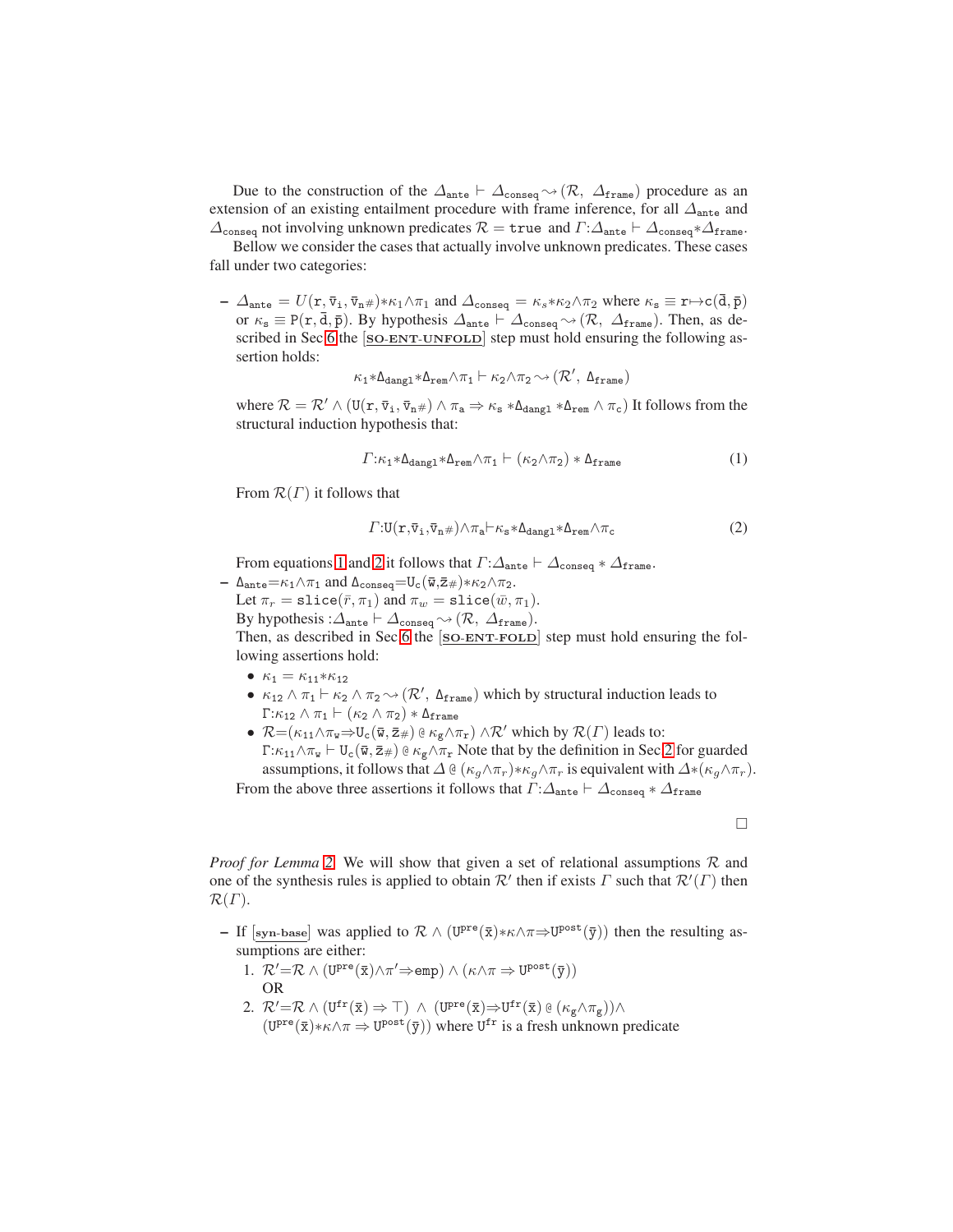If there exists  $\Gamma$  such that  $\mathcal{R}'(\Gamma)$  then by definition, using the  $\Gamma$  interpretation for the unknown predicates then either:

- 1. Γ:U<sup>pre</sup>( $\bar{x}$ )  $\wedge \pi'$   $\vdash$  emp and  $\Gamma: \kappa \wedge \pi \vdash$  U<sup>post</sup>( $\bar{y}$ ) and since by construction  $\pi \vdash \pi'$  it follows that  $\Gamma: U^{\text{pre}}(\bar{x}) * \kappa \wedge \pi \vdash U^{\text{post}}(\bar{y})$  thus  $\mathcal{R}(\Gamma)$ .
- 2.  $\Gamma: U^{\text{pre}}(\bar{x}) \ast \kappa \wedge \pi \vdash U^{\text{post}}(\bar{y})$  and  $\Gamma: U^{\text{pre}}(\bar{x}) \vdash U^{\text{fr}}(\bar{x}) \circ (\kappa_{g} \wedge \pi_{g})$  and  $\Gamma: U^{\text{fr}}(\bar{x}) \vdash \top$ leading to  $\Gamma: U^{\text{pre}}(\bar{x}) \times \kappa \wedge \pi \vdash U^{\text{post}}(\bar{y}) \times \top \mathfrak{g} (\kappa_g \wedge \pi_g)$  which by construction of  $\kappa_g \wedge \pi_g$  and  $\sigma_2$  leads to  $\Gamma: U^{\text{pre}}(\bar{x}) \ast \kappa \wedge \pi \vdash U^{\text{post}}(\bar{y})$  and thus  $\mathcal{R}(\Gamma)$ .
- If  $[syn-case]$  was applied to:  $\mathcal{R} \wedge (U(\bar{x}) \wedge \pi_1 \Rightarrow \Delta_1 \circ \Delta_{1g}) \wedge (U(\bar{x}) \wedge \pi_2 \Rightarrow \Delta_2 \circ \Delta_{2g})$ . To generate:

$$
\begin{array}{l} {\mathcal R}' = {\mathcal R} \wedge (\mathtt{U}(\bar{x}) \wedge \pi_1 \wedge \neg \pi_2 {\Rightarrow} \varDelta_1 \mathrel{\mathop{\scriptstyle\mathrm{d}}\nolimits} \varDelta_{3g}) \wedge \\ (\mathtt{U}(\bar{x}) \wedge \pi_2 \wedge \neg \pi_1 {\Rightarrow} \varDelta_2 \mathrel{\mathop{\scriptstyle\mathrm{d}}\nolimits} \varDelta_{3g}) \wedge \ (\mathtt{U}(\bar{x}) \wedge \pi_1 \wedge \pi_2 {\Rightarrow} \varDelta_3 \mathrel{\mathop{\scriptstyle\mathrm{d}}\nolimits} \varDelta_{3g}) \end{array}
$$

with  $\pi_1 \wedge \pi_2 \neq \text{FALSE}$  and  $\Delta_1 \wedge \Delta_2 \Rightarrow_{\wedge}^{\bar{x}} \Delta_3$  and  $\Delta_{1g} \wedge \Delta_{2g} \Rightarrow_{\wedge}^{\bar{x}} \Delta_{3g}$  and exists a  $\Gamma$  such that  $\mathcal{R}'(\Gamma)$ . From  $\mathcal{R}'(\Gamma)$  it follows that:

$$
\Gamma: U(\bar{x}) \wedge \pi_1 \wedge \neg \pi_2 \vdash \Delta_1 \stackrel{\alpha}{\otimes} \Delta_{3g} \quad \Gamma: U(\bar{x}) \wedge \pi_2 \wedge \neg \pi_1 \vdash \Delta_2 \stackrel{\alpha}{\otimes} \Delta_{3g}
$$
  

$$
\Gamma: U(\bar{x}) \wedge \pi_1 \wedge \pi_2 \vdash \Delta_3 \stackrel{\alpha}{\otimes} \Delta_{3g}
$$

We need to show that:  $\Gamma: U(\bar{x}) \wedge \pi_1 \vdash \Delta_1 \otimes \Delta_{1g}$  and  $\Gamma: U(\bar{x}) \wedge \pi_2 \vdash \Delta_2 \otimes \Delta_{2g}$ . Note that by the definition of the conjunctive unification, it follows that if  $\Delta_1 \wedge \Delta_2 \Rightarrow \bar{\Lambda} \Delta_3$ then  $\Gamma: \Delta_3 \vdash \Delta_1$  and  $\Gamma: \Delta_3 \vdash \Delta_2$ . Thus from  $\Gamma: \text{U}(\bar{x}) \wedge \pi_1 \wedge \pi_2 \vdash \Delta_3 \otimes \Delta_{3g}$  and follows that:  $\Gamma: U(\bar{x}) \wedge \pi_1 \wedge \pi_2 \vdash \Delta_1 \otimes \Delta_{3g}$  and  $\Gamma: U(\bar{x}) \wedge \pi_1 \wedge \pi_2 \vdash \Delta_2 \otimes \Delta_{3g}$ Thus it follows:  $\Gamma:U(\bar{x})\wedge\pi_1\wedge(\neg\pi_2\vee\pi_2)\vdash \Delta_1\otimes\Delta_{3q}$ which simplifies to  $\Gamma: U(\bar{x}) \wedge \pi_1 \vdash \Delta_1 \otimes \Delta_{3q}$  which by the construction of  $\Delta_{3q}$  leads to  $\Gamma: U(\bar{x}) \wedge \pi_1 \vdash \Delta_1 \otimes \Delta_{1q}$ . Similarly we obtain:  $\Gamma: U(\bar{x}) \wedge \pi_2 \vdash \Delta_2 \otimes \Delta_{2q}$ .

- $-$  [syn-group-pre] The proof obligation reduces to: if there exists  $\Gamma$  such that  $\Gamma:U(\bar{v})\wedge (\pi_1\vee\pi_2)\vdash \Phi^g\chi_1\wedge\pi_1\vee\Phi^g\chi_2\wedge\pi_2$  and  $\pi_1\wedge\pi_2\vdash$  FALSE then  $\Gamma:U(\bar{v})\wedge\pi_1\vdash$  $\Phi^g{}_1$  and  $\Gamma: U(\bar{v}) \wedge \pi_2 \vdash \Phi^g{}_2$ . It follows that  $\Gamma: U(\bar{v}) \wedge \pi_1 \vdash \Phi^g{}_1 \wedge \pi_1 \vee \Phi^g{}_2 \wedge \pi_2$  and  $\Gamma: U(\bar{v}) \wedge \pi_2 \vdash \Phi^g \wedge \pi_1 \vee \Phi^g \wedge \pi_2$ . And since  $\pi_1 \wedge \pi_2 \vdash$  FALSE it follows that  $\Gamma:\mathsf{U}(\bar{v})\wedge\pi_1\vdash \Phi^g{}_1\wedge\pi_1$  and  $\Gamma:\mathsf{U}(\bar{v})\wedge\pi_2\vdash \Phi^g{}_2\wedge\pi_2.$
- $-$  [syn-group-post] It follows trivially that  $\Gamma: \Delta_a \vdash U^{post}(\bar{v})$  and  $\Gamma: \Delta_b \vdash U^{post}(\bar{v})$ from  $\Gamma: \Delta_a \vee \Delta_b \vdash U^{\text{post}}(\bar{v}).$
- if  $[\underline{\text{syn-inline}}]$  was applied to :  $\mathcal{R} \wedge (\mathbf{U}^{\text{pre}}(\bar{x}) \wedge \pi_a \Rightarrow (\mathbf{U}^{\text{pre}}_d(\bar{x}) * \kappa \wedge \pi) \circ (\kappa_g \wedge \pi_g))$  resulting in the assumption set:  $\mathcal{R}' = \mathcal{R} \wedge (\mathbf{U}^{\text{pre}}(\bar{x}) \wedge \pi_a \Rightarrow \bigvee_{\Delta_i \in \mathcal{S}_1 \cup \mathcal{S}_2} (\Delta_i \stackrel{\circ}{\mathfrak{g}} (\kappa_g \wedge \pi_g)))$ when

$$
U_d^{\text{pre}}(\bar{x}) \equiv \Delta_1 \circ (\kappa_1 \wedge \pi_1) \vee \ldots \vee \Delta_n \circ (\kappa_n \wedge \pi_n)
$$
  
\n
$$
S_1 = \{ \Delta_i * \Delta_r * \kappa_i \mid \kappa \wedge \pi \vdash \kappa_i \wedge \pi_i \sim (\emptyset, \Delta_r) \}
$$
  
\n
$$
S_2 = \{ \kappa * \Delta_i \wedge \pi \circ (\kappa_i \wedge \pi_i) \mid \text{SAT}(\kappa \wedge \kappa_i \wedge \pi \wedge \pi_i), \kappa \wedge \pi \nvdash \kappa_i \wedge \pi_i \}
$$

We need to prove that if exists  $\Gamma$  such that  $\mathcal{R}'(\Gamma)$  then,  $\mathcal{R}(\Gamma)$ . That is:  $\Gamma:U^{\text{pre}}(\bar{x})\wedge \bar{\pi}_a \vdash (U^{\text{pre}}_d(\bar{x}) * \kappa \wedge \bar{\pi}) \circ (\kappa_g \wedge \bar{\pi}_g)$ . Which by using the  $U^{\text{pre}}_d$  definition translates in having to prove:  $\Gamma: U^{pre}(\bar{x}) \wedge \pi_a \vdash \bigvee_{i \in 1...n} ((\Delta_i \circ (\kappa_i \wedge \pi_i) * \kappa \wedge \pi) \circ (\kappa_g \wedge \pi_g))$ From  $\mathcal{R}'(\Gamma)$  it follows that:  $\Gamma: U^{\text{pre}}(\bar{x}) \wedge \pi_a \vdash \bigvee_{\Delta_i \in S_1 \cup S_2} (( (\kappa \wedge \pi) * \Delta_i) \circ (\kappa_g \wedge \pi_g))$ . We will show that:

$$
\bigvee_{\Delta_i \in \mathcal{S}_1 \cup \mathcal{S}_2} (((\kappa \wedge \pi) * \Delta_i) \circ (\kappa_g \wedge \pi_g)) \equiv \bigvee_{i \in 1...n} (\Delta_i \circ (\kappa_i \wedge \pi_i) * \kappa \wedge \pi) \circ (\kappa_g \wedge \pi_g)
$$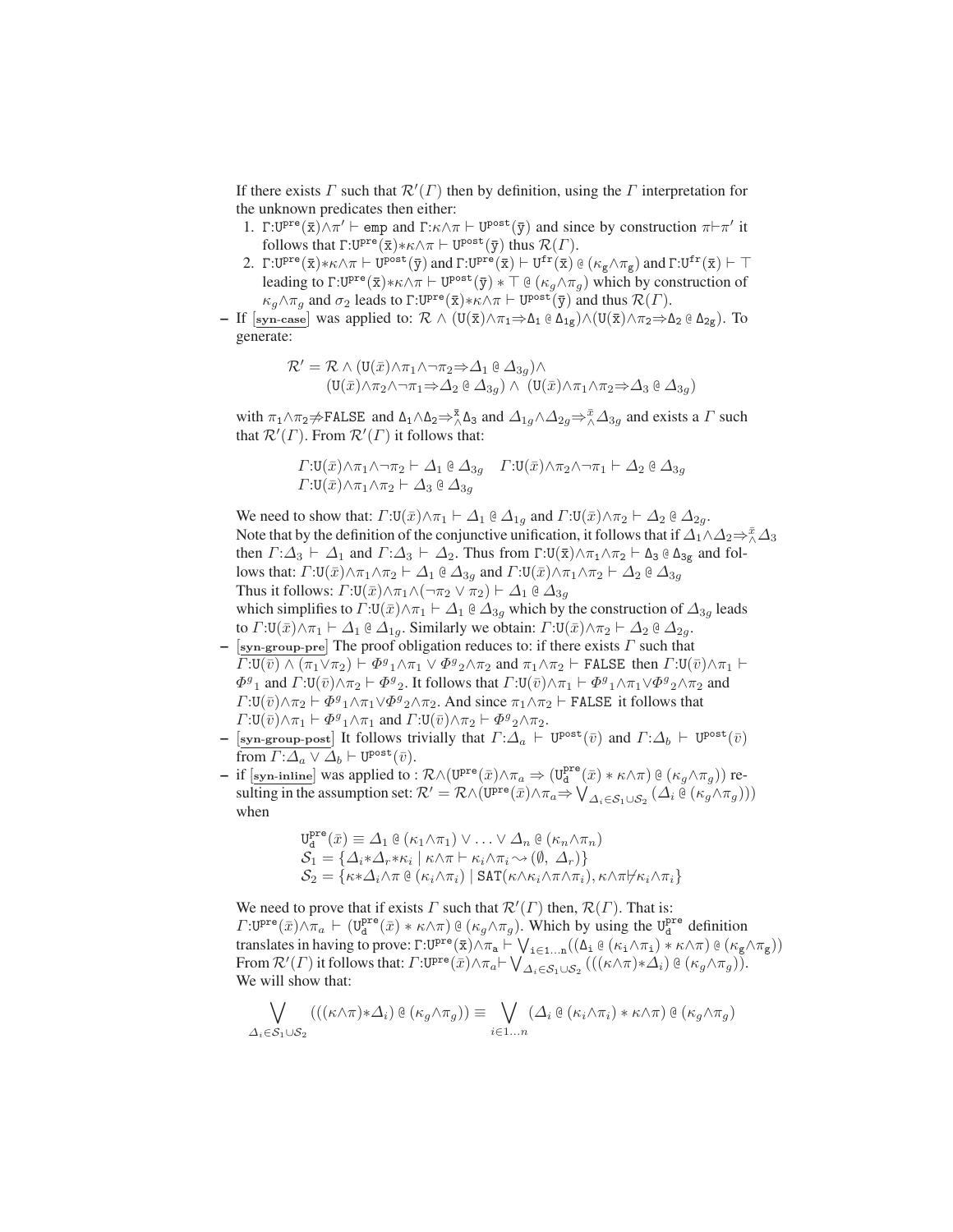Observe that by the definition of the guard assertion,  $(\Delta_i \mathcal{A}(\kappa_i \wedge \pi_i) * \kappa \wedge \pi)$  a RHS disjunction where the guard  $\kappa_i \wedge \pi_i$  contradicts the context  $\kappa \wedge \pi$  is equivalent to FALSE and thus can be discarded, leaving only disjuncts that do not contradict the context. Note that by construction,  $S_1 \cup S_2$  denotes exactly that set. Furthermore, by the definition of the guarded assumption, assertions  $(\Delta_i \otimes (\kappa_i \wedge \pi_i) * \kappa \wedge \pi)$  in which  $\kappa \wedge \pi \vdash \kappa_i \wedge \pi_i$  can be reduced to  $\Delta_i * \kappa \wedge \pi$ . Observe that the result of the application of the above two equivalence preserving simplification steps on the RHS is identical to the LHS. Thus the required disjunction equivalence holds.

*Proof for Lemma [3](#page-13-3)* Follows from the observation that there are only two rules generating predicate definitions: [syn-pre-def] and [syn-post-def]. Each applicable only if there exists only one assumption corresponding to the predicate that is currently being derived. Each rule generates exactly the predicate definition that would satisfy the unique assumption.

<span id="page-29-0"></span>*Proof for Lemma [4](#page-13-4)* First, we observe that the algorithm in Fig[.7](#page-10-1) finishes only when all assumptions have been catered for: assumptions used for synthesis have been reduced to a unique assumption which becomes the predicate definition; assumptions not included in the synthesis are discharged by an entailment step. Thus by the previous lemmas and the soundness of the underlying entailment checker the resulting definitions satisfy all the initial assumptions.

Second, we will show that all normalization steps are meaning preserving:

– Dangling elimination: We need to show that if  $U_d(x, \bar{v}) \equiv \top$  and  $x \notin \bar{y}$  then:

$$
\mathbf{U}(\bar{y}) \equiv \left( [x \mapsto \mathcal{D}_{\mathbf{U}_d}](\kappa \wedge \pi) \right) \mathbf{0} \left( \kappa_g \wedge \pi_g \right) \vee \Phi^g
$$

is equivalent to:

$$
\mathbf{U}(\bar{y}) \equiv (\mathbf{U}_d(x, \bar{v}) \ast \kappa \wedge \pi) \circ (\kappa_g \wedge \pi_g) \vee \Phi^g
$$

We first observe that variables local to the predicate definition, not part of the predicate arguments, are implicitly existentially quantified.As mentioned, we use the  $\mathcal{D}_{\mathbf{U}_d}$  notation as a visual aid, to identify an instance of the predicate  $\mathbf{U}_d$  whose root pointer x is reachable but has been neither read nor written to. By expanding the notation, the equivalence to be proven becomes:

$$
\exists x. (\mathtt{U}_d(x,\bar{v}) * \kappa \wedge \pi) \equiv \exists \mathtt{f}_v. [\mathcal{D}_{\mathtt{U}_d} \mapsto \mathtt{f}_v] ([x \mapsto \mathcal{D}_{\mathtt{U}_d}](\kappa \wedge \pi)) * \mathtt{U}_d(\mathtt{f}_{v2}, \ldots)
$$

By applying the predicate definitions:

$$
\exists x.(\top * \kappa \wedge \pi) \equiv \exists \mathtt{f}_v.[\mathcal{D}_{U_d} \mapsto \mathtt{f}_v] ([x \mapsto \mathcal{D}_{U_d}](\kappa \wedge \pi)) * \top
$$

Which holds trivially.

– Eliminating useless parameters: We need to show that if at this step a predicate  $P(\bar{x}) \equiv \Delta_1$  is distilled into  $Q(\bar{x}') \equiv \Delta_2$  then  $P'(\bar{x}) \equiv Q(\bar{x}')$  that is,  $\Delta_1$  holds iff  $\Delta_2$ holds. By construction  $\bar{x}' = \bar{x} \setminus \bar{z}$  and  $\exists \bar{z}.\Delta_1 \vdash \Delta_2$  and also  $\Delta_2 \vdash \exists \bar{z}.\Delta_1$  which leads to  $\Delta_2 \equiv \exists \bar{z}.\Delta_1$  and by the soundness of the flow analysis used to detect that variables  $\bar{z}$  are not used in  $\Delta_1$  it follows that  $\Delta_1 \equiv \exists \bar{z}.\Delta_1$ .